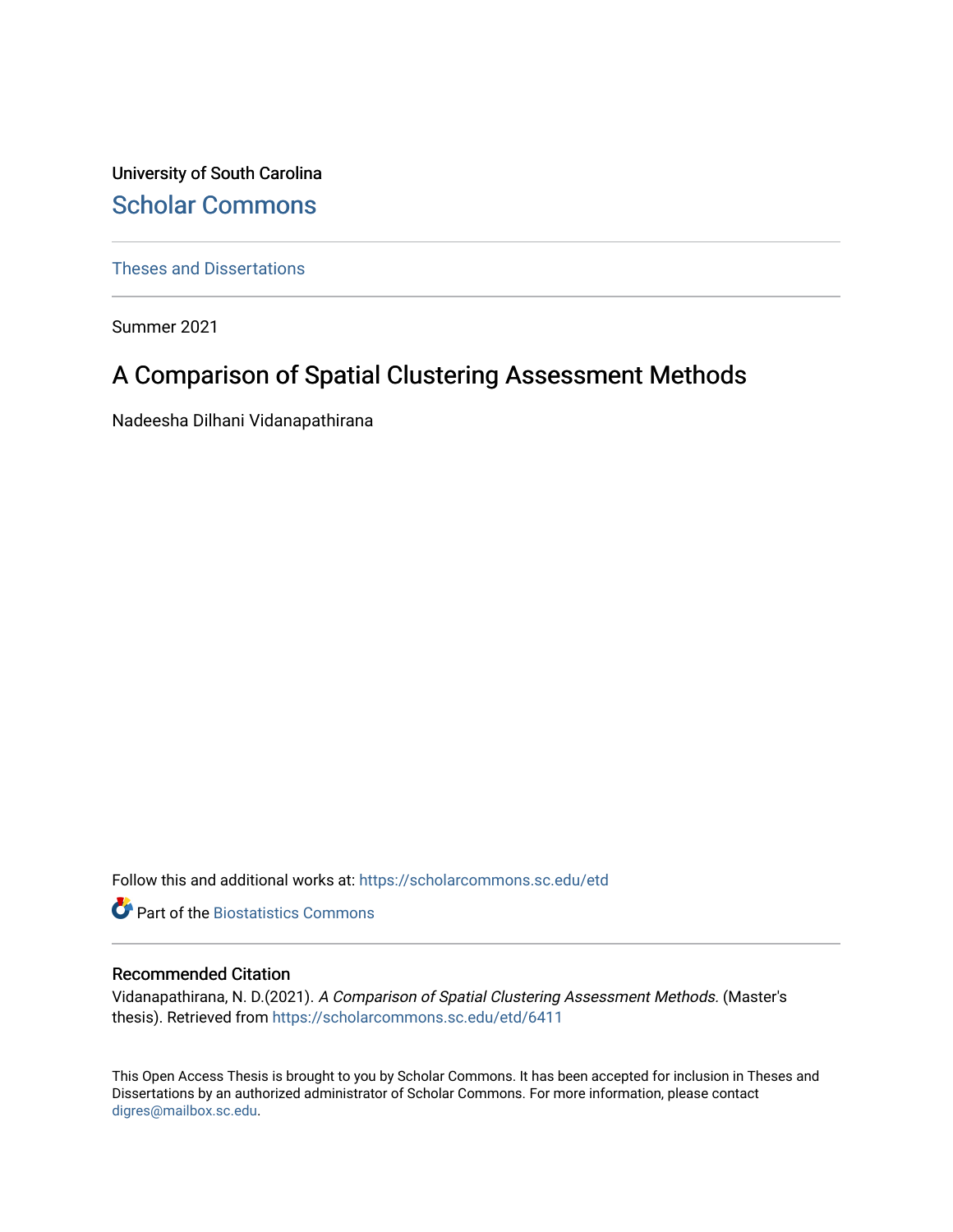### A COMPARISON OF SPATIAL CLUSTERING ASSESSMENT METHODS

By

Nadeesha Dilhani Vidanapathirana

Bachelor of Science University of Colombo, 2016

Master of Applied Statistics Louisiana State University, 2019

Submitted in Partial Fulfillment of the Requirements

For the Degree of Master of Science in Public Health in

**Biostatistics** 

Arnold School of Public Health

University of South Carolina

2021

Accepted by:

Stella Self, Director of Thesis

Yuan Wang, Reader

Alexander McLain, Reader

Tracey L. Weldon, Interim Vice Provost and Dean of the Graduate School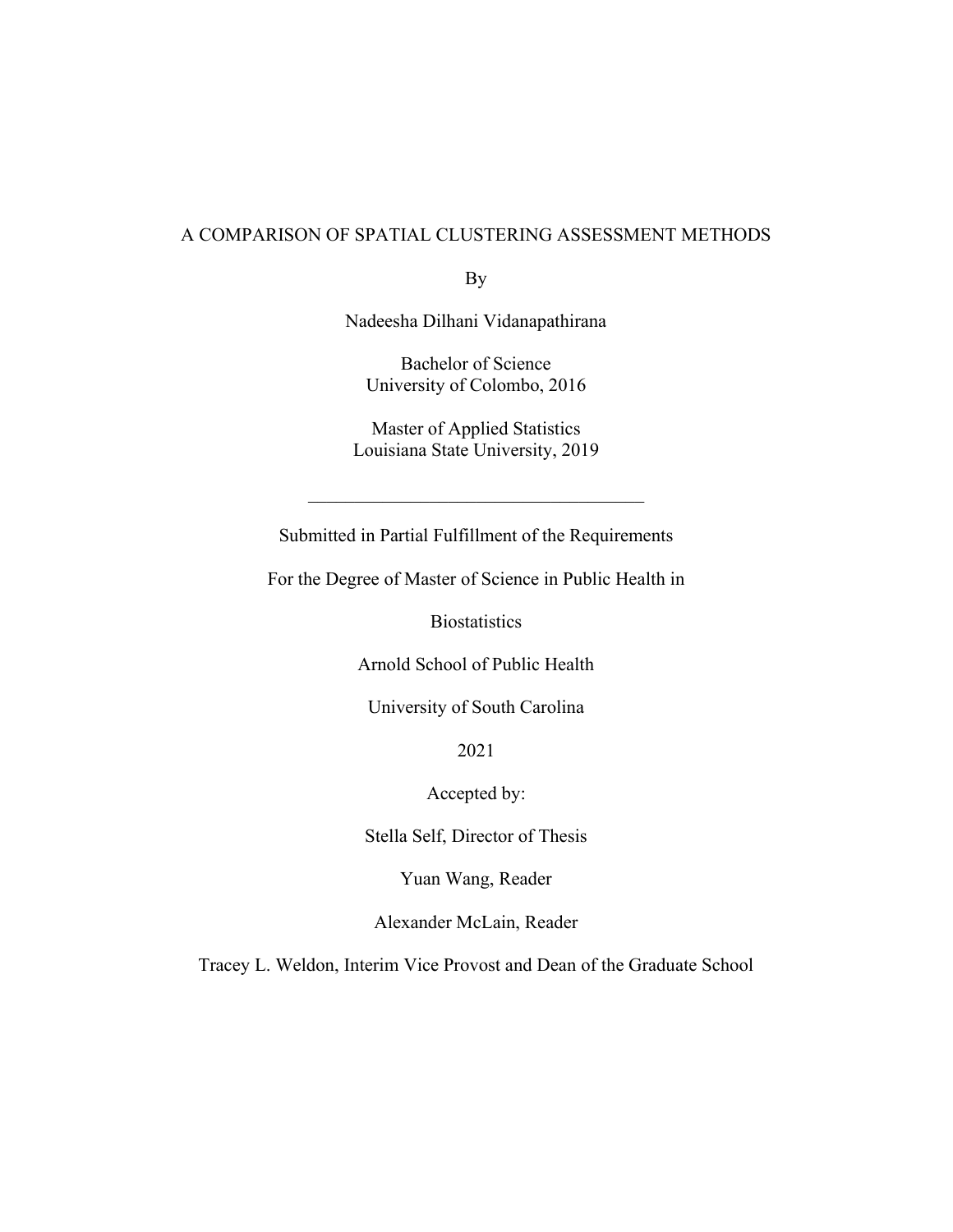## **ACKNOWLEDGEMENTS**

I would like to express my sincere gratitude to my supervisor, Dr. Stella Self for her assistance at every stage of my research project. Without her support, it would be impossible for me to complete this study in such a short time. I am deeply grateful to Dr. Yuan Wang for her consolation and encouragement in the past few months. I would also like to thank Dr. Alexander McLain for his insightful comments and suggestions. My appreciation also goes out to my parents and my husband for their unwavering support and belief in me.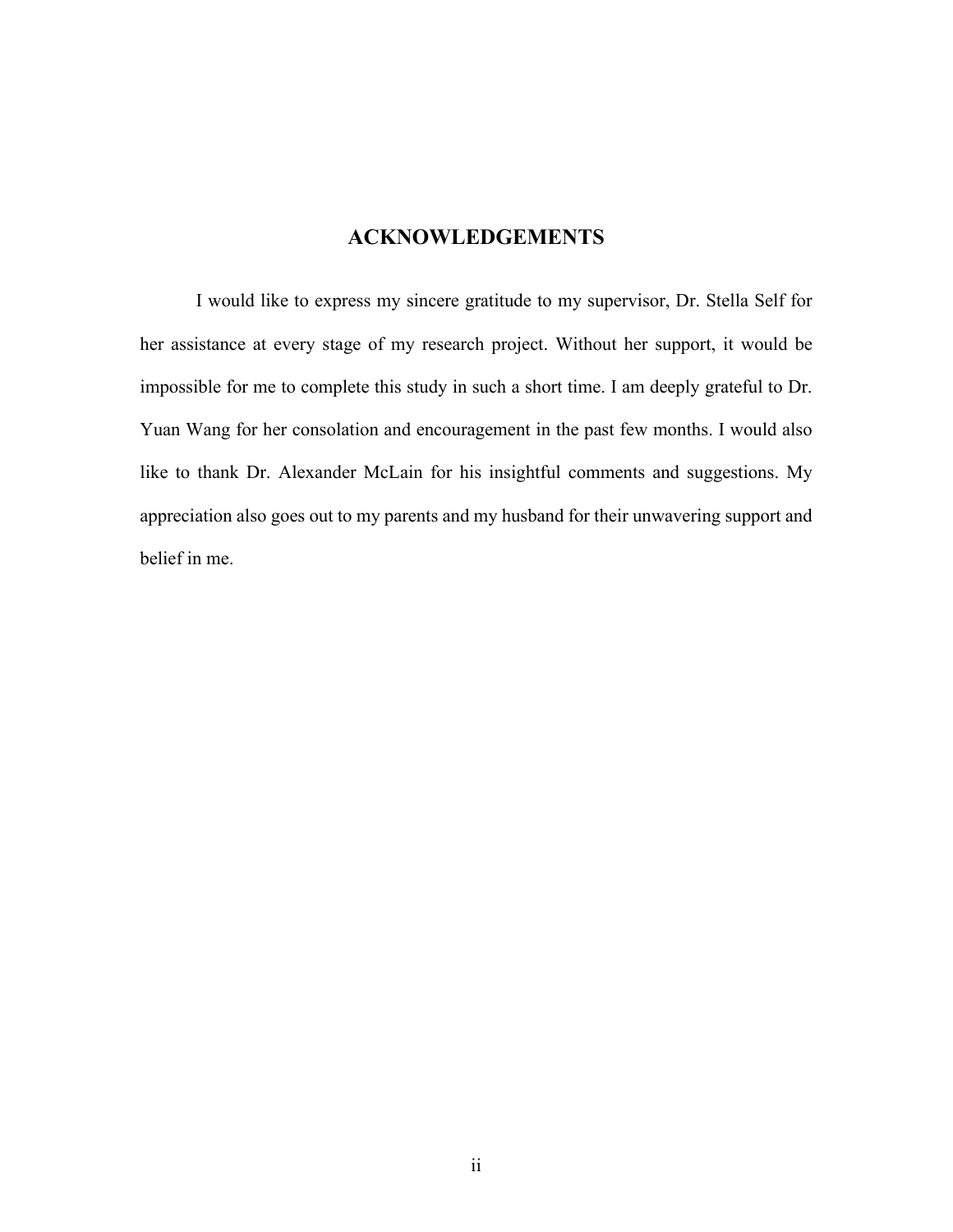## **ABSTRACT**

Spatial clustering detection methods are widely used in many fields of research including sociology, epidemiology, ecology, and criminology. The objective of this study is to assess the performance of four spatial clustering detection methods: the average nearest neighbor ratio, Ripley's K function, local Moran's I and Getis-Ord Gi\* statistics. We conduct a simulation study to evaluate the performance of each method for areal data under different types of spatial dependence and three different areal structures; a 20x20 regular grid, United States counties in six states and Canadian forward sortation areas (FSAs) in three provinces. The results shows that the empirical type I error rates are inflated for ANN and Ripley's K. For local Moran's I and Getis- Ord Gi\* statistics empirical type I error rates are less than or equal to 0.05 for most of the units in all three areal structures and classification accuracy is closer to 1. We find that the performance of ANN and Ripley's K are not reliable when applied to areal data unlike local Moran's I and Getis-Ord Gi\*.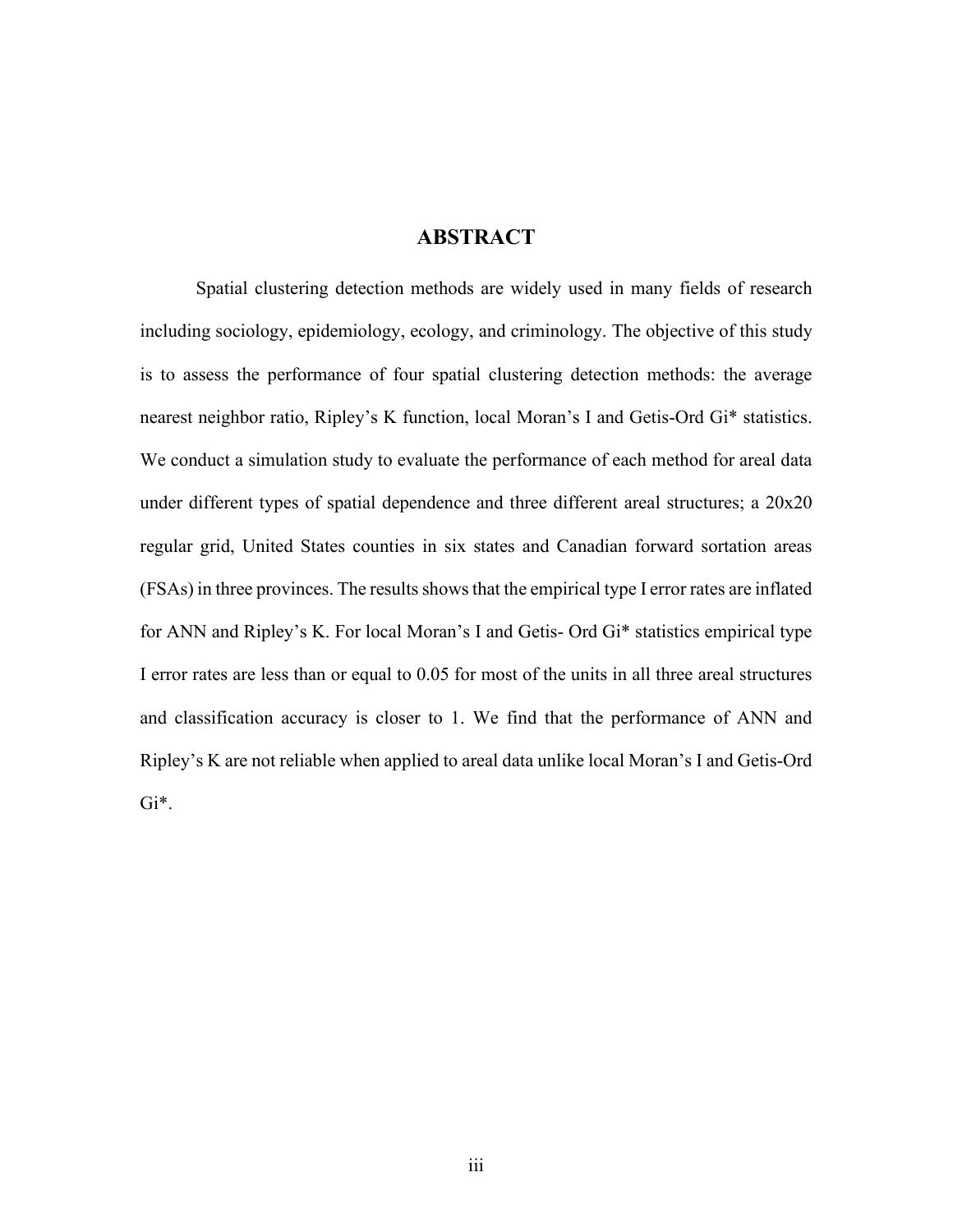# **TABLE OF CONTENTS**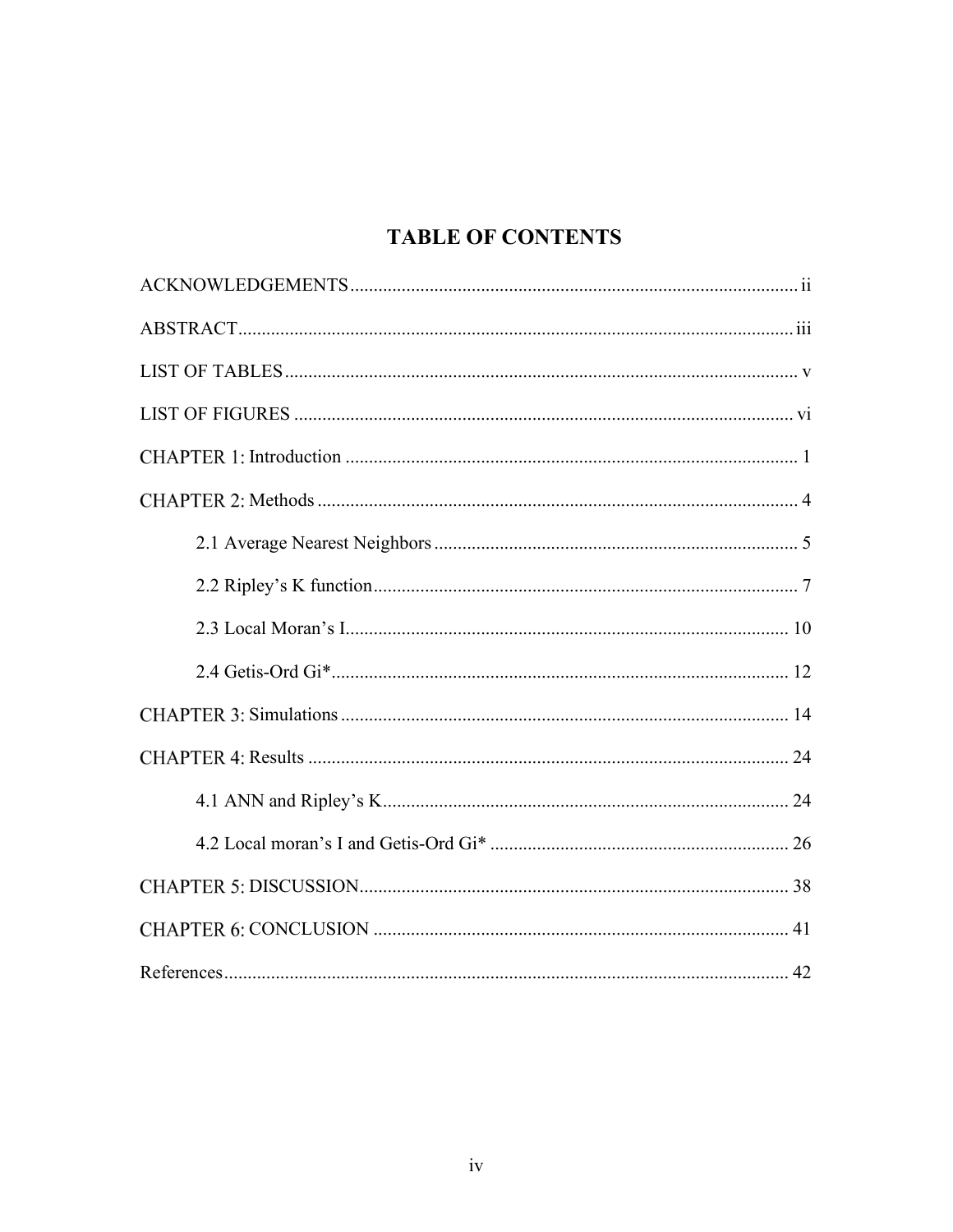# **LIST OF TABLES**

| Table 4.1 Type I error and power of ANN. $n_a = 267$ for Canadian                                                                     |  |
|---------------------------------------------------------------------------------------------------------------------------------------|--|
| Table 4.2 Type I error and power of ANN with different windows for<br>each simulation of data. $n_a = 267$ for Canadian FSAs, $n_a =$ |  |
| Table 4.3 Type I error and power of Ripley's K for 5 different radii                                                                  |  |
| Table 4.4 Type I error and power of Ripley's K for 5 different radii                                                                  |  |
| Table 4.5 Type I error and power of Ripley's K for 5 different radii (CA                                                              |  |
| Table 4.6 Mean Type I error for local Moran's I (LM) and Getis-Ord                                                                    |  |
|                                                                                                                                       |  |
|                                                                                                                                       |  |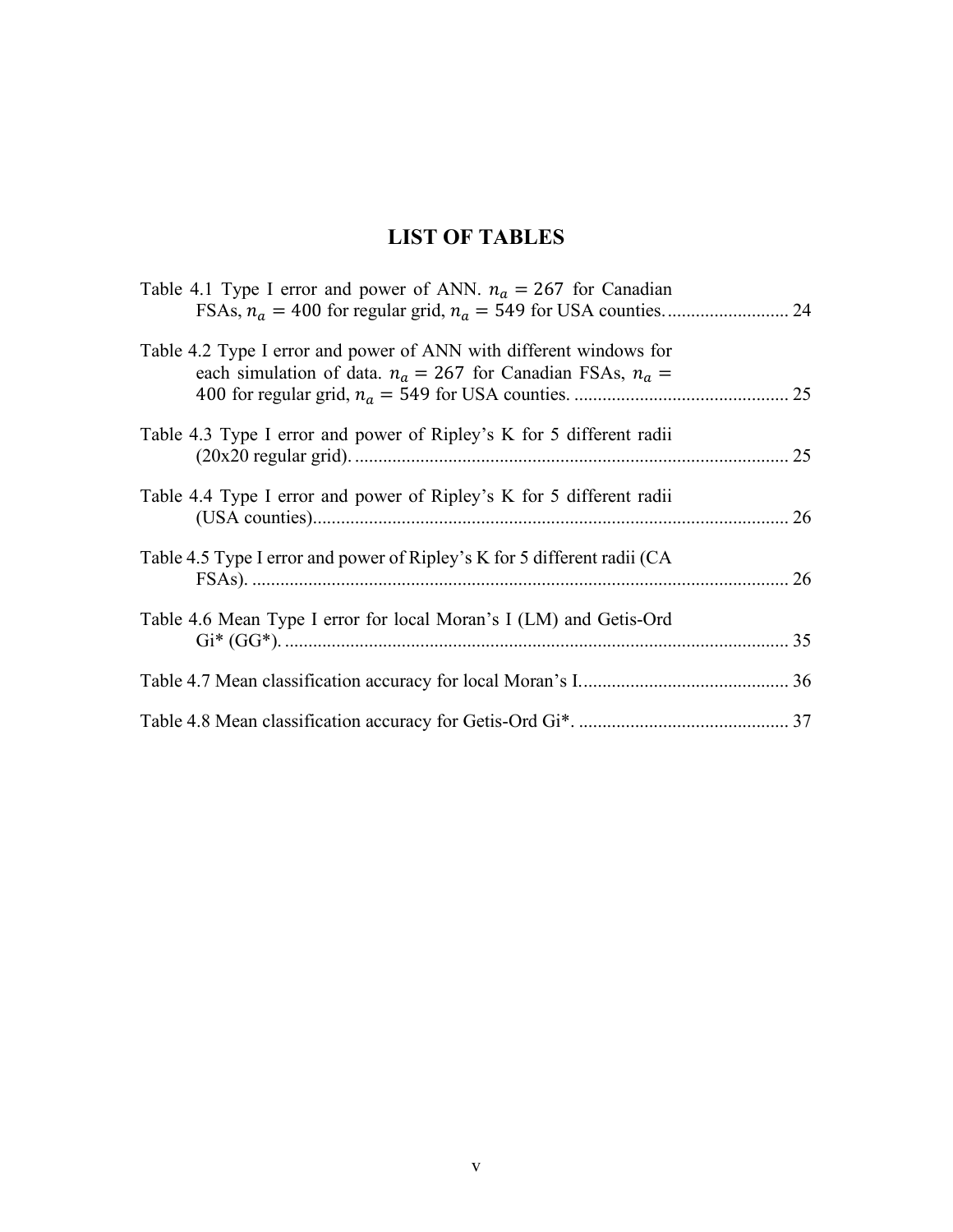# **LIST OF FIGURES**

| Figure 2.1 Example of weighted edge correction, <i>dij</i> is the distance<br>between the <i>ith</i> and <i>jth</i> points, $e$ is the distance between point $i$<br>and the nearest boundary, the value of $\alpha$ gives the inverse cosine |
|-----------------------------------------------------------------------------------------------------------------------------------------------------------------------------------------------------------------------------------------------|
| Figure 2.2 Examples of spatial patterns of clustering (left), CSR                                                                                                                                                                             |
| Figure 2.3 Cluster/outlier types. Red indicates high values and blue                                                                                                                                                                          |
| Figure 3.1 Observed units for 20x20 regular grid (blue) for a one<br>simulation under three DGMs (D1: CSR, D2: Single cluster, D3:                                                                                                            |
| Figure 3.2 Observed units for USA counties (blue) for a one simulation<br>under three DGMs (D1: CSR, D2: Single cluster, D3: Multiple                                                                                                         |
| Figure 3.3 Observed units for CA FSAs (blue) for a one simulation<br>under three DGMs (D1: CSR, D2: Single cluster, D3: Multiple                                                                                                              |
| Figure 3.4 Observed values generated for 20x20 regular grid under 4<br>DGMs for a one simulation; D4: No spatial pattern, D5: high-<br>high clustering, D6: high-high and low-low clusters, D7: high-                                         |
| Figure 3.5 Observed values generated for USA counties under 4 DGMs<br>for a one simulation; D4: No spatial pattern, D5: high-high<br>clustering, D6: high-high and low-low clusters, D7: high-high<br>20                                      |
| Figure 3.6 Observed values generated for CA FSAs under 4 DGMs for<br>a one simulation; D4: No spatial pattern, D5: high-high<br>clustering, D6: high-high and low-low clusters, D7: high-high<br>21                                           |
| Figure 4.1 Type I error of Local Moran's I (a) Under the null hypothesis                                                                                                                                                                      |

of no spatial pattern; (b) Under the scenario of high-high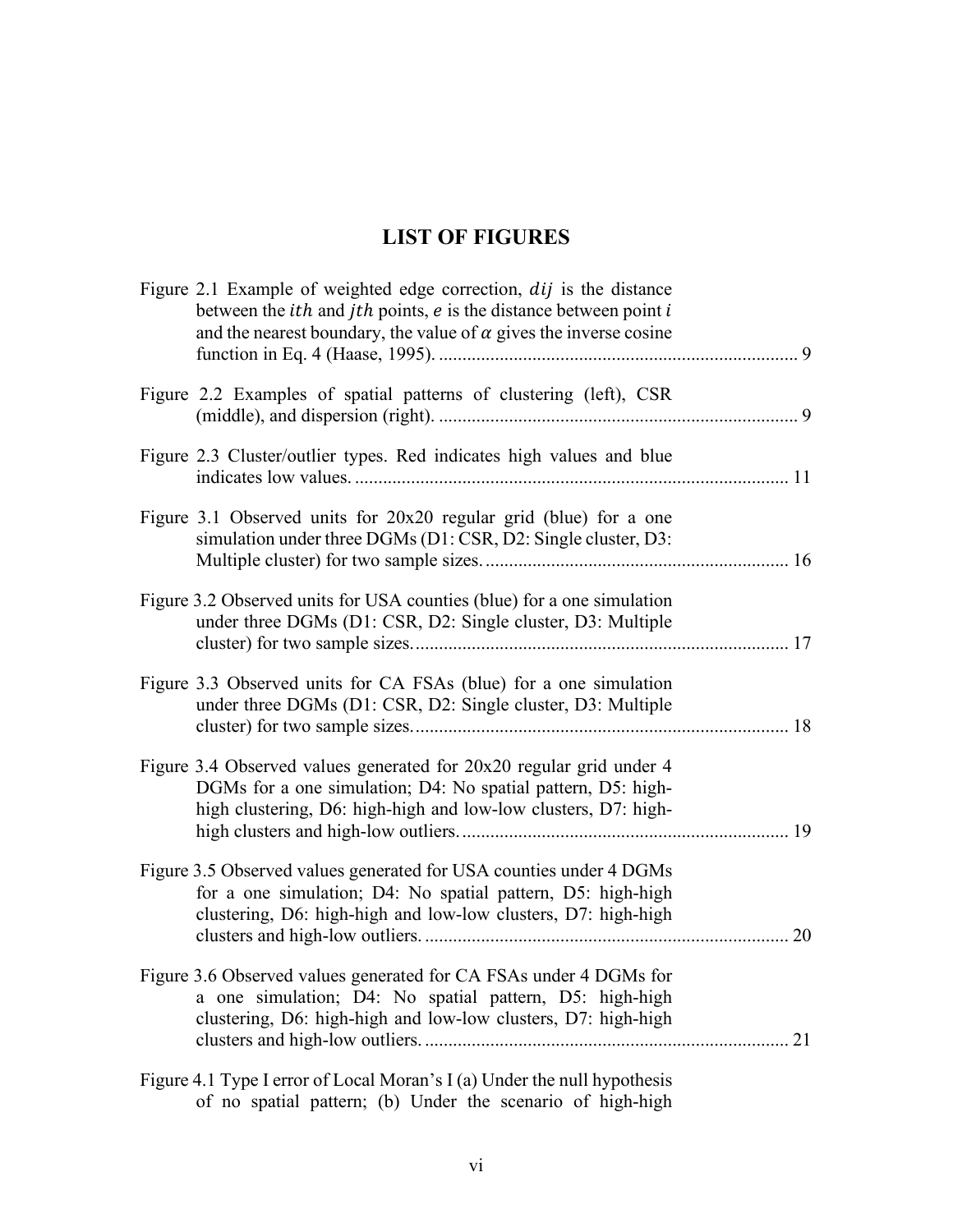| clusters; (c) Under the scenario of the mixture of high-high and<br>low-low clusters; (d) Under the scenario of the mixture of high-                                                                                                                                                                                                                                                                                  | 28 |
|-----------------------------------------------------------------------------------------------------------------------------------------------------------------------------------------------------------------------------------------------------------------------------------------------------------------------------------------------------------------------------------------------------------------------|----|
| Figure 4.2 Type I error of Getis-Ord Gi* (20x20 regular grid) (a) Under<br>the null hypothesis of no spatial pattern; (b) Under the scenario<br>of high-high clusters; (c) Under the scenario of the mixture of<br>high-high and low-low clusters; (d) Under the scenario of the                                                                                                                                      | 29 |
| Figure 4.3 Type I error of Local Moran's I (USA counties) (a) Under<br>the null hypothesis of no spatial pattern; (b) Under the scenario<br>of high-high clusters; (c) Under the scenario of the mixture of<br>high-high and low-low clusters; (d) Under the scenario of the                                                                                                                                          | 29 |
| Figure 4.4 Type I error of Getis-Ord Gi* (USA counites) (a) Under the<br>null hypothesis of no spatial pattern; (b) Under the scenario of<br>high-high clusters; (c) Under the scenario of the mixture of high-<br>high and low-low clusters; (d) Under the scenario of the mixture                                                                                                                                   |    |
| Figure 4.5 Type I error of Local Moran's I (CA FSAs) (a) Under the<br>null hypothesis of no spatial pattern; (b) Under the scenario of<br>high-high clusters; (c) Under the scenario of the mixture of high-<br>high and low-low clusters; (d) Under the scenario of the mixture                                                                                                                                      |    |
| Figure 4.6 Type I error of Getis-Ord Gi* (CA FSAs) (a) Under the null<br>hypothesis of no spatial pattern; (b) Under the scenario of high-<br>high clusters; (c) Under the scenario of the mixture of high-high<br>and low-low clusters; (d) Under the scenario of the mixture of                                                                                                                                     |    |
| Figure 4.7 Classification accuracy of local Moran's I (20x20 regular<br>grid) (a) Detecting clusters under the scenario of high-high<br>clusters; (b) Detecting clusters under the scenario of the mixture<br>of high-high and low-low clusters; (c) Detecting clusters under<br>the scenario of the mixture of high-high clusters and high-low<br>outliers; (d) Detecting outliers under the scenario of the mixture |    |
| Figure 4.8 Classification accuracy of local Moran's I (USA counties)<br>(a) Detecting clusters under the scenario of high-high clusters;<br>(b) Detecting clusters under the scenario of the mixture of high-<br>high and low-low clusters; (c) Detecting clusters under the<br>scenario of the mixture of high-high clusters and high-low                                                                            |    |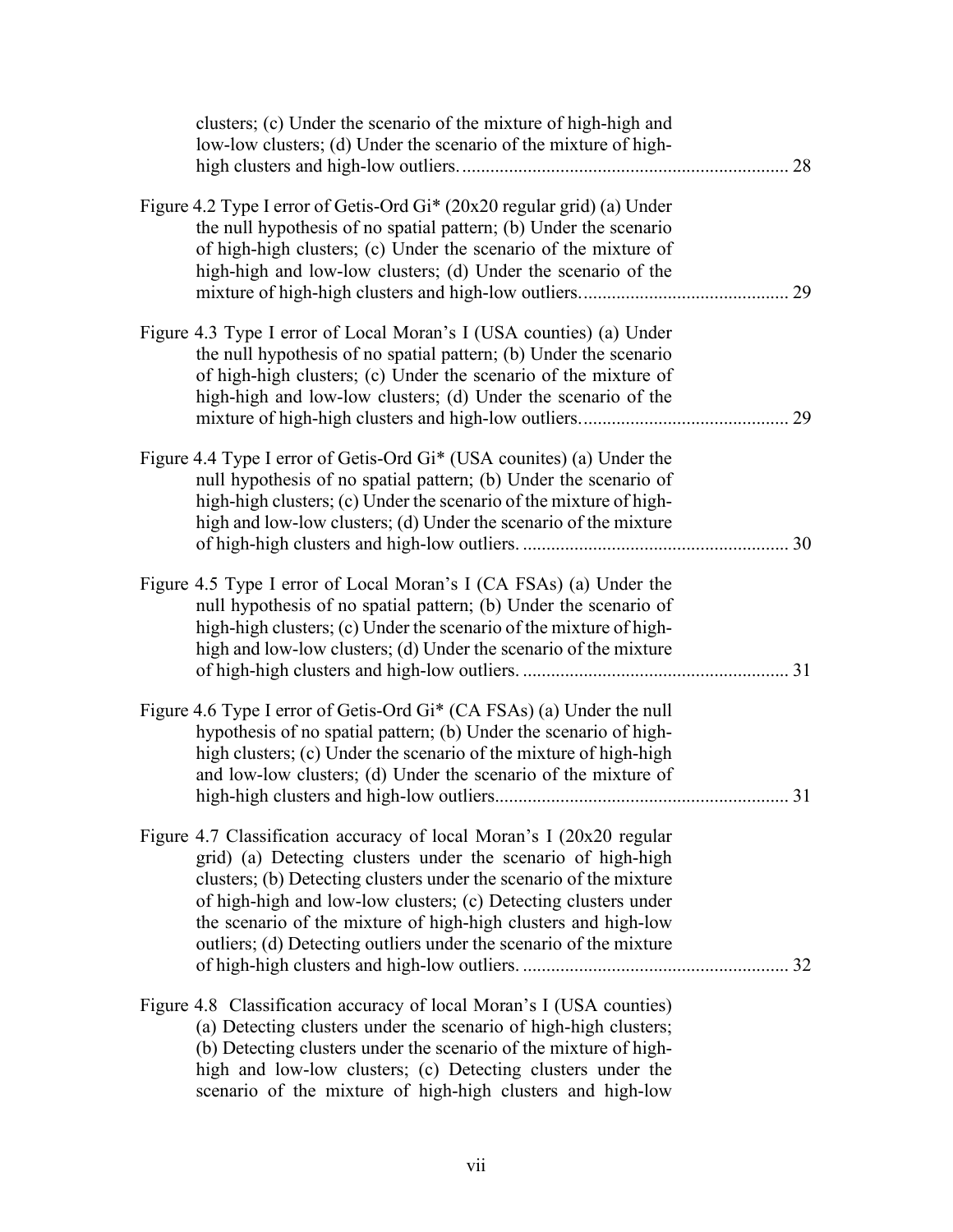| outliers; (d) Detecting outliers under the scenario of the mixture                                                                                                                                                                                                                                                                                                                                                                                                                   | 32 |
|--------------------------------------------------------------------------------------------------------------------------------------------------------------------------------------------------------------------------------------------------------------------------------------------------------------------------------------------------------------------------------------------------------------------------------------------------------------------------------------|----|
| Figure 4.9 Classification accuracy of local Moran's I (CA FSAs) (a)<br>Detecting clusters under the scenario of high-high clusters; (b)<br>Detecting clusters under the scenario of the mixture of high-high<br>and low-low clusters; (c) Detecting clusters under the scenario<br>of the mixture of high-high clusters and high-low outliers; (d)<br>Detecting outliers under the scenario of the mixture of high-high                                                              | 33 |
| Figure 4.10 Classification accuracy of Getis-Ord Gi* (20x20 regular<br>grid) (a) Detecting high-high clusters under the scenario of high-<br>high clusters; (b) Detecting high-high clusters under the<br>scenario of the mixture of high-high and low-low clusters; (c)<br>Detecting low-low clusters under the scenario of the mixture of<br>high-high and low-low clusters; (d) Detecting high-high clusters<br>under the scenario of the mixture of high-high clusters and high- | 34 |
| Figure 4.11 Classification accuracy of Getis-Ord Gi* (USA counites)<br>(a) Detecting high-high clusters under the scenario of high-high<br>clusters; (b) Detecting high-high clusters under the scenario of<br>the mixture of high-high and low-low clusters; (c) Detecting<br>low-low clusters under the scenario of the mixture of high-high<br>and low-low clusters; (d) Detecting high-high clusters under the<br>scenario of the mixture of high-high clusters and high-low     | 34 |
| Figure 4.12 Classification accuracy of Getis-Ord Gi* (CA FSAs) (a)<br>Detecting high-high clusters under the scenario of high-high<br>clusters; (b) Detecting high-high clusters under the scenario of<br>the mixture of high-high and low-low clusters; (c) Detecting<br>low-low clusters under the scenario of the mixture of high-high<br>and low-low clusters; (d) Detecting high-high clusters under the<br>scenario of the mixture of high-high clusters and high-low          | 35 |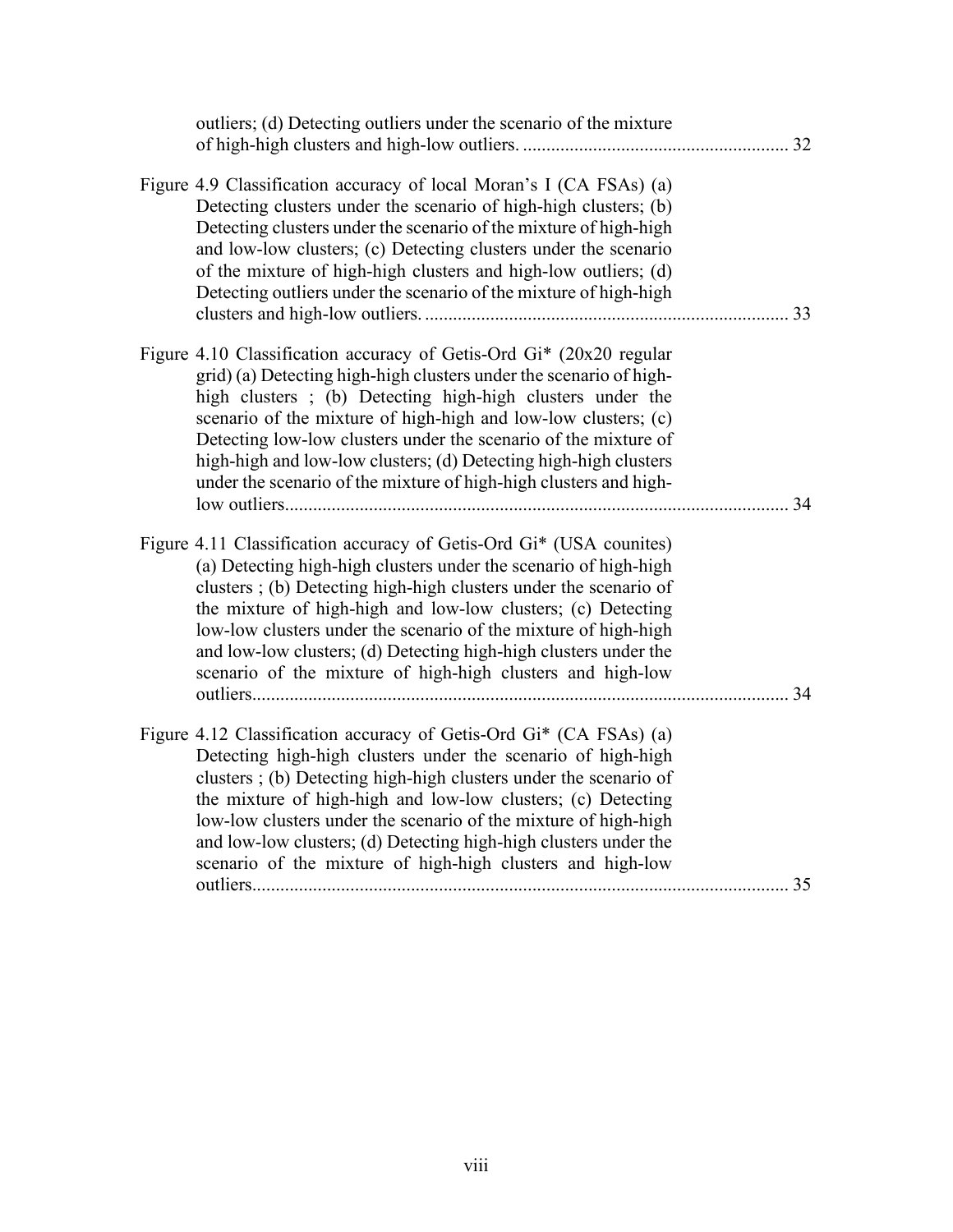## **CHAPTER 1: INTRODUCTION**

Researchers have been using spatial clustering analysis for many years to analyze data for spatial patterns. One of the earliest examples of spatial clustering analysis in public health occurred in 1894 when Dr. John Snow mapped the location of cholera cases to identify the source of an outbreak in London and was able to identify a particular water pipe as the source (Moore & Carpenter, 1999). Over the past few decades, the popularization of geographical information systems (GIS) software has fueled the development of many new methods of spatial analysis.

Spatial clustering analysis techniques are used in various disciplines including sociology, epidemiology, meteorology, and ecology. Often when we apply spatial clustering analysis, we seek to answer questions such as, 'are the locations of observed data spatially clustered, or are they random?' or 'do similar observations tend to be closer together?'.

Spatial clusters can be identified from point process data or areal data and several statistical methods have been developed to analyze spatial patterns in these data. Here, we are going to consider four such methods; the average nearest neighbor (ANN) ratio, Ripley's K function, local Moran's I statistic, and Getis-Ord Gi\* statistic. In 1954, Clark and Evans (Clark & Evans, 1954) used the distance from an individual to its nearest neighbor to measure the spatial randomness in point process data and calculated the ANN ratio as the observed mean distance to the nearest neighbor divided by the expected mean distance under the assumption of complete spatial randomness (CSR). In their paper, the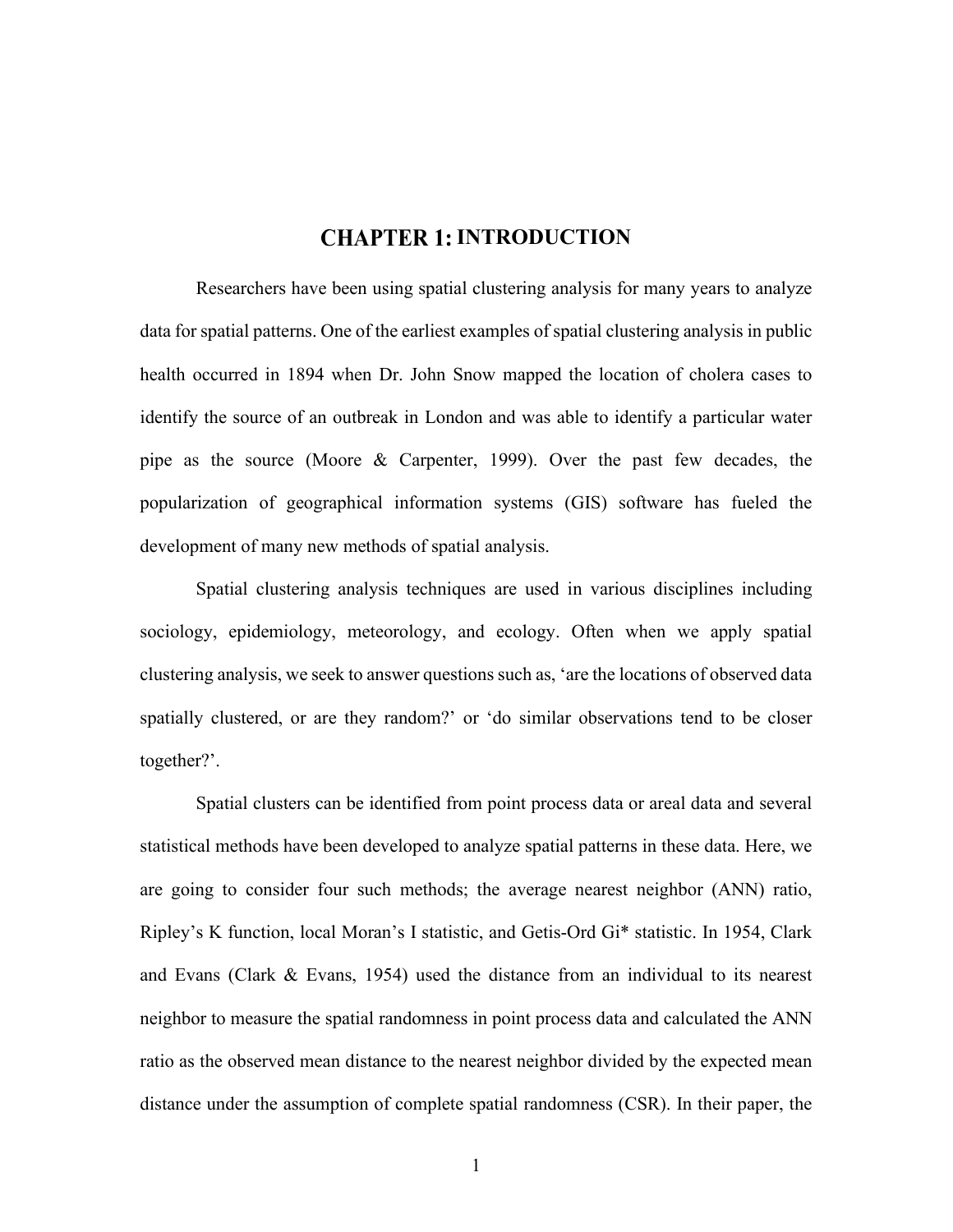ANN ratio was tested by applying it to a synthetic random distribution and to the distributions of three species of grassland plants. The average nearest neighbor has been used to detect spatial clustering in many applications including analysis of the spatial and spatio-temporal distribution of a vector-borne disease, analysis of public health facilities and the analysis of patterns of spatial distribution of artifacts (Mansour, 2016; Mollalo, Alimohammadi, Shirzadi, & Malek, 2015; Whallon, 1974).

Ripley's K function examines spatial patterns at different scales simultaneously. Given a study area, a researcher can use Ripley's K function to determine if point patterns (e.g. trees) are clustered, dispersed, or randomly distributed throughout the study area. Applications of Ripley's K function can be found in many papers, including the analysis of spatial groupings amongst graves, the analysis of the spatial distribution of diseases and the analysis of spatial distribution patterns of plant communities (Haase, 1995; Mollalo et al., 2015; Sayer & Wienhold, 2013). Unlike ANN and Ripley's K functions, local Moran's I and Getis-Ord Gi\* statistics deal with both the locations and the observed values of spatial data. Both statistics are calculated for each feature (point or polygon). Getis-Ord Gi\* identifies statistically significant spatial clusters of high values and low values. Local Moran's I identify statistically significant spatial clusters of features with high or low values and spatial outliers. Applications of local Moran's I and Getis-Ord Gi\* can be found in many papers including the detection of spatial clusters of upper primary education level in India, identification of pollution hotspots of lead in urban soils of Galway, Ireland, the assessment of the short-term risk of mountain pine beetle and the identification of hot spots on freeways from an incident management database (Bone, Wulder, White, Robertson, &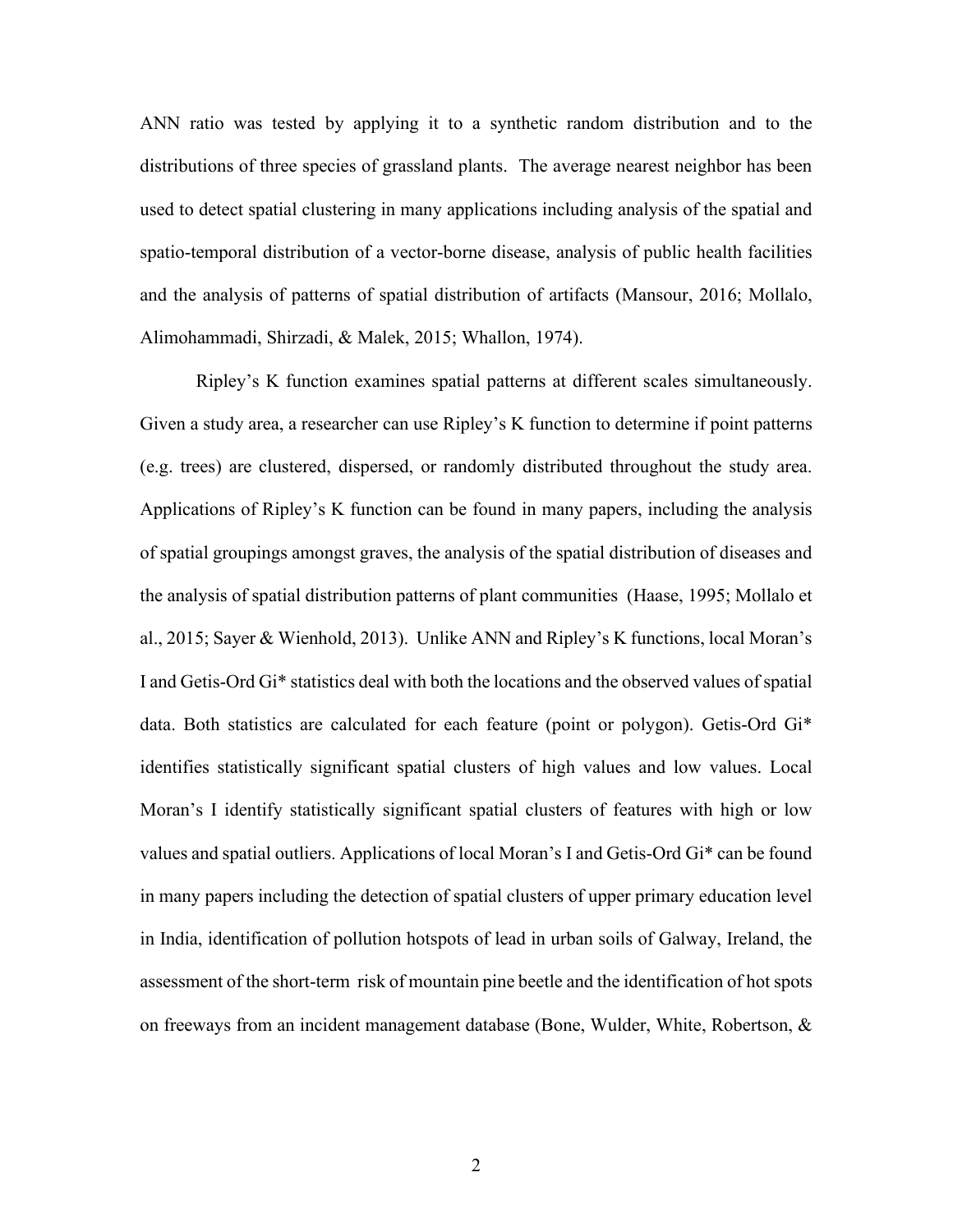Nelson, 2013; Jana & Sar, 2016; Songchitruksa & Zeng, 2010; Zhang, Luo, Xu, & Ledwith, 2008).

The ANN ratio and Ripley's K function methods are developed specifically for point process data. However, in practice, these methods are often used on areal data. To our knowledge, the performance of the ANN ratio and Ripley's K function for areal data has never been evaluated. Such an evaluation is desirable, as the null hypothesis of the statistical tests associated with both of these methods is that the locations of the observed data arise from a homogeneous Poisson process, an assumption that is clearly violated for areal data. Local Moran's I and Getis Gi\* statistics can be used for both point process and areal data, though slightly different assumptions are needed for each case. In this thesis, we conduct a simulation study to evaluate the performance of each method for areal data under different types of spatial dependence and three different areal structures. Chapter 2 presents the detailed description of four spatial clustering methods. Chapter 3 presents simulation studies. Chapter 4 and 5 are designated for results and discussion.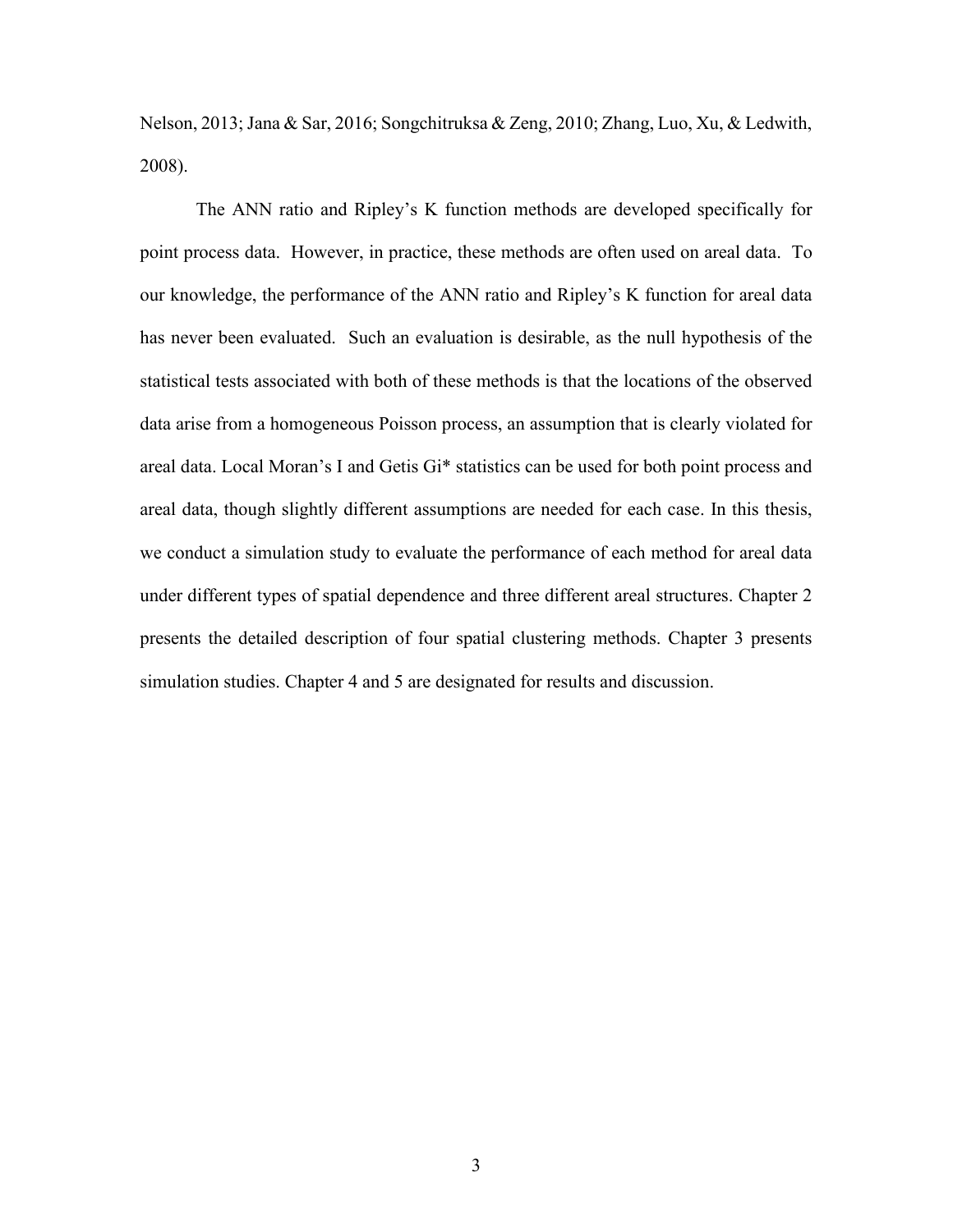## **CHAPTER 2: METHODS**

In this section, we review the four spatial clustering detection methods we plan to compare in our simulation study. The first two methods, the average nearest neighbor (ANN) ratio, and Ripley's K function are used to assess spatial patterns in the locations of observed data. The null hypothesis for each of these methods is that the observed locations exhibit complete spatial randomness (CSR), that is, the observation locations arise from a two-dimensional homogeneous Poisson process. Formally, a stochastic process is said to be a homogeneous Poisson process with rate  $\lambda$  if the number of events in any bounded region A, denoted  $N(A)$ , is Poisson distributed with mean intensity  $\lambda |A|$ , that is,  $Pr(N(A) = n) = e^{-\lambda |A|} (\lambda |A|)^n / n!$ , where |A| denotes the area of A. Given that there are  $n$  events in  $A$ , those events form an independent random sample from a uniform distribution on *A* (Cressie, 1994).

The second two methods, local Moran's I statistic and Getis-Ord Gi\* statistic are used to assess spatial patterns in the observed data values (rather than patterns in the locations alone). The null hypothesis for these methods is that there is no spatial association in the observed values. An example serves to illuminate the difference between the type of spatial patterns evaluated by the ANN ratio and Ripley's K function versus the type of spatial patterns evaluated by local Moran's I and Getis-Ord Gi\* statistics. Suppose we wish to study the spatial patterns of trees in a field. We can assess whether trees are clustered by location using the ANN ratio and/or Ripley's K function. These methods answer the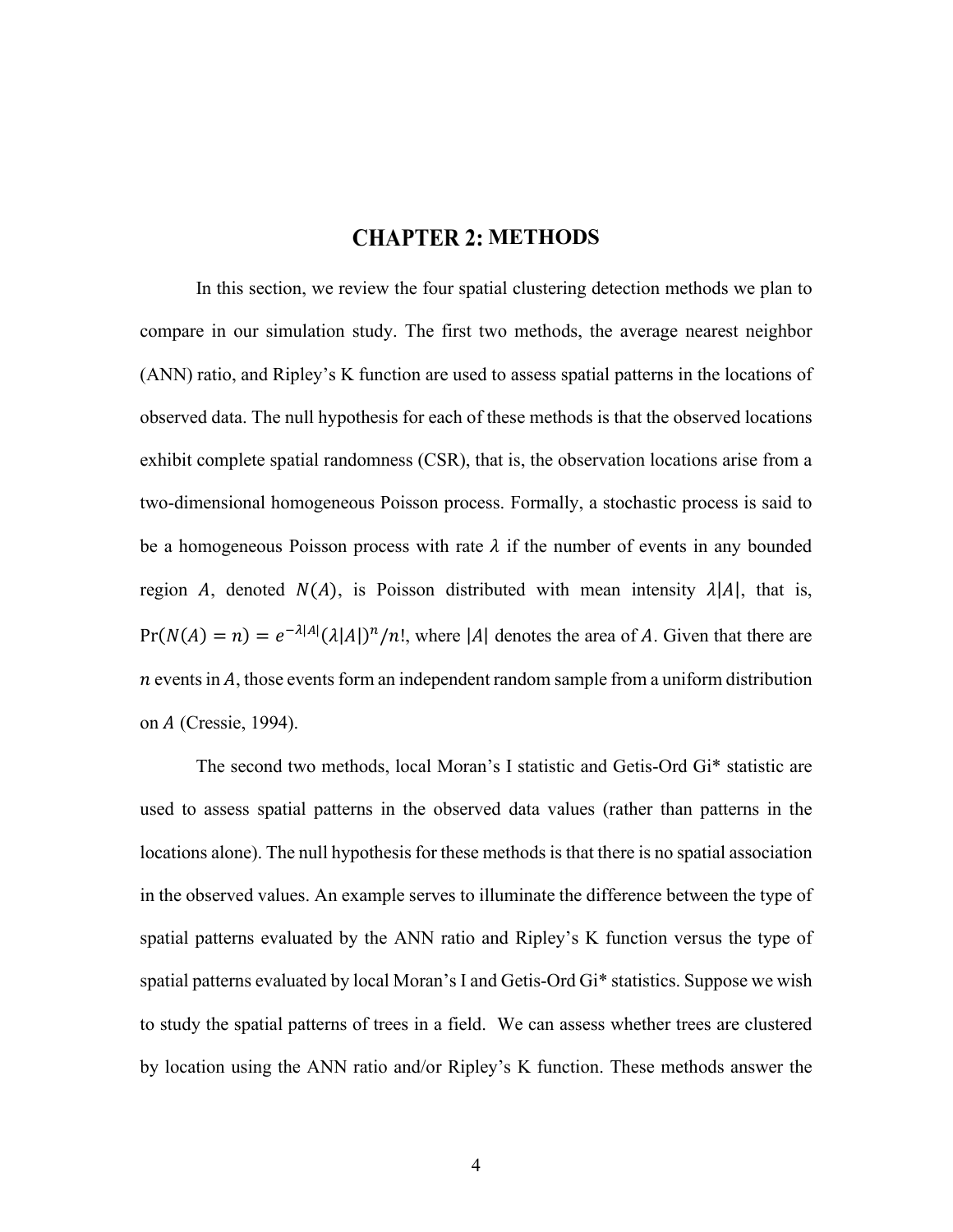question 'do trees tend to be located close to other trees?'. We can assess whether trees are clustered by height using local Moran's I and/or Getis-Ord Gi\* statistics. These methods answer the question 'do tall (short) trees tend to be located close to other tall (short) trees?'. While ANN and Ripley's K function are developed specifically for point process data, the development of local Moran's I and Getis Gi\* is more general and accommodates both point process and areal data. When applying local Moran's I statistic or Getis Gi\* statistic, the observation locations are treated as fixed, while the associated values are considered random variables. This framework is different from that used for ANN and Ripley's K function, in which the observation locations themselves are random.

#### **2.1 AVERAGE NEAREST NEIGHBORS**

The average nearest neighbor (ANN) method was developed by Clark and Evans in 1954 (Clark & Evans, 1954) in the context of pattern classification within plant populations. In this context, the observed data consists of locations of observed plants, measured as coordinates in two-dimensional space. This method quantifies the randomness (or lack thereof) among the observed point locations by measuring the distance from each point to its nearest neighbor and using these distances to compute the average nearest neighbor (ANN) ratio given by

$$
R = \frac{\bar{r}_o}{\bar{r}_E} \tag{1}
$$

where  $\bar{r}_0 = \frac{\sum_{i=1}^{N} r_i}{N}$ ,  $r_i$  denotes the distance from the  $i^{th}$  individual to its nearest neighbor,  $\overline{r}_E = \frac{1}{2\sqrt{\rho}}$  is the expected value of  $\overline{r}_0$  under CSR for an infinite study area,  $\rho = \frac{N}{|A|}$  is the density of the observed distribution, and  $|A|$  is the size of the study area. Under CSR,  $E(R) = 1$ , and for a perfectly clustered distribution (i.e., all points fall at the same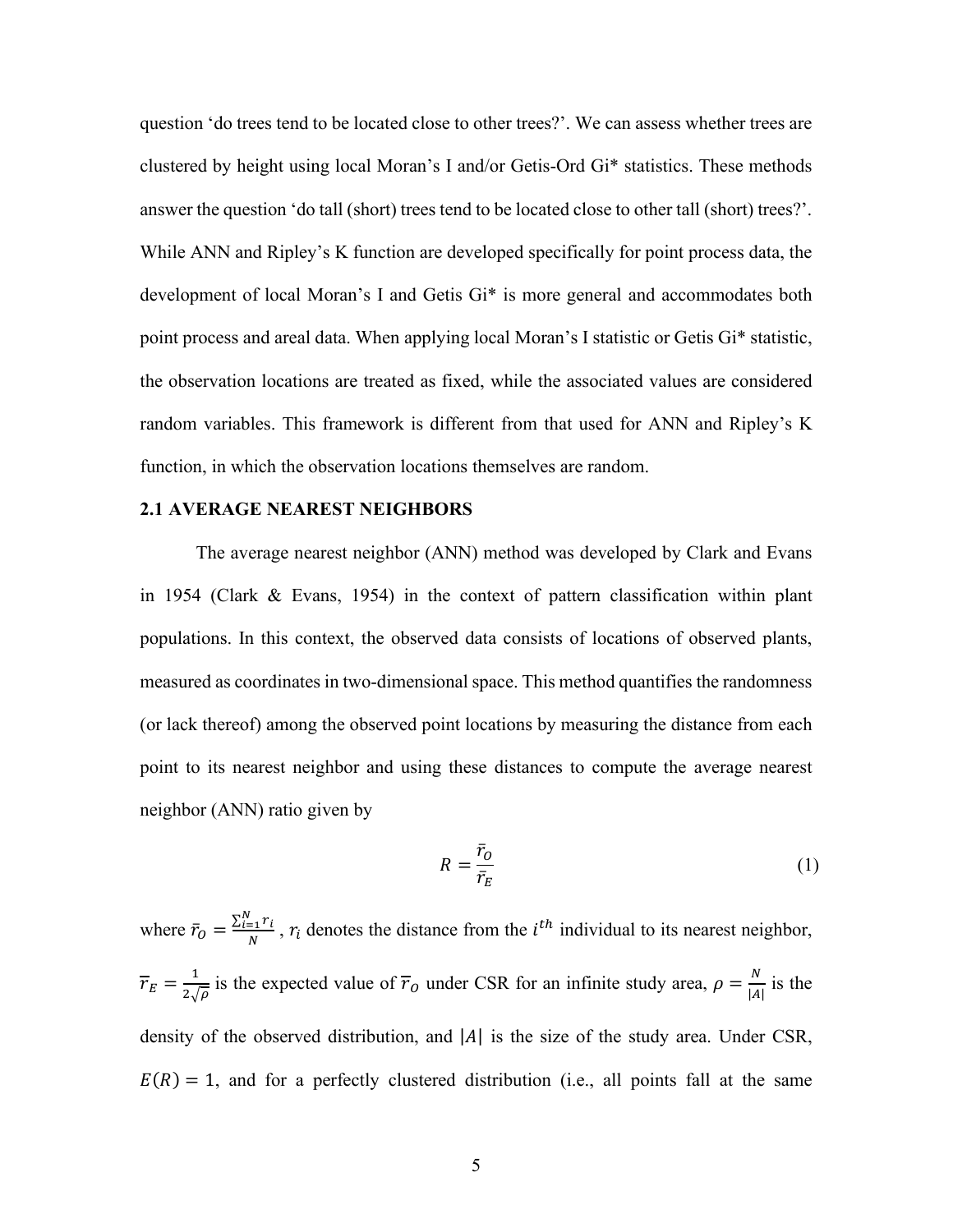location),  $E(R) = 0$ . Values of R greater than one indicate that the points are distributed more uniformly than expected under CSR and under the maximum possible spacing (a hexagonal grid)  $R$  is 2.1491.

Clark and Evans use the average nearest neighbor framework to develop a hypothesis test to determine if an observed set of point locations exhibits CSR. This test assumes that the distribution of  $r<sub>0</sub>$  under the null hypothesis of CSR is approximately normal. The z-score for the statistic is calculated by

$$
z = \frac{\bar{r}_0 - \bar{r}_E}{\sigma_{\bar{r}_E}}
$$
 (2)

and  $\sigma_{\bar{r}_E}$  is the standard error of the mean distance to the nearest neighbor under CSR. It can be shown that  $\sigma_{\bar{r}_E} = \frac{0.26136}{\sqrt{N\rho}}$ . A negative z-score indicates clustering, and a positive score indicates dispersion.

Clark and Evans note some limitations of their procedure. Ideally, the true density of the underlying population should be known, and this might be difficult to measure when  $N$  is large. In such situations, the estimated value of mean distance to its nearest neighbor can be calculated from quadrants selected from a random sample (Clark & Evans, 1954). The calculation of  $\overline{r}_E$  assumes an infinite study area, which is never the case in practice. The ANN ratio is also sensitive to the chosen study area, as expanding or contracting the study area may alter the distance to the nearest neighbor for some observations. Since the measure is based only on the distance to its nearest neighbor, it fails to distinguish between certain types of spatial dependence (e.g., tightly clustered points in one place vs pairs of points scattered in population). In this situation, Clark and Evans suggest an extension to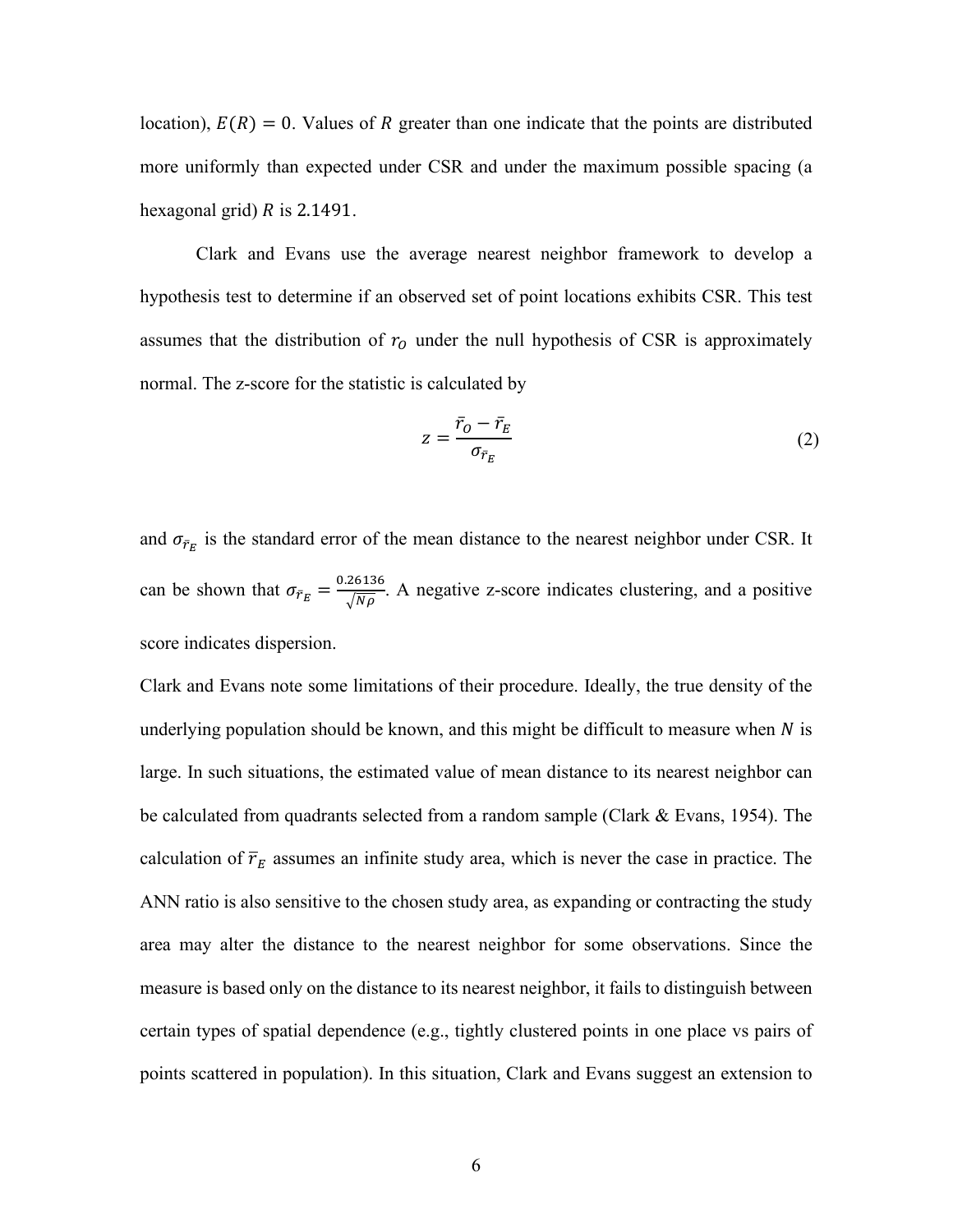this measure by constructing a circle for each observation with an infinite radius, dividing the circle into equal sectors, and measuring the distance from the individual to its nearest neighbor for each of the sectors.

When ANN is applied to large areal units rather than points, only the centroid of each unit is used to calculate the ANN, but it is possible that the individual spatial units are closer to each other and at the same time centroids are distributed uniformly (Clark & Evans, 1954).

#### **2.2 RIPLEY'S K FUNCTION**

The ANN ratio discussed in section 1.1 is based on first-order statistics, i.e., the mean of the distances between observation locations. One of the limitations of the method is the inability to test point patterns at different scales simultaneously (Ripley, 1977). For example, it is possible for data to be clustered at a small scale and clustered at a larger scale (i.e., the clusters are clustered) or clustered at a small scale but dispersed at a large scale (i.e., the clusters occur at somewhat regular intervals). Ripley's  $K$  function is a secondorder spatial analysis tool (i.e., uses variances of the distances between observations) that can address the issue of scale-dependent spatial patterns. Here we only define Ripley's  $K$ function for univariate spatial patterns in two dimensions, but it can also be extended for multivariate spatial patterns (ex: comparing spatial patterns of two species). The function  $K$  is given by

$$
K(t) = \frac{Expected\ number\ of\ additional\ points\ within\ radius\ t\ of\ a\ randomly\ chosen\ point}{\lambda},
$$

where  $\lambda$  is the density (number of points per unit area) and can be estimated as  $\hat{\lambda} = \frac{N}{|A|}$ , where N is the observed number of points and  $|A|$  is the size of the study area. If points follow a homogenous Poisson process (i.e., exhibit CSR), then  $K(t) = \pi t^2$  which is the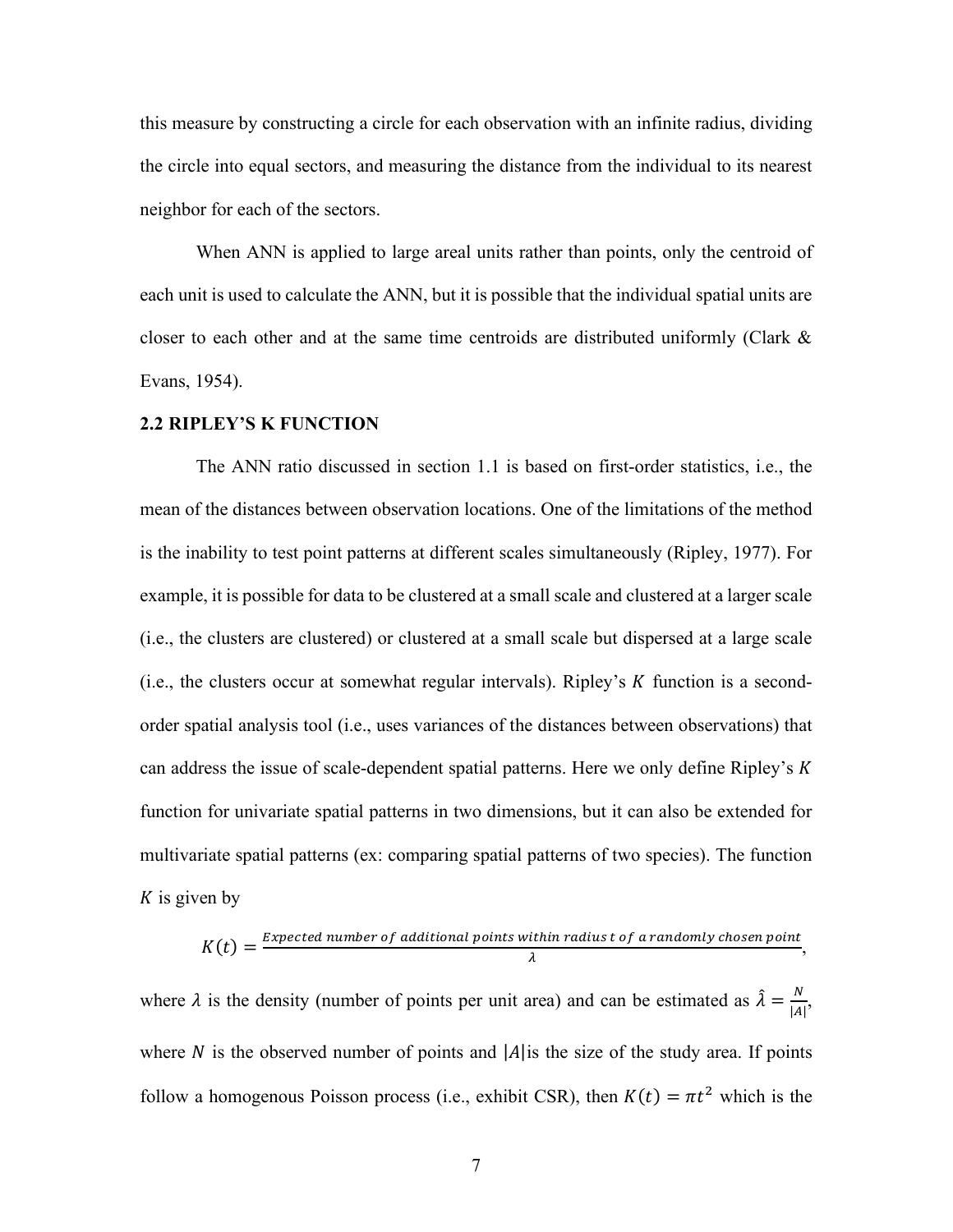area of a circle of radius t. An approximately unbiased estimator for  $K(t)$  was proposed by Ripley (Dixon, 2014; Ripley, 1976):

$$
\widehat{K}(t) = \widehat{\lambda}^{-1} \sum_{i} \sum_{j \neq i} w_{ij}^{-1} \frac{l(d_{ij} < t)}{N},\tag{3}
$$

where  $d_{ij}$  is the distance between the *i*<sup>th</sup> and *j*<sup>th</sup> points,  $I(d_{ij} < t)$  is the indicator function with the value of 1 if  $d_{ij} < t$  and 0 otherwise, and  $w_{ij}^{-1}$  is a weighting factor associated with locations  $i$  and  $j$  that corrects for edge effects. Correction for edge effects is required if any distance  $d_{ij}$  is greater than the distance between point *i* and the boundary. Because the points outside the boundary are not included in the calculation of  $\hat{K}(t)$ , edge effects can lead to a biased estimator of  $K(t)$ . Various authors have proposed different edge corrections. One of the most commonly used edge corrections assigns  $w_{ij}$  a value of 1 if the circle centered at point  $i$  which passes through point  $j$  is entirely inside the study area and assigns  $w_{ij}$  equal to the proportion of the circumference of the circle that falls in the study area otherwise. Getis and Franklin discussed several edge correction techniques in 1987. For example, if the distance  $d_{ij}$  is greater than the distance between point *i* and the nearest boundary (denoted e, see Figure 2.1), the weighting function is given by (Getis  $\&$ Franklin, 1987),

$$
w_{ij} = 1 - \cos^{-1}(e/d_{ij})/\pi
$$
 (4)

To test for CSR, the estimator  $\hat{L}(t) = [\hat{K}(t)/\pi]^{1/2}$  is sometimes used in practice and  $E(\hat{L}(t)) = t$  under CSR (Ripley, 1979). If the observed value of K is larger than the expected value of  $K$  for a given distance, the distribution is more clustered than CSR at that distance. If the observed value of  $K$  is smaller than the expected value of  $K$ , the distribution is more dispersed than the random distribution at that distance. See Figure 2.2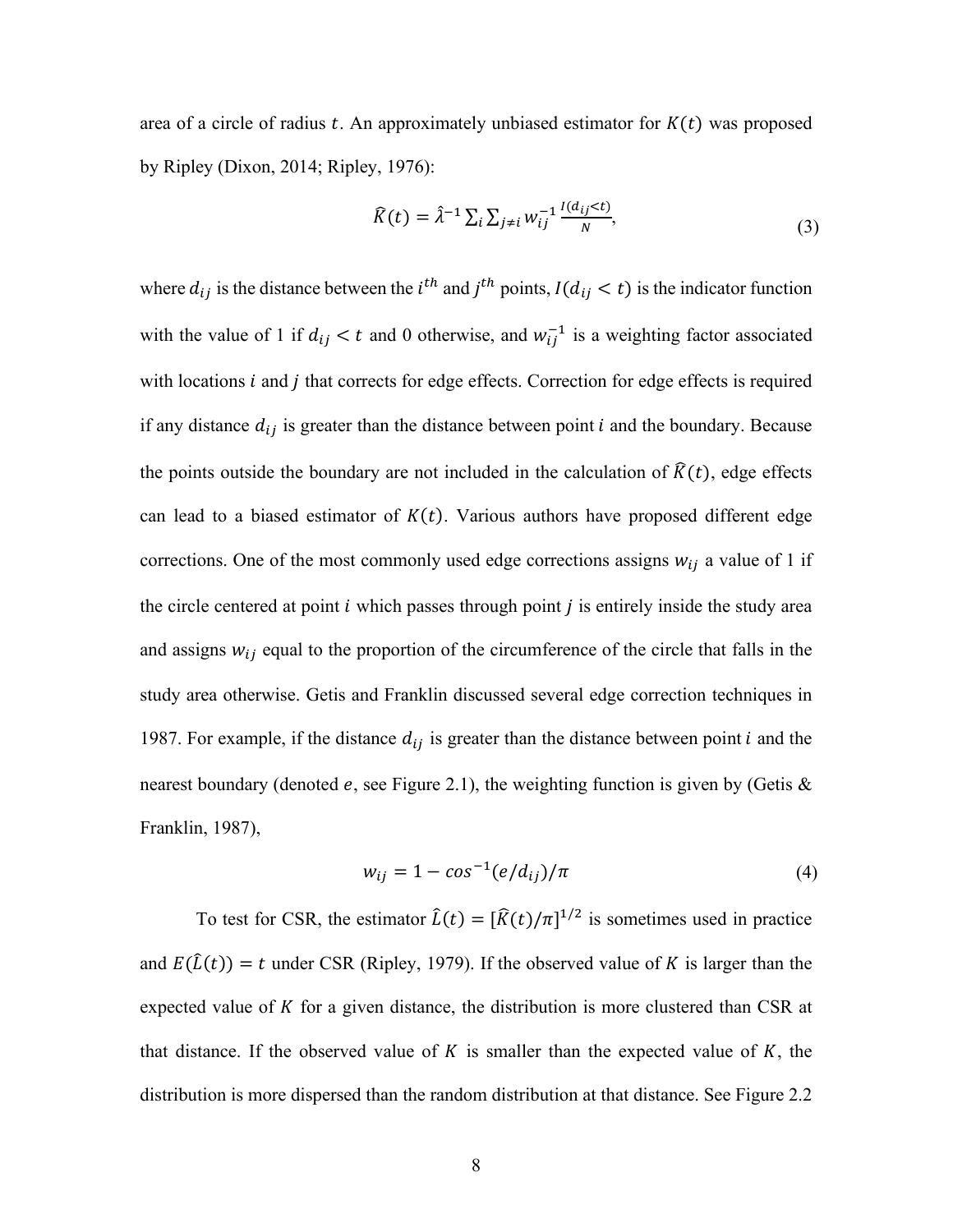for examples of data exhibiting clustering, dispersion, and CSR. A plot of  $\hat{K}(t)$  versus  $\pi t^2$ may reveal the deviations from the expected value under CSR. Statistical significance of the deviation can be tested as  $\hat{K}(t) - \pi t^2 = 0$  at each distance t. Usually, the distribution of  $\hat{K}(t)$  is simulated under the null hypothesis of CSR, and critical values from the simulated distribution are used to define the rejection region.



Figure 2.1 Example of weighted edge correction,  $d_{ij}$  is the distance between the  $i^{th}$  and  $j^{th}$  points, *e* is the distance between point  $i$  and the nearest boundary, the value of  $\alpha$ gives the inverse cosine function in Eq. 4 (Haase, 1995).



Figure 2.2 Examples of spatial patterns of clustering (left), CSR (middle), and dispersion (right).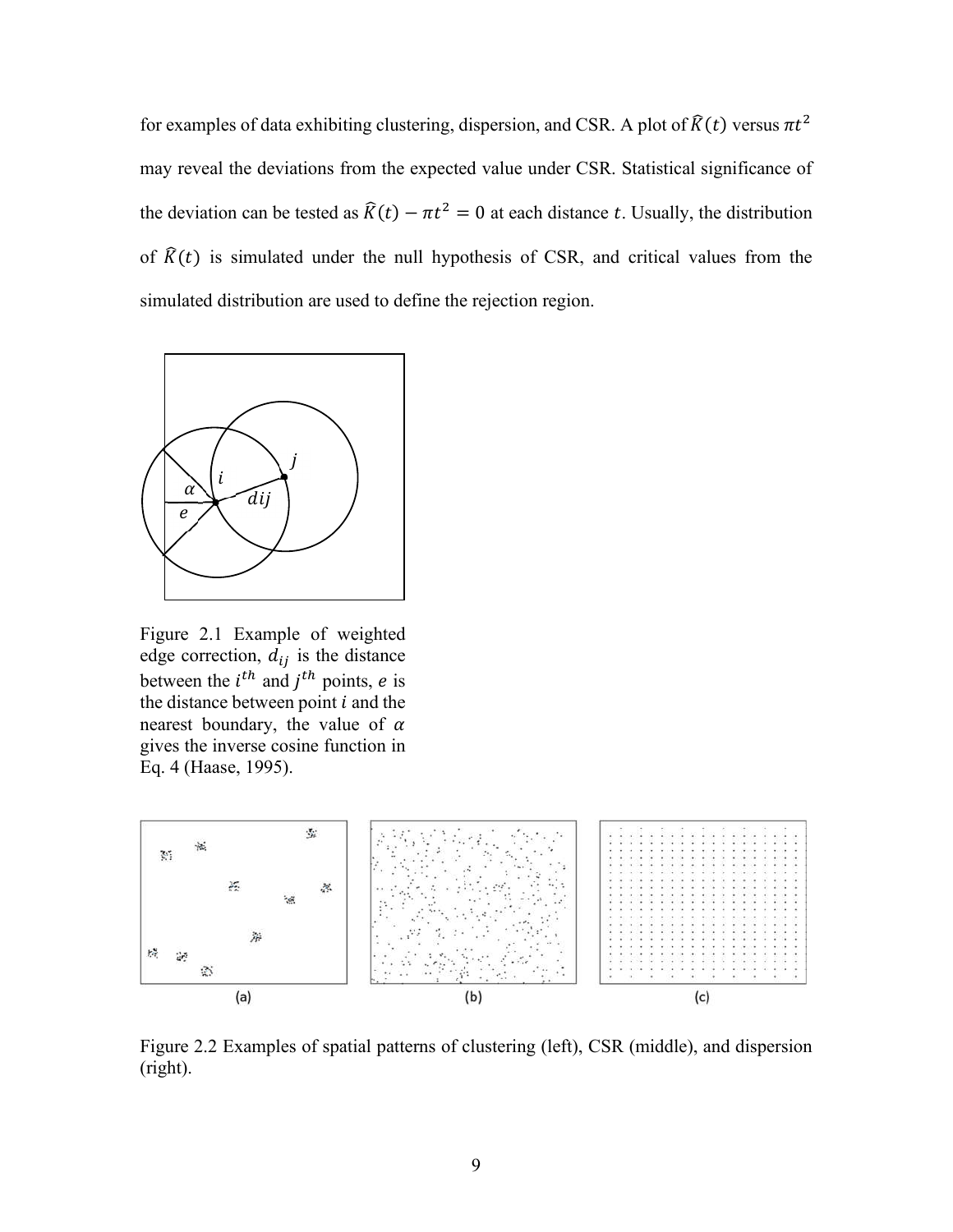#### **2.3 LOCAL MORAN'S I**

In this section and the next, we consider two local spatial statistics: Local Moran's I and Getis-Ord Gi\* which assess spatial dependence in the values of the observed data, rather than assessing patterns in the observation's locations. The null hypothesis for these methods is that there is no spatial association in the observed values. Local Moran's I statistic is a decomposition of global Moran's I statistic which measures local spatial autocorrelation. Global statistics might not sufficiently capture the spatial patterns in large data sets if the spatial association is not constant over the entire study area. As discussed by Anselin (Anselin, 1995), local indicators of spatial associations (LISA) quantify two distinct forms of spatial dependence by identifying local spatial clusters (hot spots) and outliers. The local Moran's I statistic associated with the th observed data point is given by

$$
I_i = \frac{z_i - \bar{z}}{\sigma^2} \sum_{j=1, j \neq i}^{N} [w_{ij}(z_j - \bar{z})],\tag{5}
$$

where  $z_i$  is the observed value at location  $i, \bar{z}$  is the corresponding sample mean, N, is the number of observations,  $\sigma^2$  is the variance of the variable z (in practice,  $\sigma^2$  is usually replaced by the sample variance) and  $w_{ij}$  is a spatial weight associated with observations i and j. The spatial weights may be chosen in several ways. For example, we may take  $w_{ij} =$ 1 if observations *i* and *j* are within a pre-specified distance of each other and  $w_{ij} = 0$ otherwise. Alternately, the  $w_{ij}$  can also be defined using the adjacency of units or as the inverse of the distance between observations I and  $j$  or the inverse of the distance squared.

Under the null hypothesis of no spatial association, the expected value of I is given by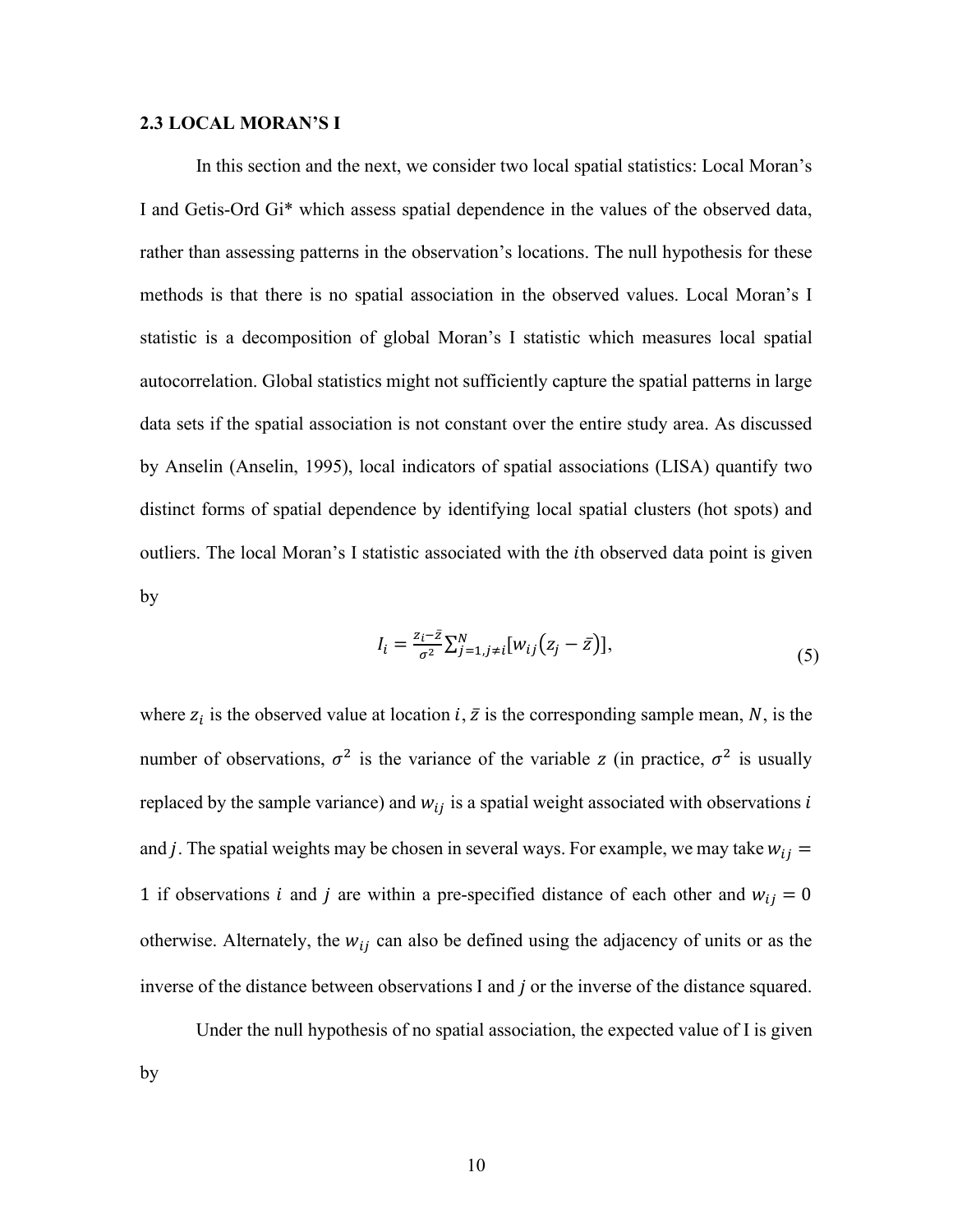$$
E[I_i] = -\frac{\sum_{j=1,j\neq i}^{N} w_{ij}}{N-1}.
$$

A high positive value of local Moran's I indicates that the location under study has neighbors with similarly high or low values and the location is a part of a cluster. A high negative value of local Moran's I indicates that the location has neighbors with dissimilar values and the location is an outlier. Figure 2.3 illustrates the type of spatial clusters and outliers; high-high (high values surrounded by high values), low-low (low values surrounded by low values), high-low (high values surrounded by low values), and lowhigh (low values surrounded by high values) (Zhang et al., 2008).



Figure 2.3 Cluster/outlier types. Red indicates high values and blue indicates low values.

Since the exact probability distribution of local Moran's I is hard to obtain, an alternative method called "conditional permutation" is often used to determine how likely the observed spatial distribution of the values is under the null hypothesis of no spatial association (Anselin, 1995). The conditional permutation method proceeds by fixing a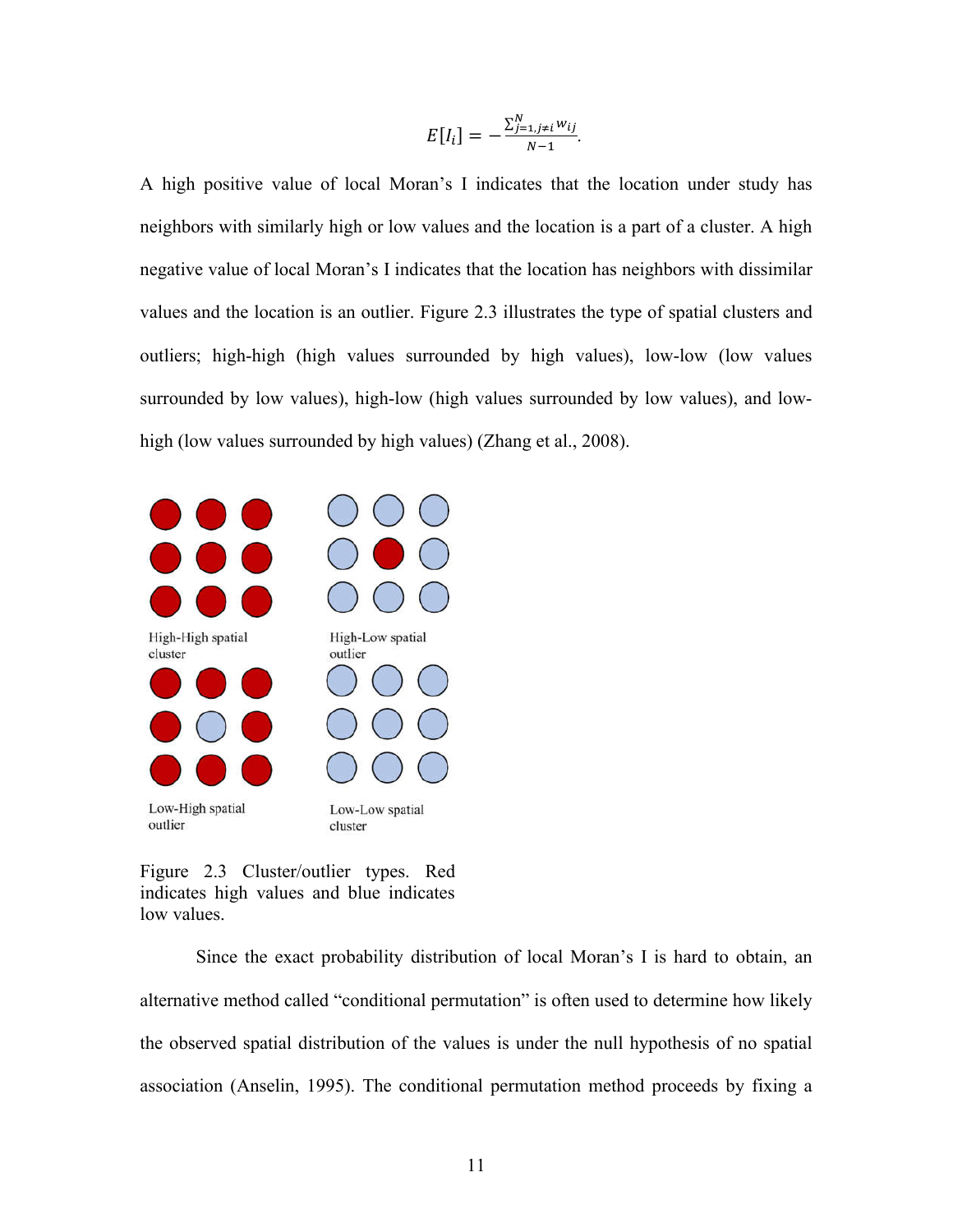location and randomly permuting the remaining values on all other locations. This process is repeated many times, and local Moran's I value is calculated each time. The significance level is calculated by comparing the actual values with the simulated. A pseudo p-value is calculated by determining the proportion of local Moran's I values obtained from permutations that have higher (for positive local Moran's I) or lower values (for negative local Moran's I) than the observed value. A pseudo value less than 0.05 shows a significant spatial pattern in the data.

### **2.4 GETIS-ORD GI\***

Local Moran's I statistic described cannot discriminate between hot spots (i.e., high-high clustering) and cold spots (low-low clustering). The Getis-Ord Gi<sup>\*</sup> statistic, developed by Getis and Ord (Getis & Ord, 2010), is a local statistic that can distinguish between hot and cold spots. However, the Getis-Ord Gi\* statistic cannot identify outliers, so Getis and Ord suggest that their statistic should be used in conjunction with the local Moran's I statistic to understand spatial patterns more fully.

Consider an area subdivided into N regions,  $N = 1, 2, ... N$  where each region has a centroid with x and y coordinates in a Cartesian plane. We observe data  $z_1, z_2, ..., z_N$ , where  $z_i$  is associated with the  $i<sup>th</sup>$  region. The Getis-Ord local statistic is given by (Getis & Ord, 2010)

$$
G_i^*(d) = \frac{\sum_{j=1}^N w_{ij} z_j}{\sum_{j=1}^N z_j},\tag{6}
$$

where  $w_{ij}$  is the spatial weight between observations *i* and *j*. Usually,  $w_{ij}$  is a binary with  $w_{ij} = 1$  if observations *j* is within a threshold distance *d* of observation *i* and 0 otherwise. Since the denominator is constant in Eq. 6, a higher value of the set of observations  $z_i$  for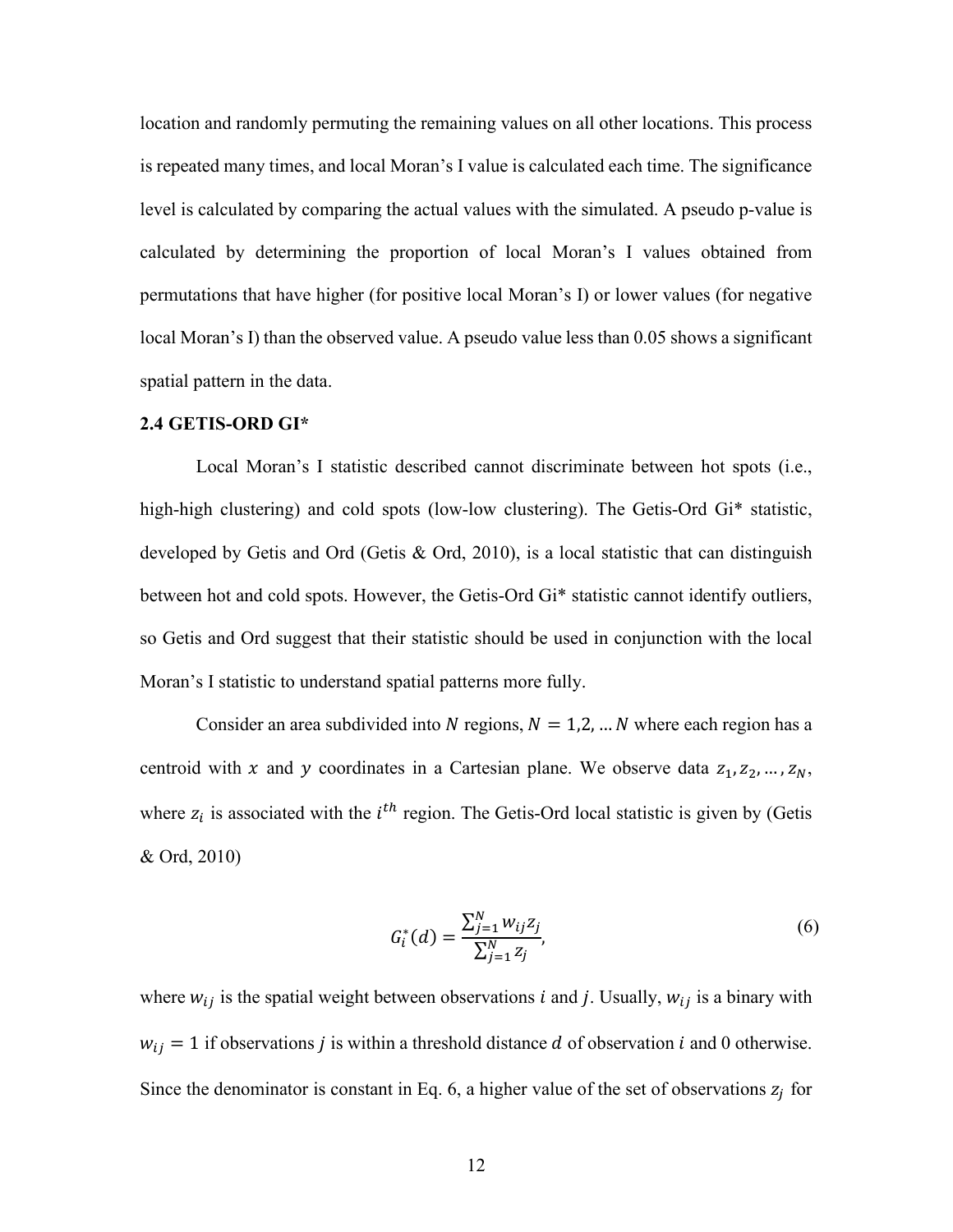which  $w_{ij} > 0$  correspond to higher values of  $G_i^*$ . The expectation of the  $G_i^*$  is given by (Songchitruksa & Zeng, 2010)

$$
E(G_i^*)=\frac{W_i}{N},
$$

and the variance is given by

$$
Var(G_i^*) = \frac{s^2}{N} \frac{W_i(N - W_i)}{(N - 1)},
$$

where  $W_i = \frac{\sum_{j=1}^{N} w_{ij}}{N}$  is the sum of the weights,  $\bar{z} = \frac{\sum_{j=1}^{N} z_j}{N}$  $\frac{z_{-1}z_j}{N}$  and  $s^2 = \frac{\sum_{j=1}^{N} z_j^2}{N}$  $\frac{z^{-1}}{N} - \bar{z}^2$  are the sample mean and sample variance of the random variable  $Z$ . Under exact or asymptotical normal conditions, a z-score can be computed via

$$
Z(G_i^*) = \frac{\sum_{j=1}^N w_{ij} z_j - \bar{z} \sum_{j=1}^N w_{ij}^2}{s \sqrt{\frac{N \sum_{j=1}^N w_{ij}^2 - (\sum_{j=1}^N w_{ij})^2}{N-1}}}
$$

Positive values with higher z-score values indicate clustering of high values (hot spots) and negative values with lower z-score values indicate clustering of low values (cold spots). Getis and Ord explore a Bonferroni correction to correct for multiple testing when computing the  $Gi^*$  statistic for all  $N$  observations. However, this can be unduly conservative when N is large (Getis & Ord, 2010). While the Getis-Ord Gi<sup>\*</sup> statistic was originally developed for areal data, it can also be applied to point process data (Baruch‐ Mordo, Breck, Wilson, & Theobald, 2008; Siebeneck, Medina, Yamada, & Hepner, 2009; Sokal & Thomson, 2006).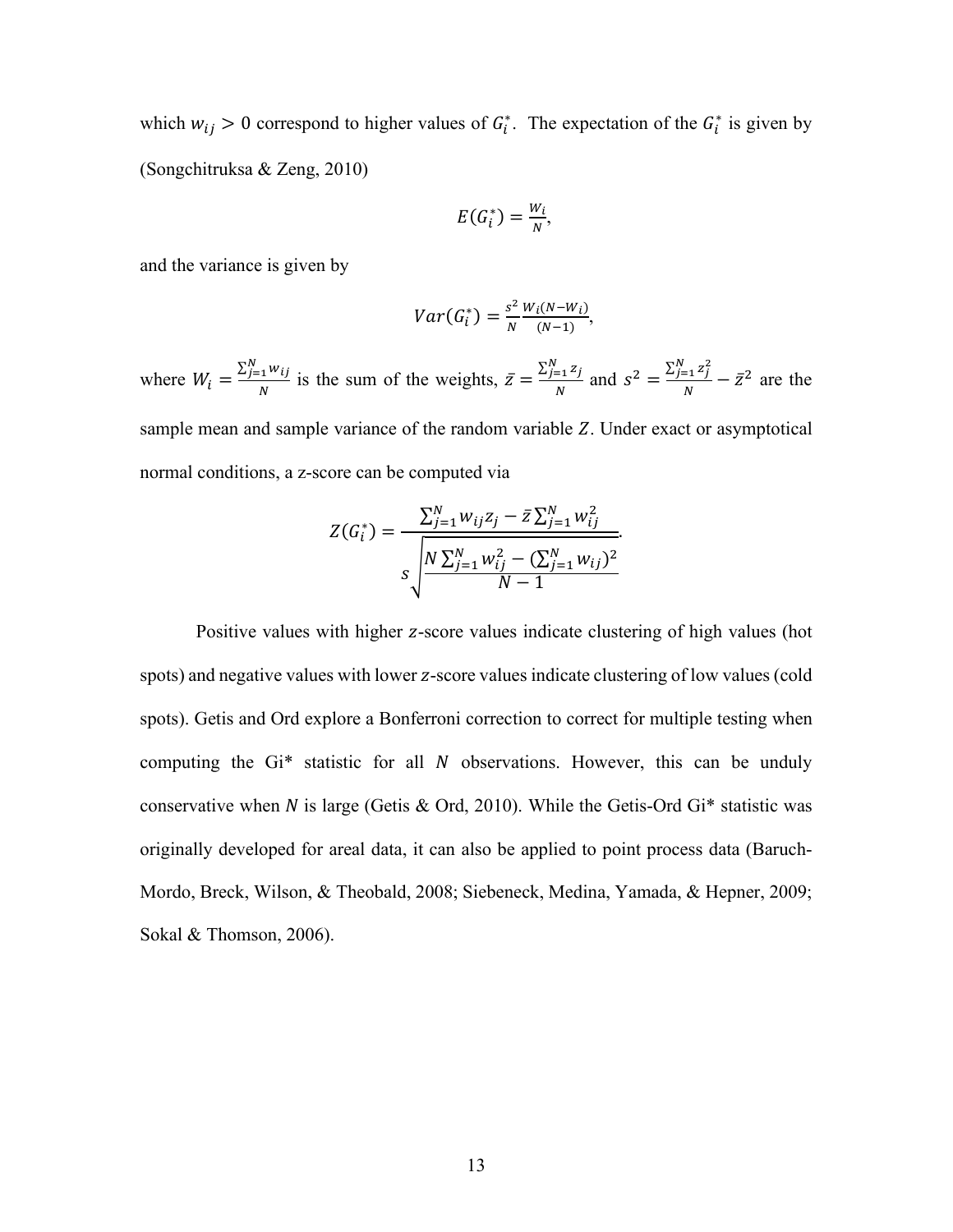## **CHAPTER 3: SIMULATIONS**

A simulation study is carried out to assess the performance of the four spatial pattern detection methods described in the previous section under different scenarios. In this study, we consider three areal unit structures: structure  $A_1$  is a 20 × 20 regular grid where the units are of the same size, structure  $A_2$  is the United States (US) counties in the states of North Carolina, Tennessee, South Carolina, Georgia, Alabama, and Mississippi where the units (counties) are roughly the same size but irregularly shaped, and structure  $A_3$  is the Canadian forward sortation areas (FSAs) in the provinces of Alberta, Saskatchewan, and Manitoba where the units have vastly different sizes. Areal structures  $A_1$ ,  $A_2$ , and  $A_3$  contain  $n_1 = 400$ ,  $n_2 = 549$ , and  $n_3 = 267$  areal units, respectively. We generate data under null and alternative hypotheses and the specific data generation mechanisms (DGMs) depend on the method under consideration. For each areal structure and each DGM, 500 datasets are simulated.

Recall that the ANN and Ripley's K methods test for spatial patterns based on the locations of the observations only. These methods are often applied to areal data to determine if areal units having some characteristic of interest exhibit a spatial pattern. For example, researchers might be interested in which counties have experienced a case of a rare disease. We refer to the units of interest as the 'observed' units. Generating observed units on areal structure  $A_a$  consists of selecting the observed units from among the  $n_a$  total units present in  $A_a$ . We consider two sample sizes for each areal structure:  $N = \lfloor \frac{n_a}{10} \rfloor$  and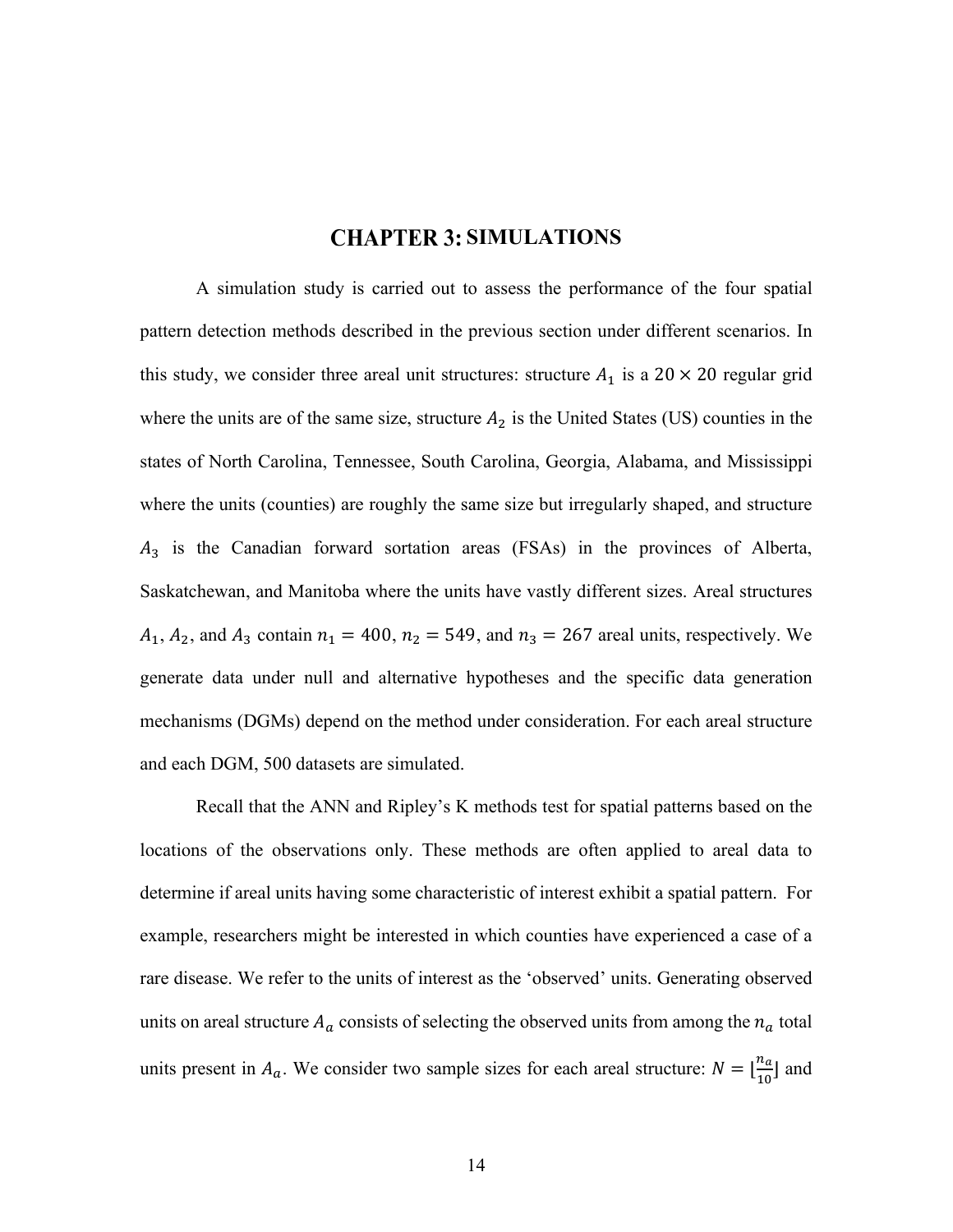$N = \lfloor \frac{n_a}{4} \rfloor$ , and generate data under the null hypothesis of no spatial pattern and under two alternative hypotheses: a single large cluster and multiple smaller clusters. We now describe the data generation mechanism for each of these hypotheses in detail. Under DGM  $D_1$ , which corresponds to the null hypothesis, the observed units are selected via uniform sampling without replacement from among the  $n_a$ total units. Under DGM  $D_2$ , which corresponds to the single cluster, units are sampled without replacement and the units in a pre-selected region of the study area are sampled with 10 times higher probability than the units in the rest of the study area. DGM  $D_3$ , which corresponds to multiple clusters, is an iterative process. First, an areal unit is selected via uniform random sampling, and this unit is observed, along with units which are directly adjacent to it. Another areal unit is then be sampled without replacement from the remaining unobserved units and is observed along with all adjacent units. This process is continued until  $N$  units have been observed. Examples of data generated on each areal structure under DGMs  $D_1$ ,  $D_2$  and  $D_3$  are shown in Figure 3.1, Figure 3.2, and Figure 3.3.

Recall that local Moran's I and Getis-Ord Gi\* test for spatial patterns based on observed data values (rather than based on observed data locations). Typically, these methods are applied to areal data only when each areal unit is associated with some numeric value and researchers wish to determine if these observed values exhibit spatial patterns (such as large values clustering near other values). For each areal structure  $A_a$ , we generate  $N$  observed values, one value for each unit, under the null hypothesis of no spatial pattern and under three alternative hypotheses: high-high clustering, a mixture of high-high and low-low clustering, and a mixture of high-high clustering and high-low outliers. To generate data under the null hypothesis,  $(DGM D<sub>4</sub>)$ , observed values are independently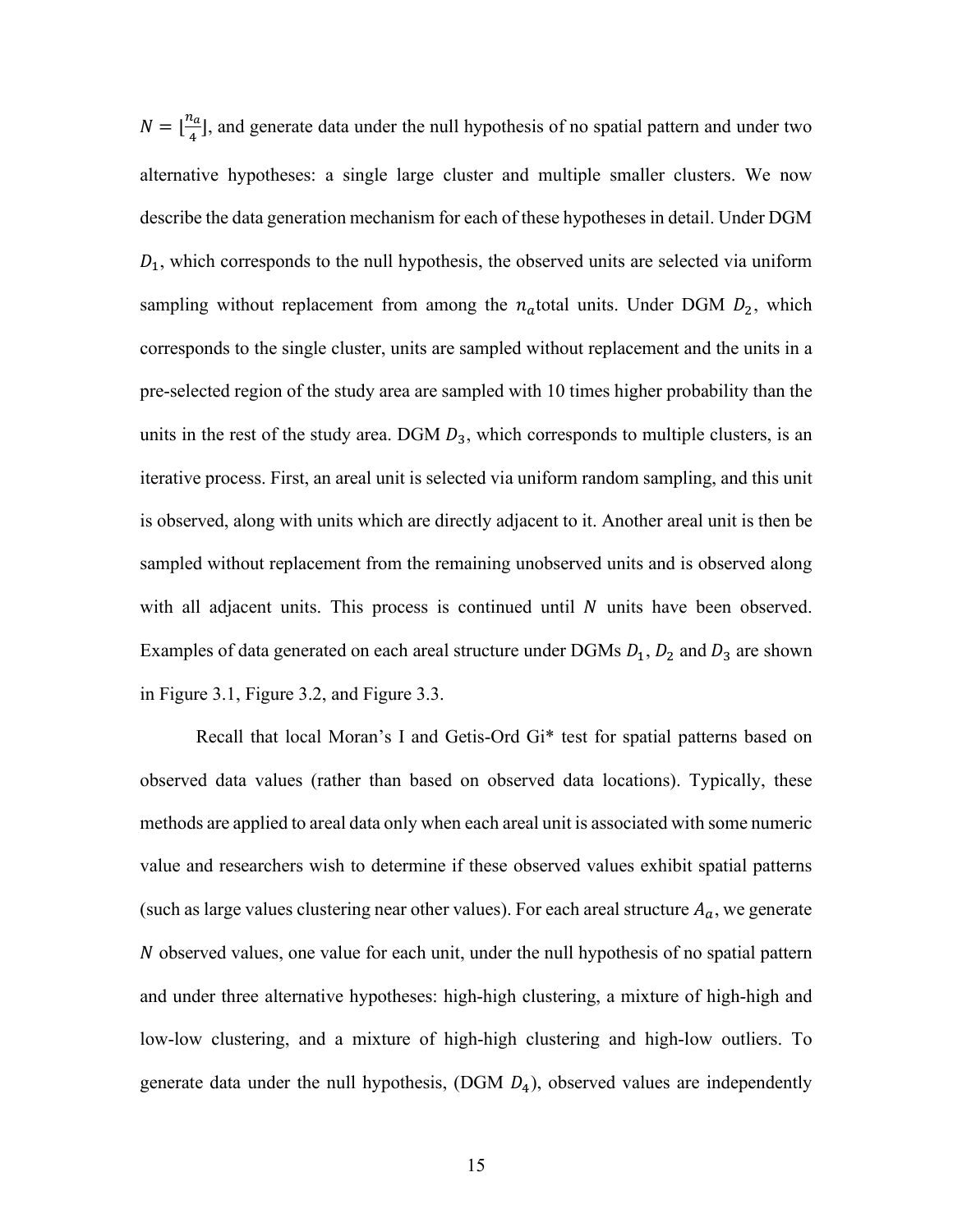generated from a  $N(0,1)$  distribution. To generate data exhibiting high-high clustering (DGM  $D_5$ ), 4 units are selected via uniform sampling without replacement. Observed values for these units and all units adjacent to them are independently generated from a  $N(5, \frac{1}{2})$  $\frac{1}{2}$ ) distribution. Observed values for the remaining units are independently generated





Figure 3.1 Observed units for 20x20 regular grid (blue) for a one simulation under three DGMs (D1: CSR, D2: Single cluster, D3: Multiple cluster) for two sample sizes.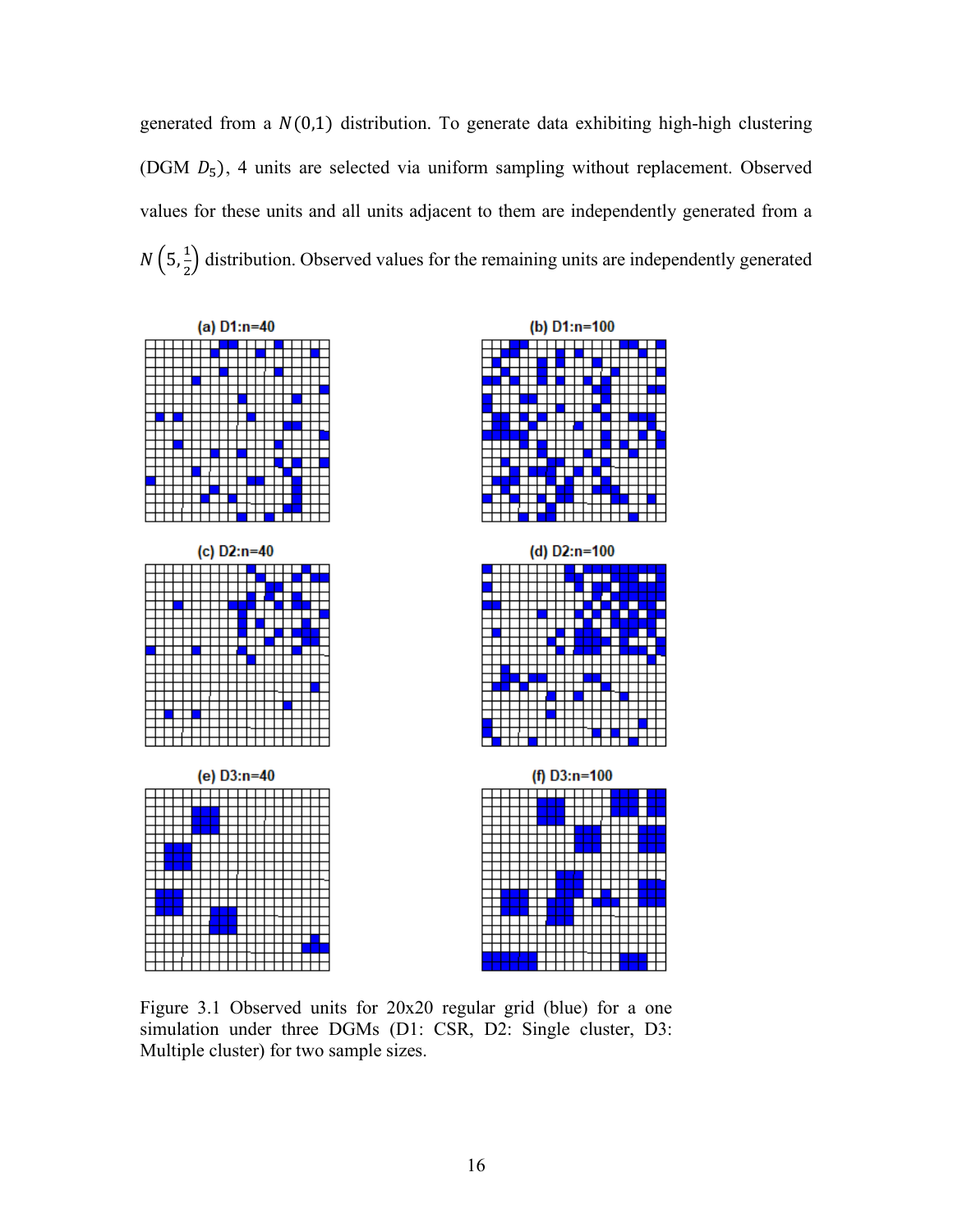from a  $N(0,1)$  distribution. To generate data exhibiting a mixture of high-high and lowlow clustering (DGM  $D_6$ ), 2 units are selected via uniform sampling without replacement.



Figure 3.2 Observed units for USA counties (blue) for a one simulation under three DGMs (D1: CSR, D2: Single cluster, D3: Multiple cluster) for two sample sizes.

Observed values for these units and all units adjacent to them are independently generated from a  $N\left(5,\frac{1}{2}\right)$  $\frac{1}{2}$ ) distribution. An additional 2 units are selected via uniform sampling from the units which have not yet been assigned values and are not adjacent to any unit which has already been assigned a value. Observed values for these units and all units adjacent to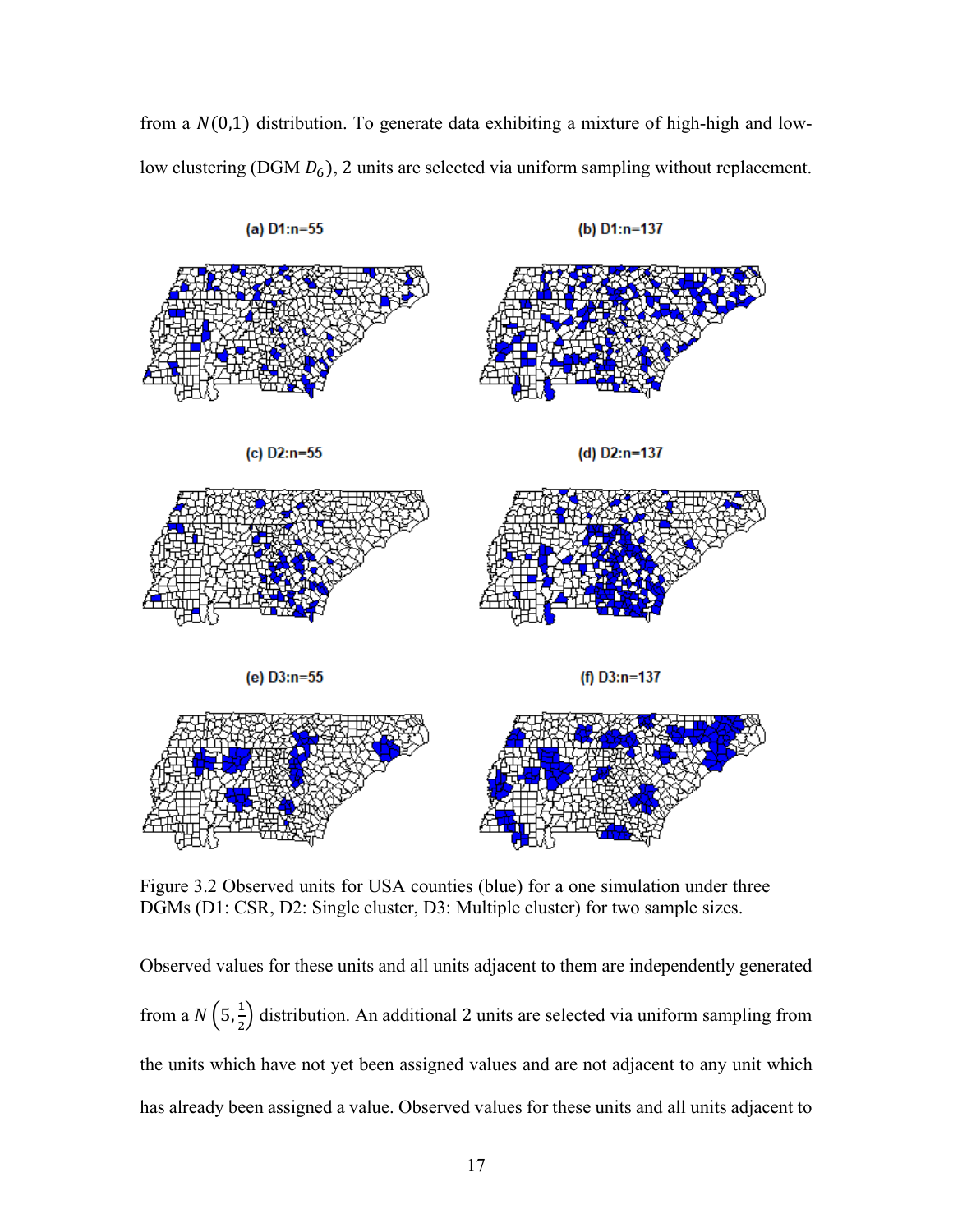

Figure 3.3 Observed units for CA FSAs (blue) for a one simulation under three DGMs (D1: CSR, D2: Single cluster, D3: Multiple cluster) for two sample sizes.

them are independently generated from a  $N\left(-5, \frac{1}{2}\right)$  $\frac{1}{2}$ ) distribution. Observed values for the remaining units are independently generated from a  $N(0,1)$  distribution. To generate data exhibiting a mixture of high-high clustering and high-low outliers (DGM  $D_7$ ), 2 units are selected via uniform sampling without replacement. Observed values for these units and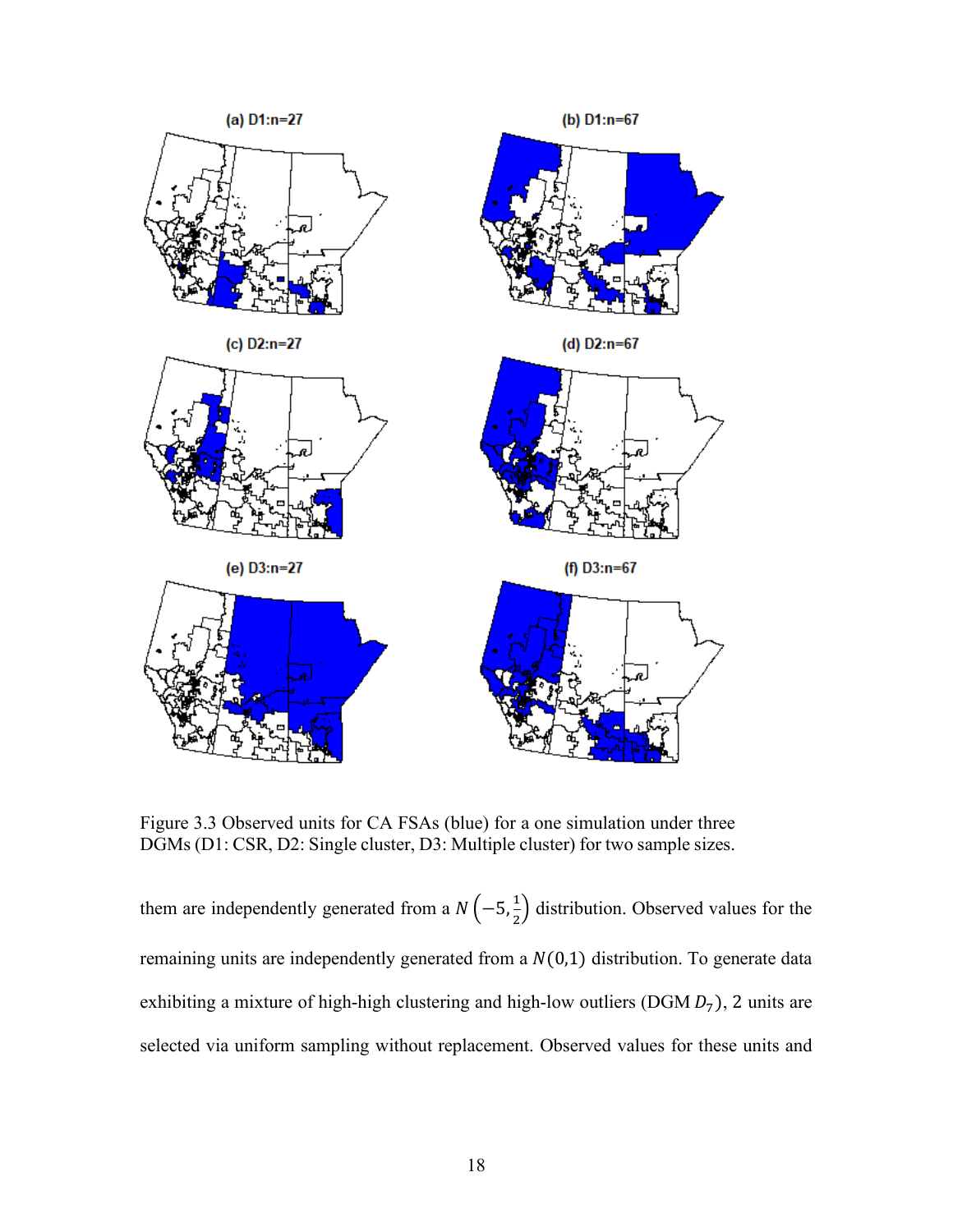all units adjacent to them are independently generated from a  $N\left(5,\frac{1}{2}\right)$  $\frac{1}{2}$ ) distribution. An additional 2 units are selected via uniform sampling without replacement from among the



Figure 3.4 Observed values generated for 20x20 regular grid under 4 DGMs for a one simulation; D4: No spatial pattern, D5: high-high clustering, D6: high-high and low-low clusters, D7: high-high clusters and high-low outliers.

units which have not already been assigned a value and are not adjacent to units which have already been assigned a value. Observed values for these units are independently generated from a  $N\left(5,\frac{1}{2}\right)$  $\frac{1}{2}$ ) distribution, and values for all units adjacent to them are independently generated from a  $N\left(-5, \frac{1}{2}\right)$  $\frac{1}{2}$ ) distribution. Observed values for the remaining units are independently generated from a  $N(0,1)$  distribution. Figure 3.4, Figure 3.5, and Figure 3.6 show examples of data generated on each areal structure under each mechanism. For each data set generated under DGM  $D_1 - D_3$  ANN, and Ripley's K function are calculated by using the centroids of the observed units as the observation locations. ANN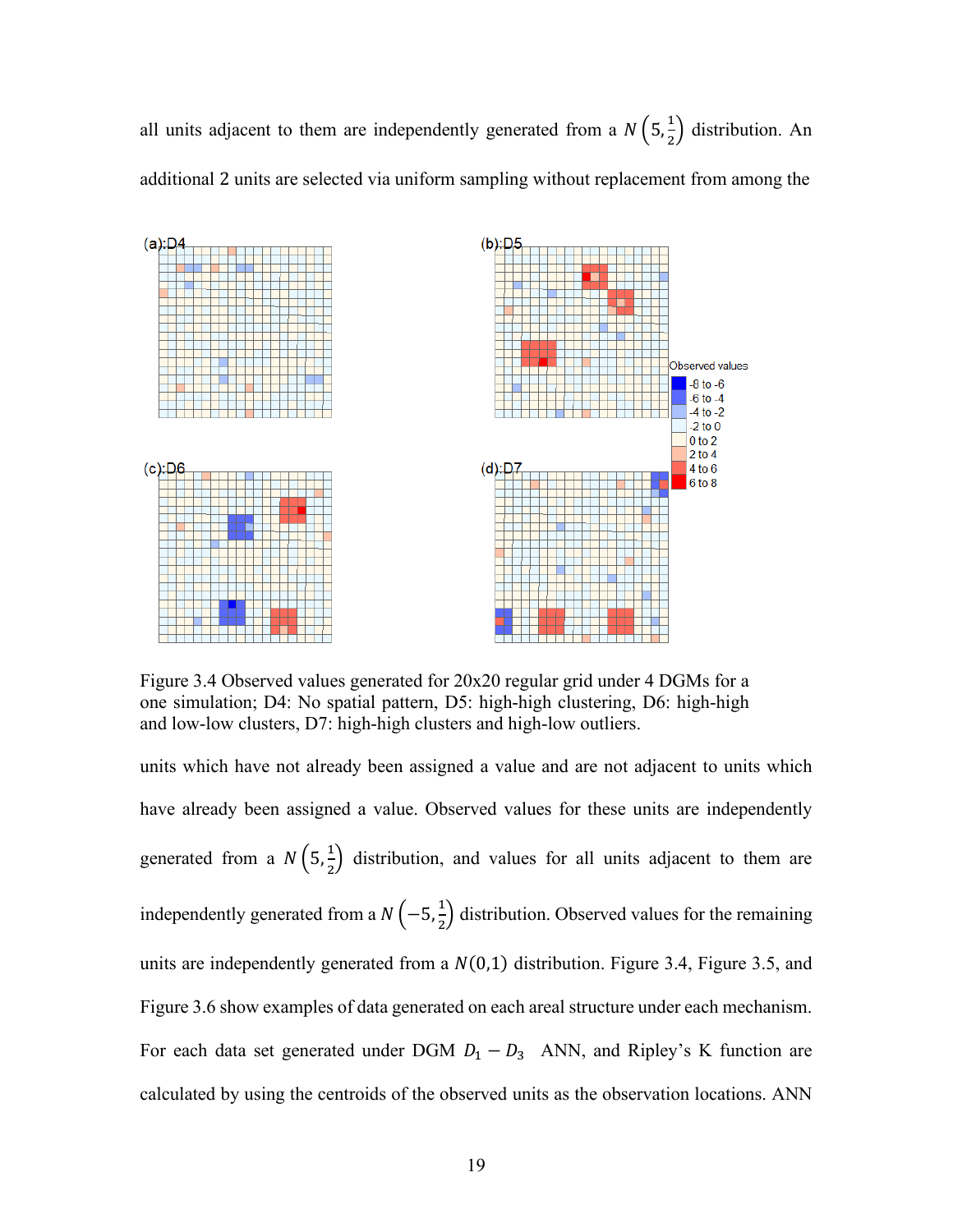and z-score is calculated manually using Eq.1 and Eq.2 and for this we use one observation window which is the whole study area for all the simulations. ANN is also calculated for each simulated dataset using the R function *nni* which also computes a z-score and for this we use a different observation window, a rectangle that encloses only the centroids selected for each simulation. For DGM  $D_1$  we perform an  $\alpha = 0.05$  level two-tailed test by rejecting the null hypothesis if the absolute value of the z-score exceeds the 0.975 quantile of a standard normal distribution. For DGMs  $D_2$  and  $D_3$ , we perform a left-tailed test (indicative of clustering) by rejecting the null hypothesis if the z-score falls below the 0.05 quantile of a standard normal distribution.



Figure 3.5 Observed values generated for USA counties under 4 DGMs for a one simulation; D4: No spatial pattern, D5: high-high clustering, D6: high-high and low-low clusters, D7: high-high clusters and high-low outliers.

Recall that computing Ripley's K function (Eq. 3) requires specifying a radius at which clustering is evaluated. For each areal structure, a sequence of 5 radii are evaluated,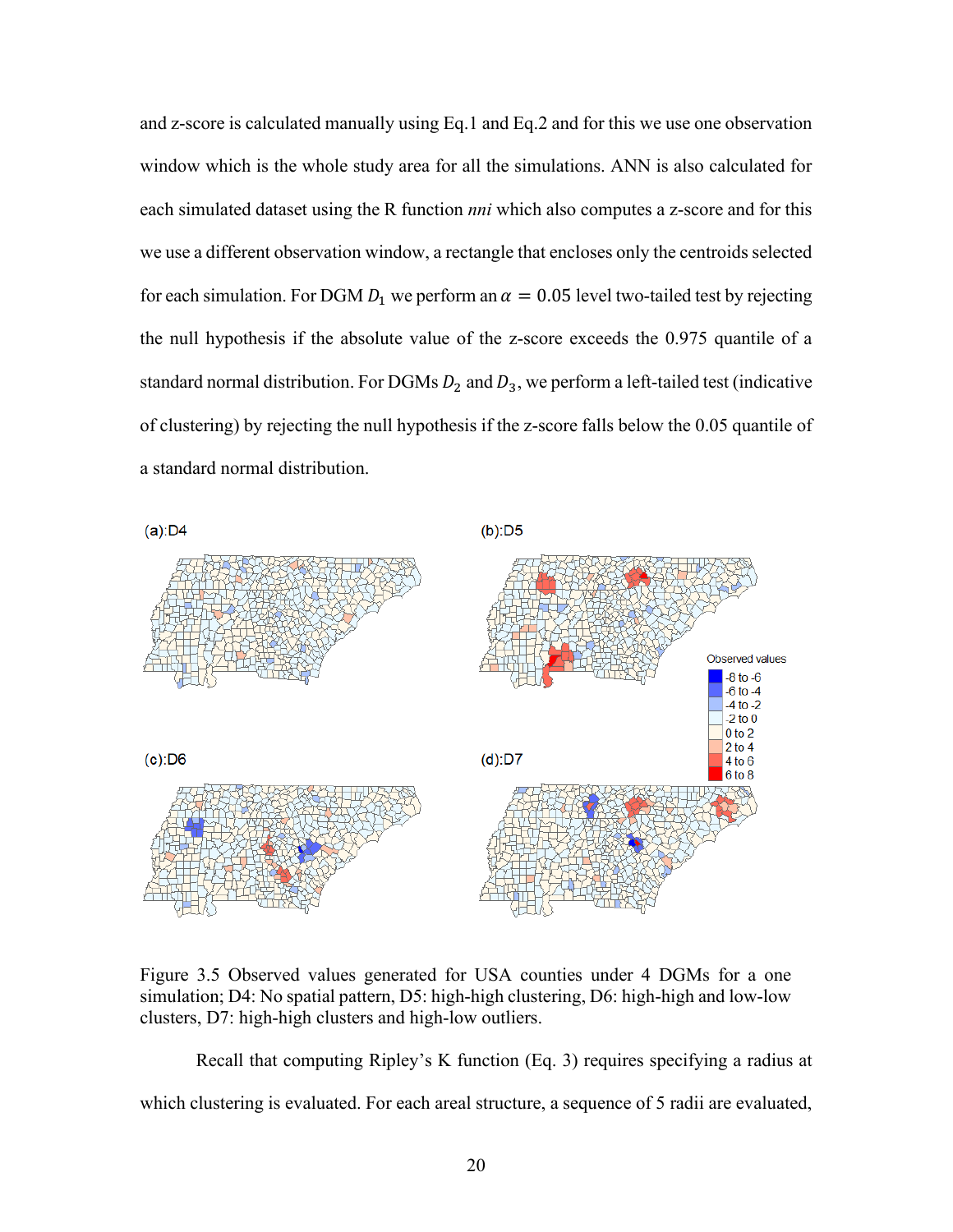with the smallest radius being equal to the twice the smallest distance between any twounit centroids and the largest radius being equal to one-quarter of the width of the study area. For each dataset, Ripley's K function is evaluated at each radius using the Kest function in R with the correction input as "Ripley", which implements the edge correction for rectangular and polygonal windows. To reduce the computational time, we approximated the distribution of Ripley's K function at each radius is approximated via the Monte Carlo method with 1000 replications, and critical values are approximated with quantiles of the Monte Carlo samples at each radius once for all the simulations.



Figure 3.6 Observed values generated for CA FSAs under 4 DGMs for a one simulation; D4: No spatial pattern, D5: high-high clustering, D6: high-high and low-low clusters, D7: high-high clusters and high-low outliers.

For DGM  $D_1$  we perform an  $\alpha = 0.05$  level two-tailed test by rejecting the null hypothesis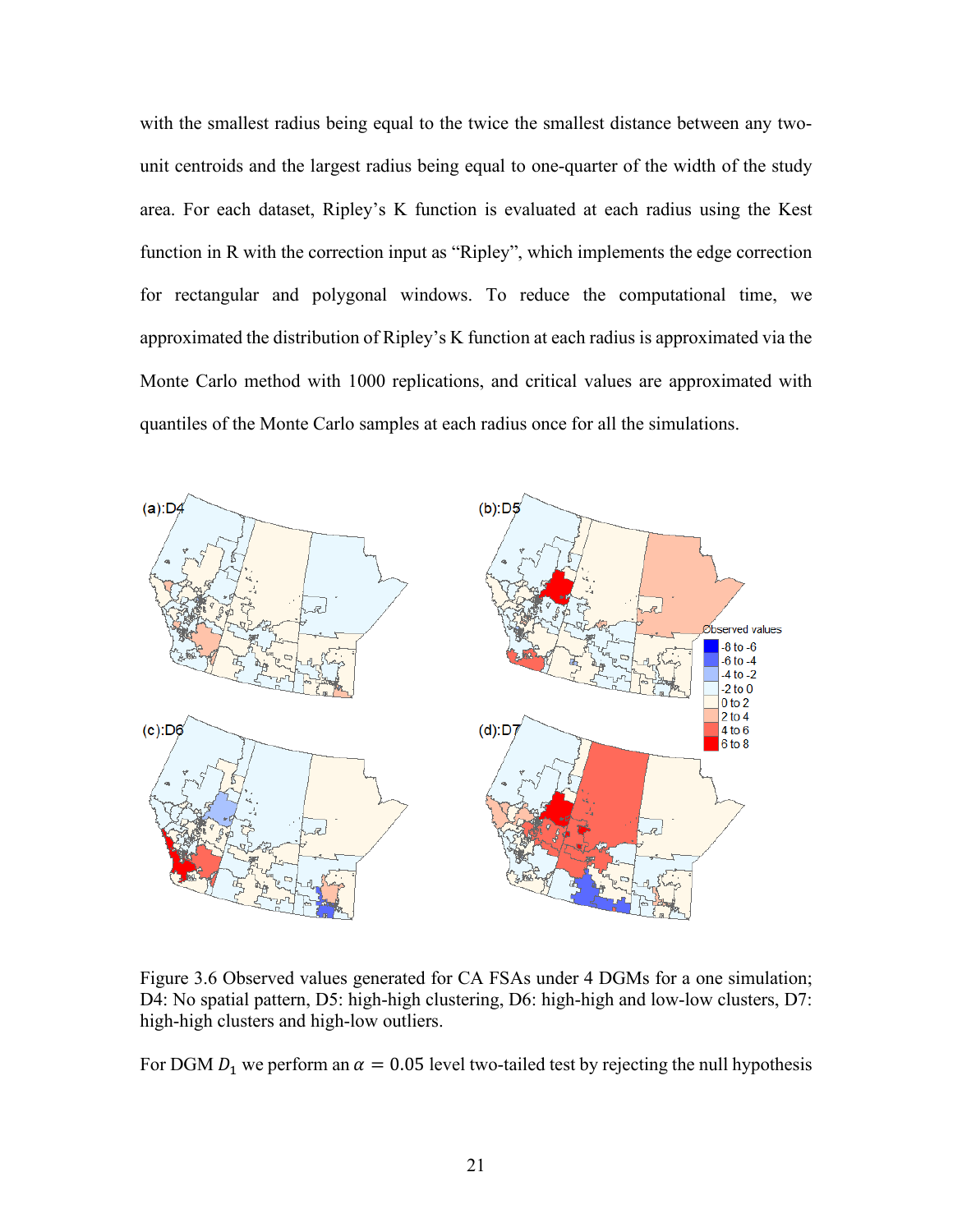if the absolute value of the K estimate exceeds the 0.975 quantile of the Monte Carlo samples. For DGMs  $D_2$  and  $D_3$ , we perform a right-tailed test (indicative of clustering) by rejecting the null hypothesis if the K estimate exceeds the 0.95 quantile of the Monte Carlo samples.

We compute local Moran's I and Getis-Ord Gi\* statistics for each unit in each data set simulated under DGM  $D_4 - D_7$ . For both methods, weights are assigned based on the adjacency of the units; neighboring units are given weight 1 while others are given weight 0. The distribution of local Moran's I at each unit is approximated using the conditional permutation approach explained in Chapter 2. Local Moran's I is calculated using *localmoran perm* function in R with input p.adjust.method equals to "holm". This approach applies the Holm-Bonferroni correction for multiple comparisons, which is uniformly more powerful than the Bonferonni correction and remains valid even in the presence of dependence among the test statistics (Holm, 1979). For each DGM, we apply a two-tailed test and any unit with a significant p-value  $(\leq 0.05)$  is classified as a part of a cluster (positive local Moran's I value) or an outlier (negative local Moran's I value) based on the sign of the associated test statistic.

Getis-Ord Gi\* is calculated as a z-score using the localG function in R. The Holm-Bonferroni correction is used to correct for the multiple testing. For each DGM  $D_4 - D_7$ , we apply a two-tailed test and any unit with a significant p-value  $(\leq 0.05)$  is classified as a part of a high-high cluster or low-low cluster based on the sign of the associated test statistic.

We assess the performance of ANN and Ripley's K via empirical type I error rate and empirical power. For simulations under the null hypothesis  $(D_1)$ , we report the global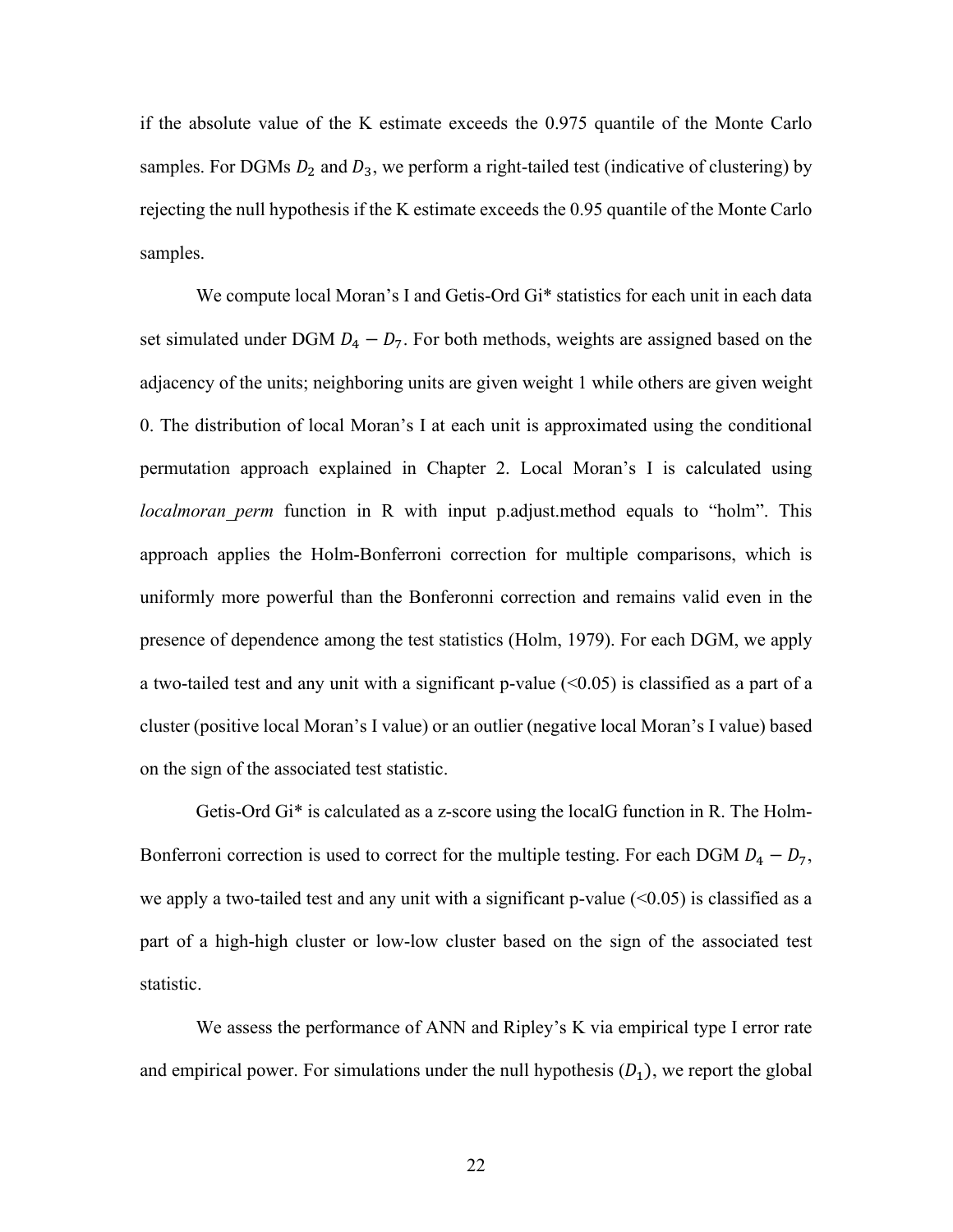type I error rate for ANN and the type I error rate at each radius for Ripley's K function. For simulations under alternative hypotheses  $(D_2 \text{ and } D_3)$ , we report the global power for ANN and the power at each radius for Ripley's K function.

We evaluate the performance of local Moran's I and Getis-Ord Gi\* by calculating the classification accuracy under each DGM and summarizing the results using maps for each of these methods. Local Moran's I and Getis-Ord Gi\* classify units into 3 categories (local Moran's I classifies units as part of a cluster, an outlier, or neither, Getis- Ord Gi\* classifies units as part of a high-high cluster, part of a low-low cluster, or neither). Finally, we report average classification accuracies over all units.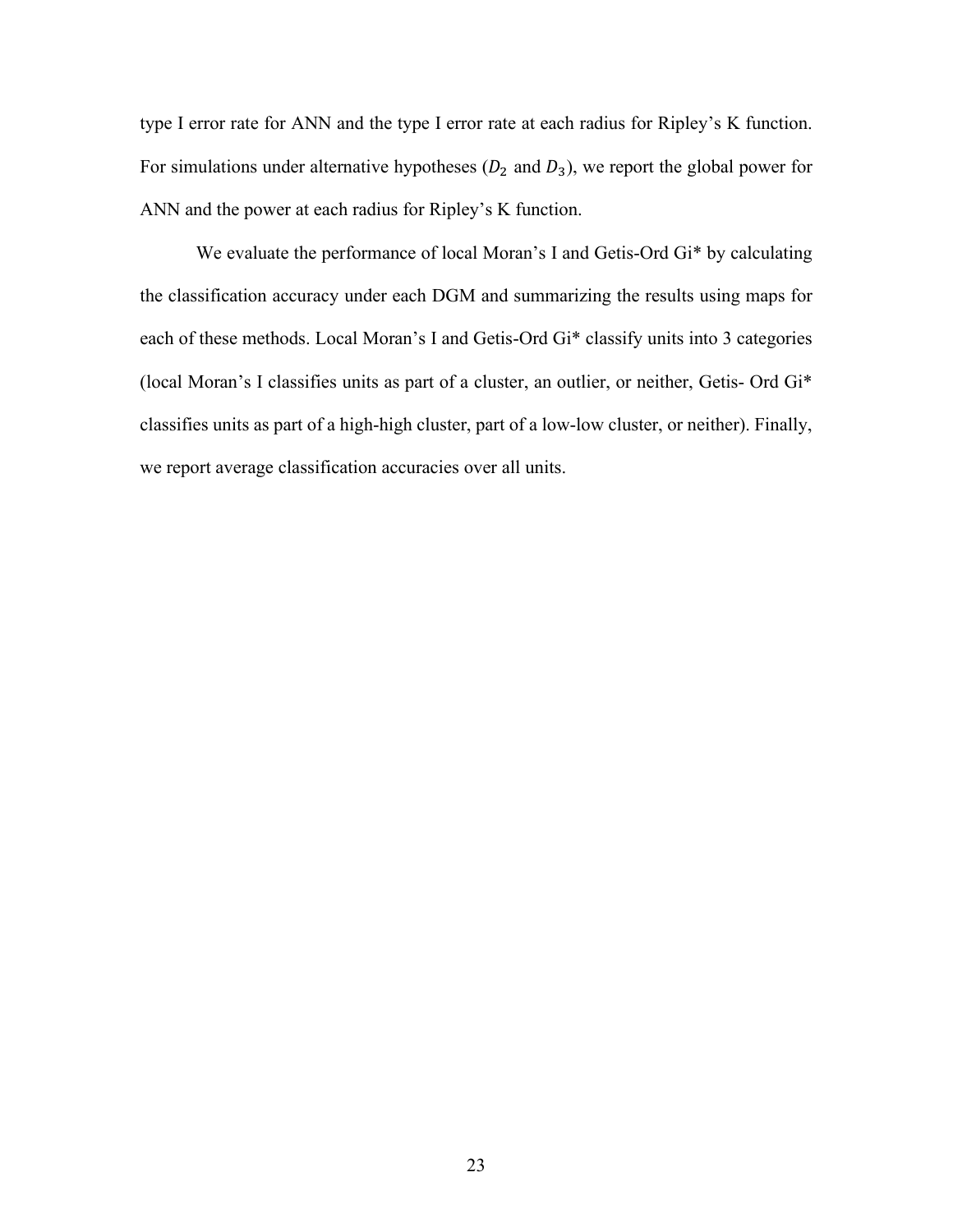## **CHAPTER 4: RESULTS**

#### **4.1 ANN AND RIPLEY'S K**

Table 4.1 summarizes the empirical type I error rate (i.e., empirical probability of rejecting the null hypothesis of CSR when units are generated under CSR) and empirical power (i.e., the empirical probability of rejecting the null hypothesis of CSR when units are clustered) of ANN for the three areal structures and two sample sizes. According to Table 4.1, the type I error of all three areal structures is greater than 0.05 and its highest (0.99) for Canadian (CA) FSAs where the units are vastly different sizes. When the sample size increases, the type I error of each areal structure also increases. Under the alternative hypothesis, the power of detecting a single cluster is 1.00 for CA FSAs which is greater than both the regular grid and USA counties. When the sample size increases, the power of detecting a single cluster decreases to 0 for regular grid and USA counties.

Table 4.1 Type I error and power of ANN.  $n_a = 267$  for Canadian FSAs,  $n_a = 400$  for regular grid,  $n_a = 549$  for USA counties.

| DGM (Data<br>generation<br>mechanism) | Quantity     | N                       | Canadian<br><b>FSAs</b> | Regular 20 x<br>20 grid | <b>USA</b><br>counties |
|---------------------------------------|--------------|-------------------------|-------------------------|-------------------------|------------------------|
| $H_0$ : CSR: D1                       | Type I error | $\lfloor n_a/4 \rfloor$ | 0.99                    | 0.39                    | 0.35                   |
|                                       |              | $ n_a/10 $              | 1.00                    | 1.00                    | 0.99                   |
| $H_a$ : Single                        | Power        | $\lfloor n_a/4 \rfloor$ | 1.00                    | 0.04                    | 0.27                   |
| Cluster: D2                           |              | $ n_a/10 $              | 1.00                    | 0.00                    | 0.00                   |
| $H_a$ : Multiple                      |              | $\lfloor n_a/4 \rfloor$ | 1.00                    | 1.00                    | 1.00                   |
| Clusters: D2                          | Power        | $ n_a/10 $              | 1.00                    | 0.00                    | 0.95                   |

The results in Table 4.1 are calculated using the centroids of areal units and the observation window is specified using the whole study area. When we calculate the results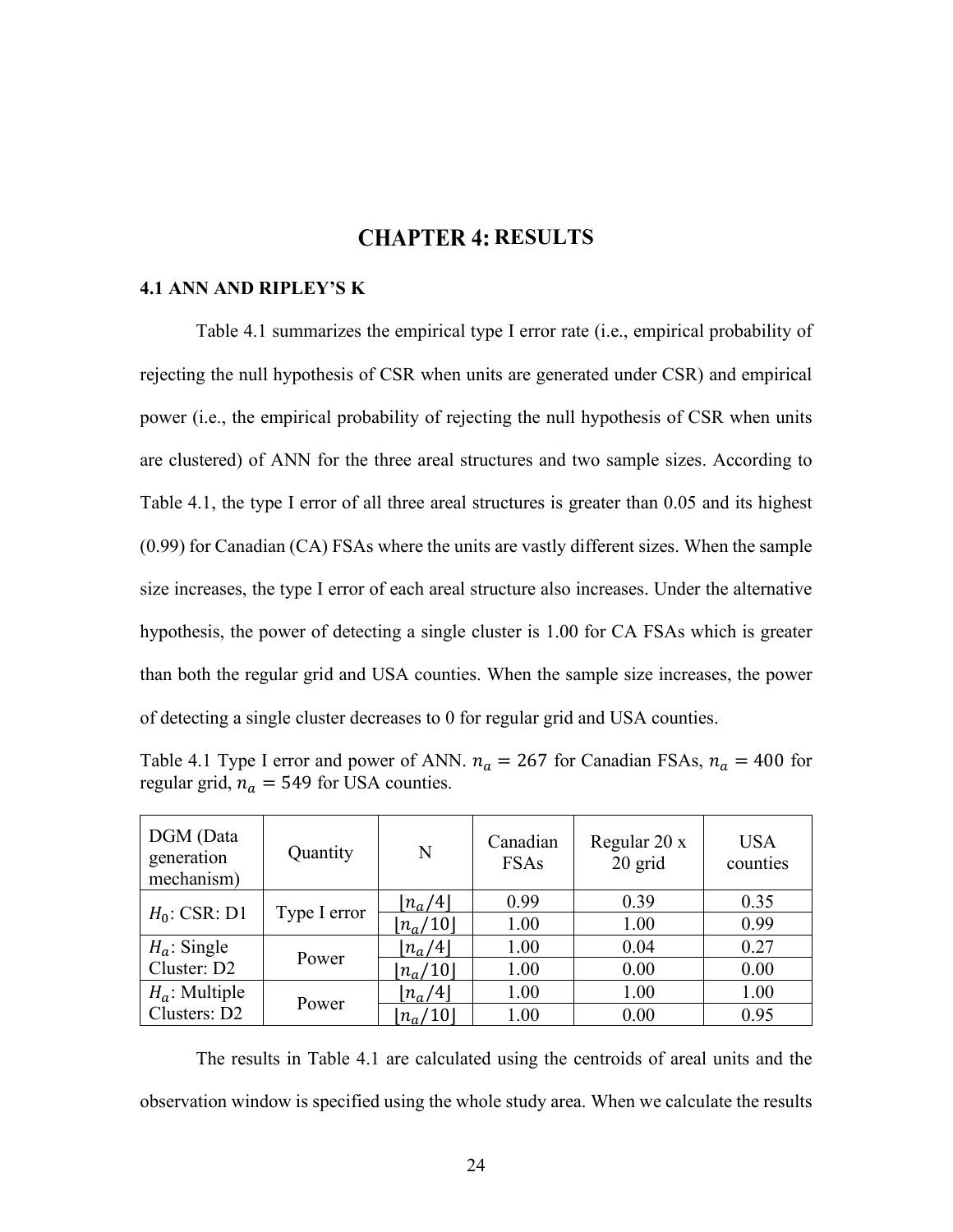in Table 4.2, we use a different observation window, a rectangle that encloses only the centroids selected for each simulation. If we compare the two tables, we see that in Table 4.1, the type I error is noticeably different, but that there is no clear pattern of increase or decrease. The power in table 4.2 is lower for all scenarios except the USA counties under the larger sample size.

Table 4.2 Type I error and power of ANN with different windows for each simulation of data.  $n_a = 267$  for Canadian FSAs,  $n_a = 400$  for regular grid,  $n_a = 549$  for USA counties.

| DGM (Data<br>generation<br>mechanism) | Quantity     | N                       | Canadian<br><b>FSAs</b> | Regular 20 x<br>20 grid | <b>USA</b><br>counties |
|---------------------------------------|--------------|-------------------------|-------------------------|-------------------------|------------------------|
| $H_0$ : CSR: D1                       | Type I error | $\lfloor n_a/4 \rfloor$ | 0.83                    | 0.75                    | 0.06                   |
|                                       |              | $ n_a/10 $              | 1.00                    | 1.00                    | 0.01                   |
| $H_a$ : Single                        |              | $\lfloor n_a/4 \rfloor$ | 0.76                    | 0.00                    | 0.24                   |
| Cluster: D2                           | Power        | $ n_a/10 $              | 1.00                    | 0.00                    | 0.36                   |
| $H_a$ : Multiple                      |              | $ n_a/4 $               | 0.93                    | 0.53                    | 0.99                   |
| Clusters: D2                          | Power        | $ n_a/10 $              | 1.00                    | 0.00                    | 0.96                   |

Table 4.3 Type I error and power of Ripley's K for 5 different radii (20x20 regular grid).

|                                | Type I error/ Power |         |             |         |             |         |             |         |             |         |  |
|--------------------------------|---------------------|---------|-------------|---------|-------------|---------|-------------|---------|-------------|---------|--|
| <b>DGM</b>                     | $R1 = 2040$         |         | $R2 = 2809$ |         | $R3 = 3578$ |         | $R4 = 4346$ |         | $R5 = 5115$ |         |  |
| (Data generation<br>mechanism) | $N=40$              | $N=100$ | $N=40$      | $N=100$ | $N=40$      | $N=100$ | $N=40$      | $N=100$ | $N=40$      | $N=100$ |  |
| $H_o$ : CSR: D1                | 0.98                | 1.00    | 0.92        | 1.00    | 0.84        | 0.78    | 0.75        | 0.49    | 0.90        | 1.00    |  |
| $H_a$ : Single                 | 0.88                | 0.96    | 0.99        | 1.00    | 1.00        | 1.00    | 1.00        | 1.00    | 1.00        | 1.00    |  |
| cluster: D2                    |                     |         |             |         |             |         |             |         |             |         |  |
| $H_a$ : Multiple               | 1.00                | 1.00    | 1.00        | 1.00    | 1.00        | 1.00    | 1.00        | 0.99    | 1.00        | 0.79    |  |
| clusters: D3                   |                     |         |             |         |             |         |             |         |             |         |  |

Table 4.3, Table 4.4, and Table 4.5 summarize the type I error and the power of Ripley's K function under the same three data generation mechanisms for the regular grid, USA counties, and CA FSAs, respectively, for different sample sizes and 5 different radii. The type I error rate is far above its nominal level in almost all cases. For USA counties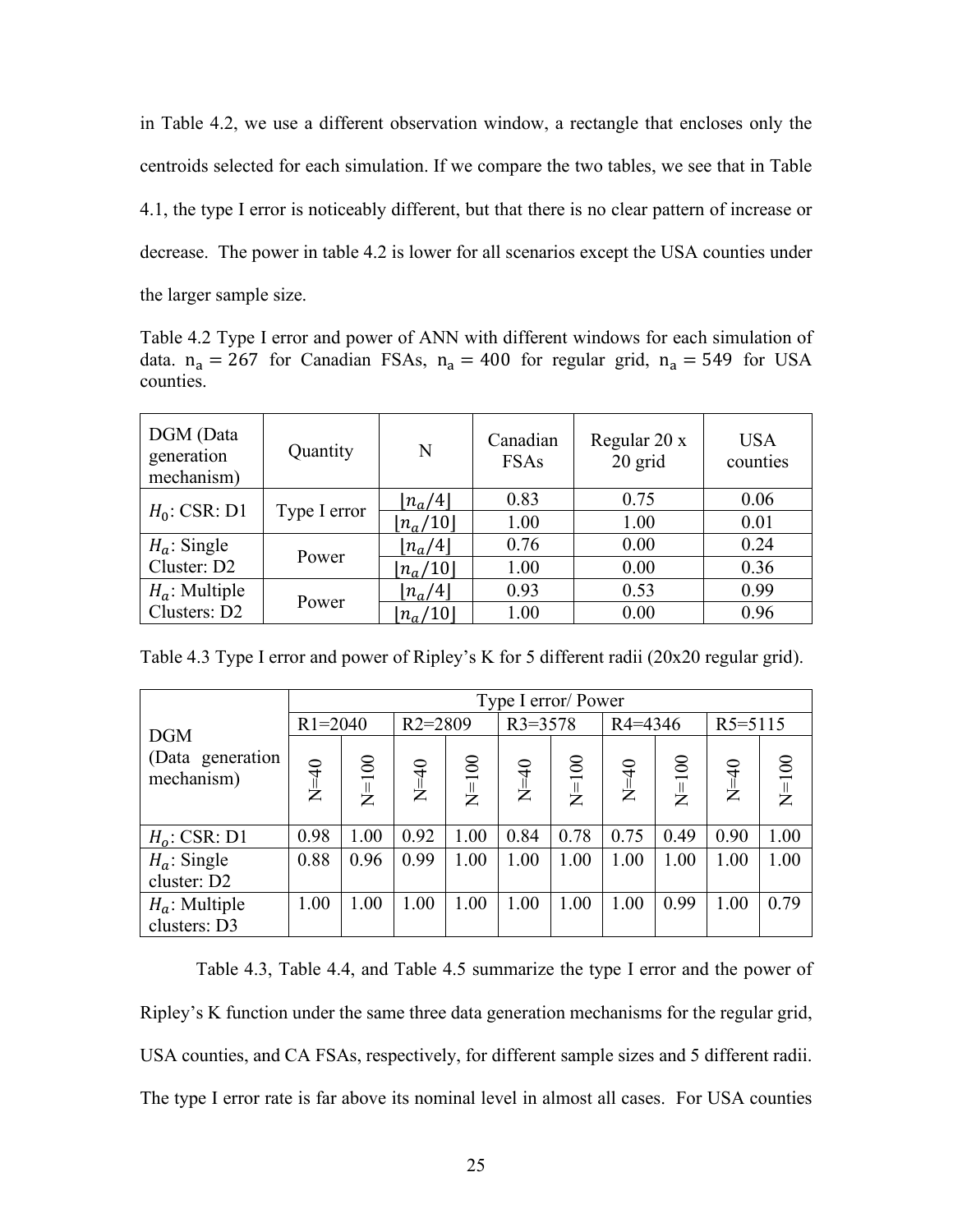(Table 4.4), the power is high (closer to 1) for all radii except the smallest radius R1. For CA FSAs (Table 4.5), the power is 1.0 for all radii except for R1. In general, the power for detecting clusters is high in all three areal structures under all radii except for the minimum radius R1 under USA counties and CA FSAs.

|                                   |              | Type I error/ Power |                       |         |              |           |                      |           |                     |         |  |
|-----------------------------------|--------------|---------------------|-----------------------|---------|--------------|-----------|----------------------|-----------|---------------------|---------|--|
| <b>DGM</b>                        | $R1 = 22935$ |                     | R <sub>2</sub> =72327 |         | $R3=121720$  |           | $R4=171112$          |           | R5=220505           |         |  |
| (Data<br>generation<br>mechanism) | $N=55$       | $N = 137$           | 55<br>$\frac{1}{2}$   | $N=137$ | 55<br>」<br>乙 | $N = 137$ | 55<br>$\overline{z}$ | $N = 137$ | 55<br>$\frac{1}{2}$ | $N=137$ |  |
| $H_o$ : CSR: D1                   | 0.98         | 1.00                | 0.85                  | 0.62    | 0.85         | 0.64      | 0.77                 | 0.73      | 0.79                | 0.71    |  |
| $H_a$ : Single<br>cluster: D2     | 0.19         | 0.00                | 1.00                  | 1.00    | 1.00         | 1.00      | 1.00                 | 1.00      | 1.00                | 1.00    |  |
| $H_a$ : Multiple<br>clusters: D3  | 0.35         | 0.00                | 1.00                  | 1.00    | 1.00         | 1.00      | 1.00                 | 0.98      | 0.94                | 0.91    |  |

Table 4.4 Type I error and power of Ripley's K for 5 different radii (USA counties).

|                                   |             | Type I error/ Power |              |        |             |        |               |        |           |        |
|-----------------------------------|-------------|---------------------|--------------|--------|-------------|--------|---------------|--------|-----------|--------|
| <b>DGM</b>                        | $R1 = 1344$ |                     | $R2 = 90671$ |        | $R3=179999$ |        | $R4 = 269326$ |        | R5=358653 |        |
| (Data<br>generation<br>mechanism) | $N=27$      | $N=67$              | $N=27$       | $N=67$ | $N=27$      | $N=67$ | $N=27$        | $N=67$ | $N=27$    | $N=67$ |
| $H_o$ : CSR: D1                   | 0.06        | 0.30                | 1.00         | 1.00   | 1.00        | 1.00   | 1.00          | 1.00   | 1.00      | 1.00   |
| $H_a$ : Single<br>cluster: D2     | 0.08        | 0.38                | 1.00         | 1.00   | 1.00        | 1.00   | 1.00          | 1.00   | 1.00      | 1.00   |
| $H_a$ : Multiple<br>clusters: D3  | 0.25        | 0.49                | 1.00         | 1.00   | 1.00        | 1.00   | 1.00          | 1.00   | 1.00      | 1.00   |

### **4.2 LOCAL MORAN'S I AND GETIS-ORD GI\***

We calculate the type I error (number of times units are incorrectly classified as a part of cluster or outlier when they are not) for both local Moran's I (Figure 4.1, Figure 4.3, Figure 4.5) and Getis-Ord Gi\* (Figure 4.2, Figure 4.4, Figure 4.6) under the four DGMs for all three areal structures. For local Moran's I, the type I error under the null hypothesis (Figure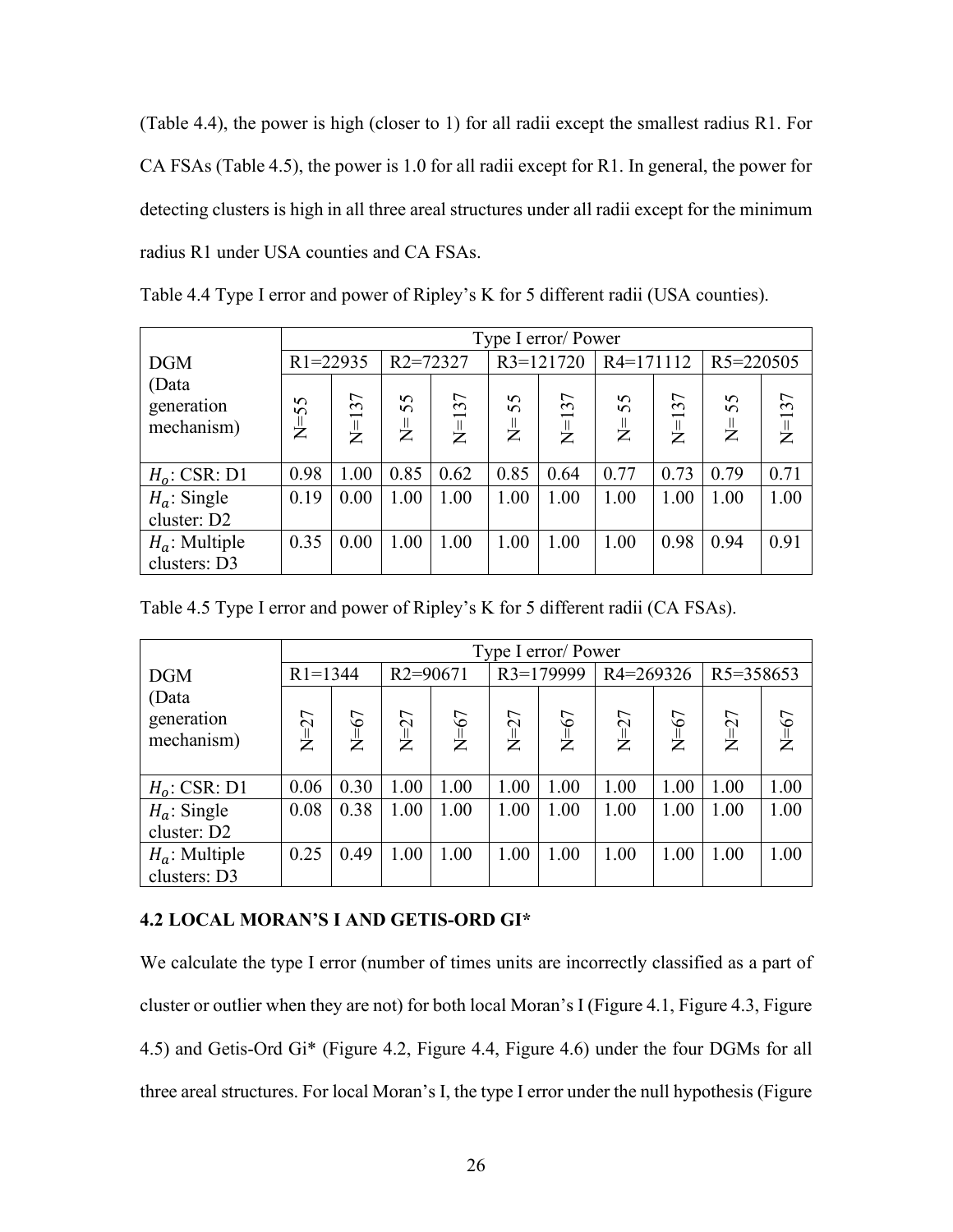4.1a, Figure 4.3a, Figure 4.5a) is below 0.05 for all the areal structures. and the type I error is below 0.05 for all the DGMs for USA counties. There are few units where the type I errors are between 0.05 and 0.2 under the two scenarios of the mixture of high-high and low-low clusters (Figure 4.1c, Figure 4.5c) and high-high clusters and high-low outliers (Figure 4.1d, Figure 4.5d). For Getis-Ord Gi\*, the type I error rate under DGM 1 is less than 0.05 for each areal structure (Figure 4.2a, Figure 4.4a, Figure 4.6a). The type I error rate for Getis-Ord Gi\* under the scenario of high-high clustering is below 0.05 for most units, but between 0.05 and 0.2 for a small number of units, most noticeably in the FSAs (Figure 4.6b). Under the two scenarios of the mixture of high-high and low-low clusters (Figure 4.2c, Figure 4.4c) and high-high clusters and high-low outliers (Figure 4.2d, Figure 4.4d), the type I error rate of Getis-Ord  $Gi^*$  is slightly inflated (between 0.05 and 0.2) for the regular grid and USA counties and the numbers are more inflated (between 0.4 and 0.6) for the CA FSAs (Figure 4.6c and Figure 4.6d).

Figure 4.7, Figure 4.8, and Figure 4.9 present the classification accuracy (number of times units are correctly classified as a part of a cluster or outlier) of local Moran's I under the DGM 5, 6, and 7 for each areal structure. Accuracy of detecting clusters under the scenarios of high-high clusters (Figure 4.7a, Figure 4.8a), the mixture of high-high and low-low clusters (Figure 4.7b, Figure 4.8b), and the mixture of high-high clusters and highlow outliers (Figure 4.7c, Figure 4.8c) is above 0.6 for most of the units in regular grid and USA counties. For the CA FSAs, the accuracy of cluster detection ranges from 0.05 to 1 (Figure 4.9a, Figure 4.9b, Figure 4.9c) and most of the units which are smaller compared to other units have accuracy above 0.8 while few units have an accuracy between 0.05 and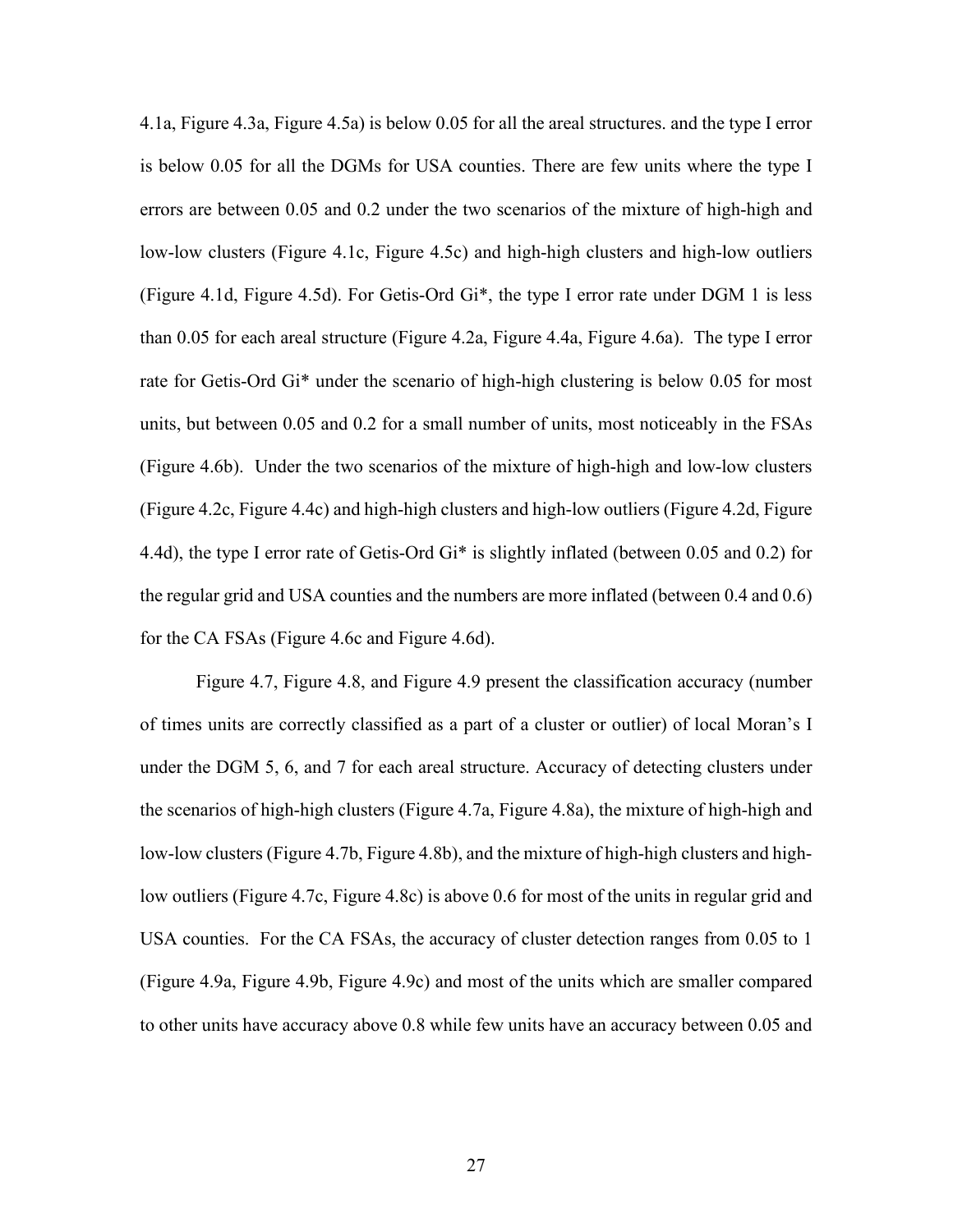0.2. The power of detecting outliers is above 0.8 for all three areal structures (Figure 4.7d, Figure 4.8d, Figure 4.9d).



Figure 4.1 Type I error of Local Moran's I (a) Under the null hypothesis of no spatial pattern; (b) Under the scenario of high-high clusters; (c) Under the scenario of the mixture of high-high and lowlow clusters; (d) Under the scenario of the mixture of high-high clusters and high-low outliers.

Figure 4.10, Figure 4.11, and Figure 4.12 present the classification accuracy (number of times units are correctly classified as a part of a high-high cluster or low-low cluster) of Getis-Ord Gi\* under DGMs 5, 6 and 7 for each areal structure. All the units in the regular grid and USA counties have a classification accuracy greater than 0.8. The majority of the units in CA FSAs which are smaller compared to other units have accuracy above 0.8 and the rest of the units have an accuracy between 0.05 and 0.08.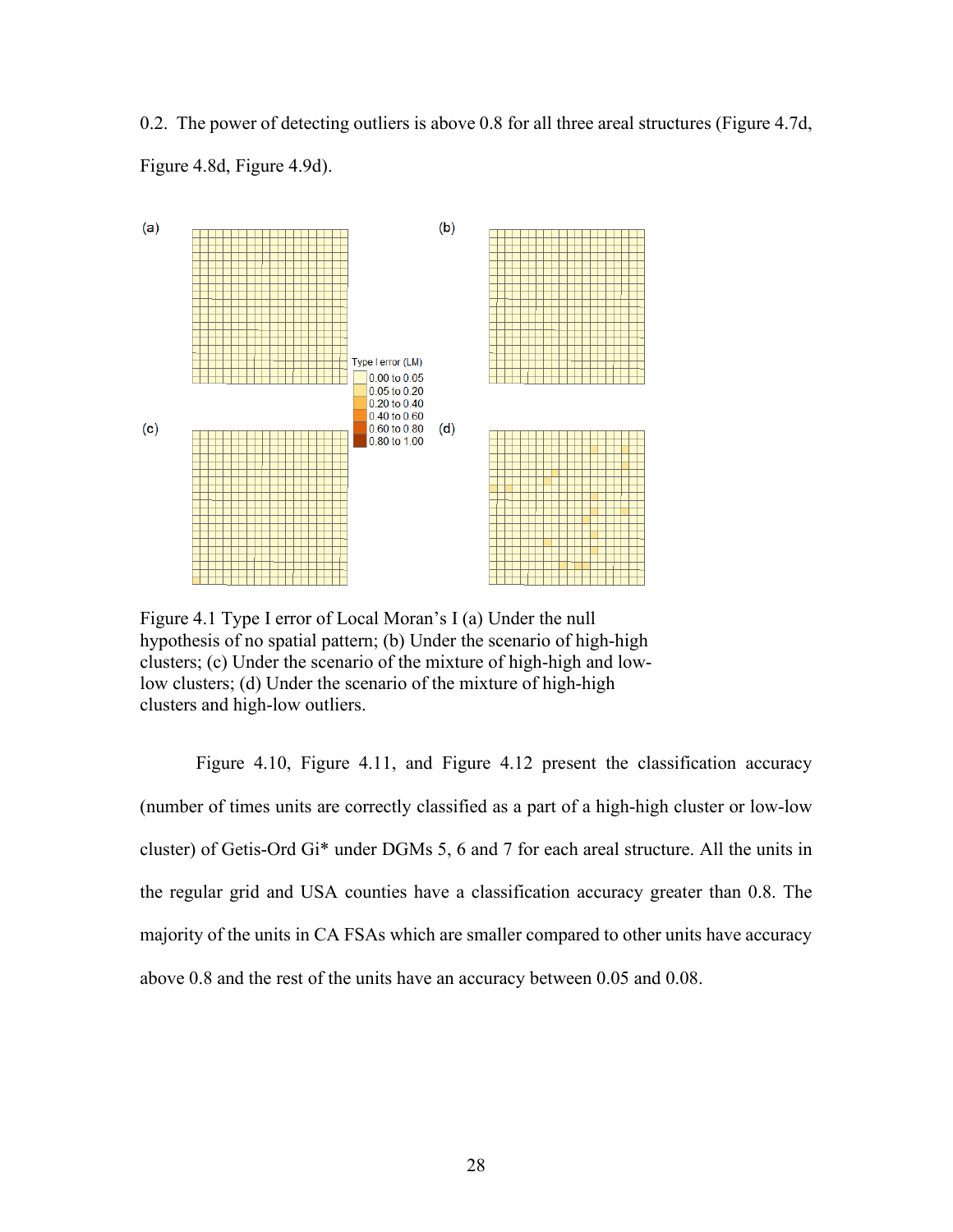

Figure 4.2 Type I error of Getis-Ord Gi\* (20x20 regular grid) (a) Under the null hypothesis of no spatial pattern; (b) Under the scenario of high-high clusters; (c) Under the scenario of the mixture of highhigh and low-low clusters; (d) Under the scenario of the mixture of high-high clusters and high-low outliers.



Figure 4.3 Type I error of Local Moran's I (USA counties) (a) Under the null hypothesis of no spatial pattern; (b) Under the scenario of high-high clusters; (c) Under the scenario of the mixture of high-high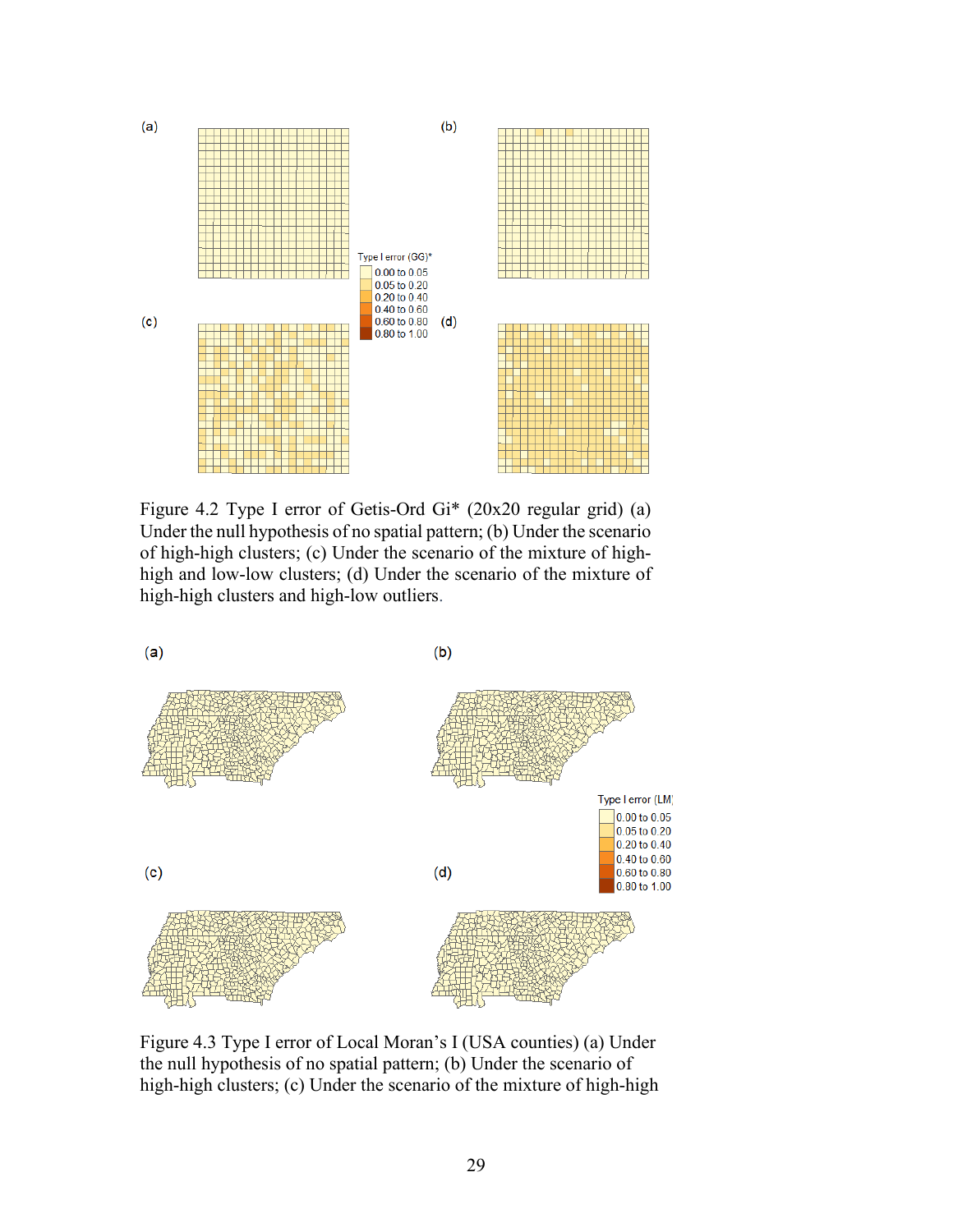and low-low clusters; (d) Under the scenario of the mixture of highhigh clusters and high-low outliers.



Figure 4.4 Type I error of Getis-Ord Gi\* (USA counites) (a) Under the null hypothesis of no spatial pattern; (b) Under the scenario of high-high clusters; (c) Under the scenario of the mixture of high-high and low-low clusters; (d) Under the scenario of the mixture of high-high clusters and high-low outliers.

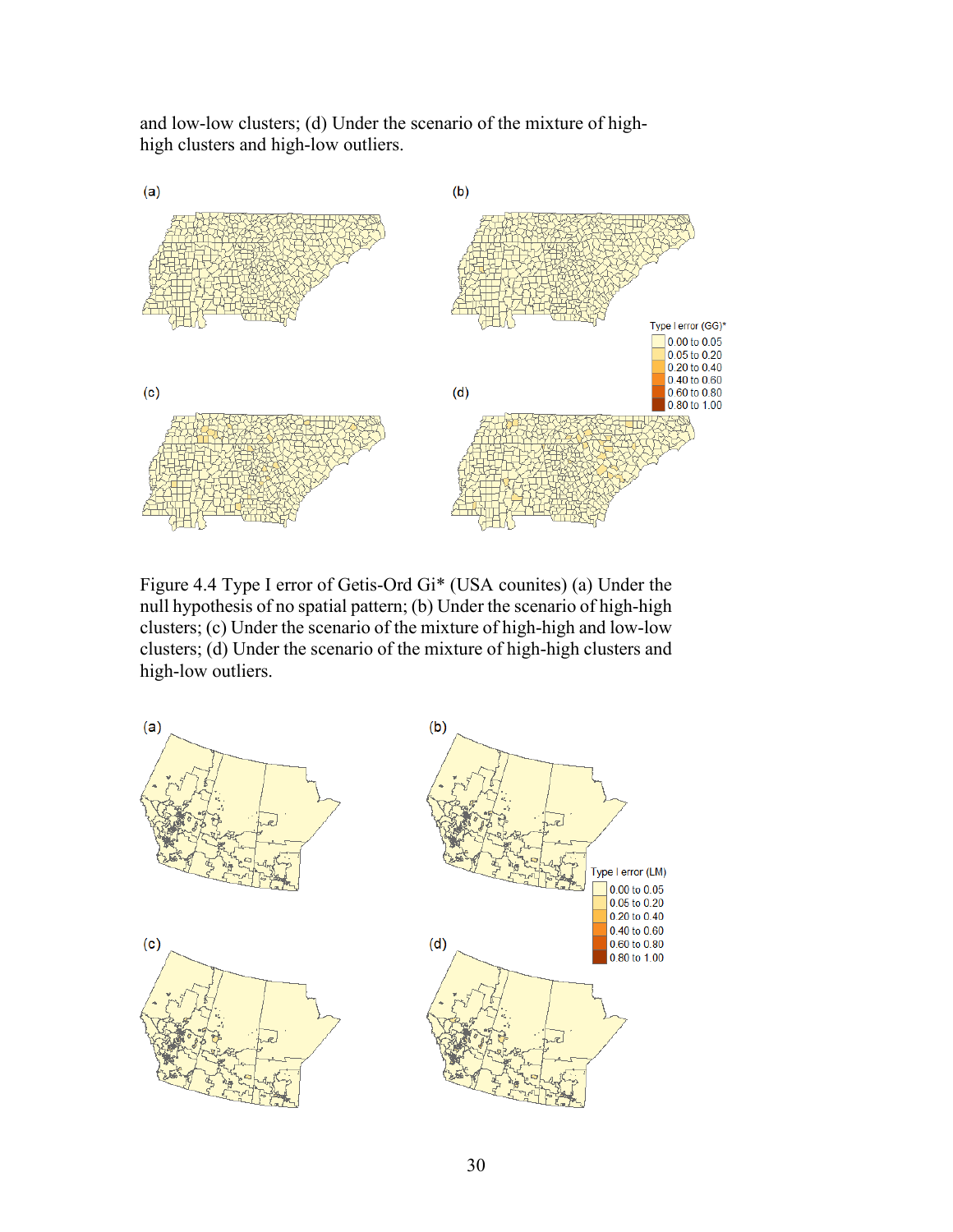Figure 4.5 Type I error of Local Moran's I (CA FSAs) (a) Under the null hypothesis of no spatial pattern; (b) Under the scenario of high-high clusters; (c) Under the scenario of the mixture of high-high and low-low clusters; (d) Under the scenario of the mixture of high-high clusters and high-low outliers.



Figure 4.6 Type I error of Getis-Ord Gi\* (CA FSAs) (a) Under the null hypothesis of no spatial pattern; (b) Under the scenario of high-high clusters; (c) Under the scenario of the mixture of high-high and lowlow clusters; (d) Under the scenario of the mixture of high-high clusters and high-low outliers.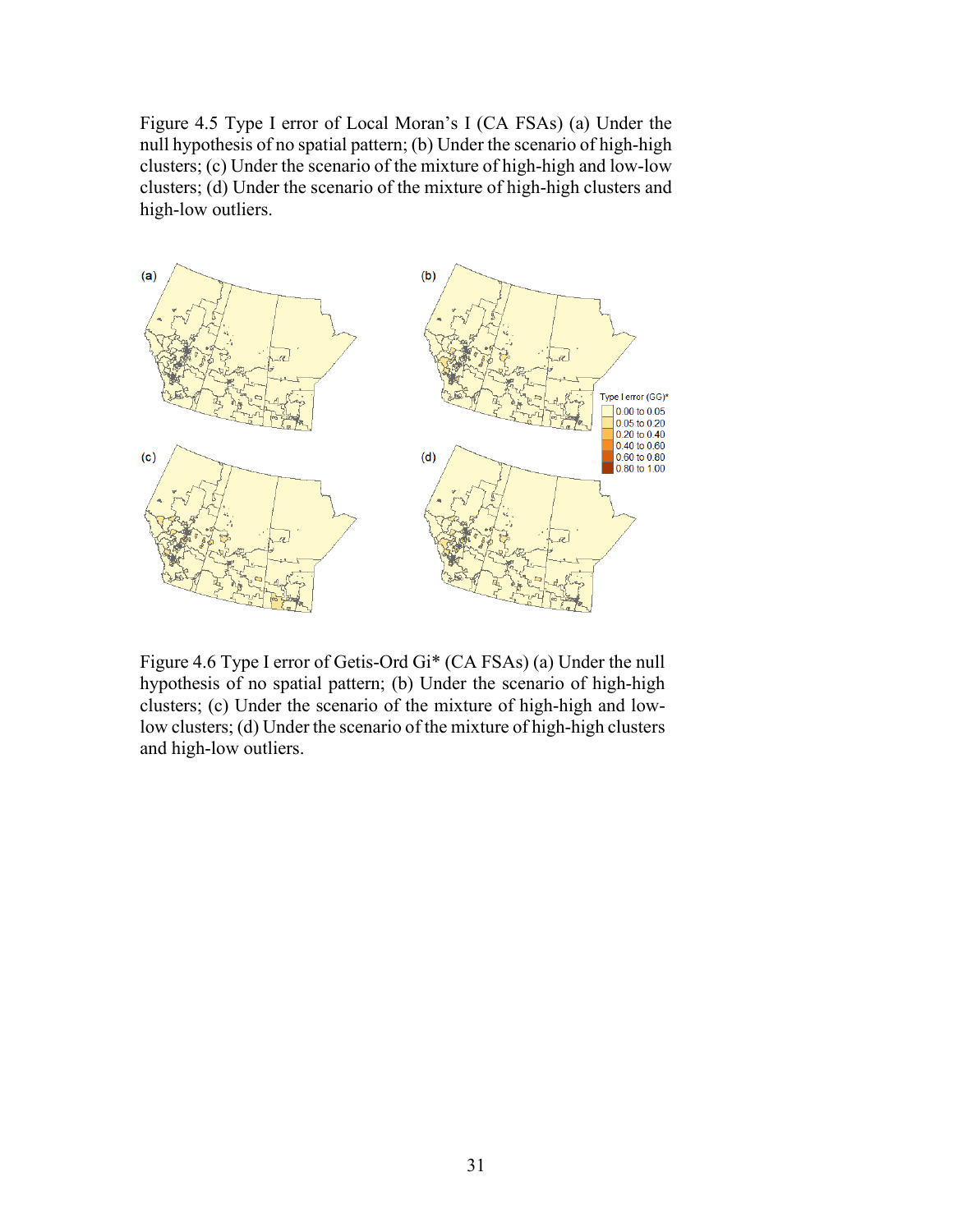

Figure 4.7 Classification accuracy of local Moran's I (20x20 regular grid) (a) Detecting clusters under the scenario of high-high clusters; (b) Detecting clusters under the scenario of the mixture of high-high and low-low clusters; (c) Detecting clusters under the scenario of the mixture of high-high clusters and high-low outliers; (d) Detecting outliers under the scenario of the mixture of high-high clusters and high-low outliers.



Figure 4.8 Classification accuracy of local Moran's I (USA counties) (a) Detecting clusters under the scenario of high-high clusters; (b) Detecting clusters under the scenario of the mixture of high-high and low-low clusters; (c) Detecting clusters under the scenario of the mixture of high-high clusters and high-low outliers; (d) Detecting outliers under the scenario of the mixture of high-high clusters and high-low outliers.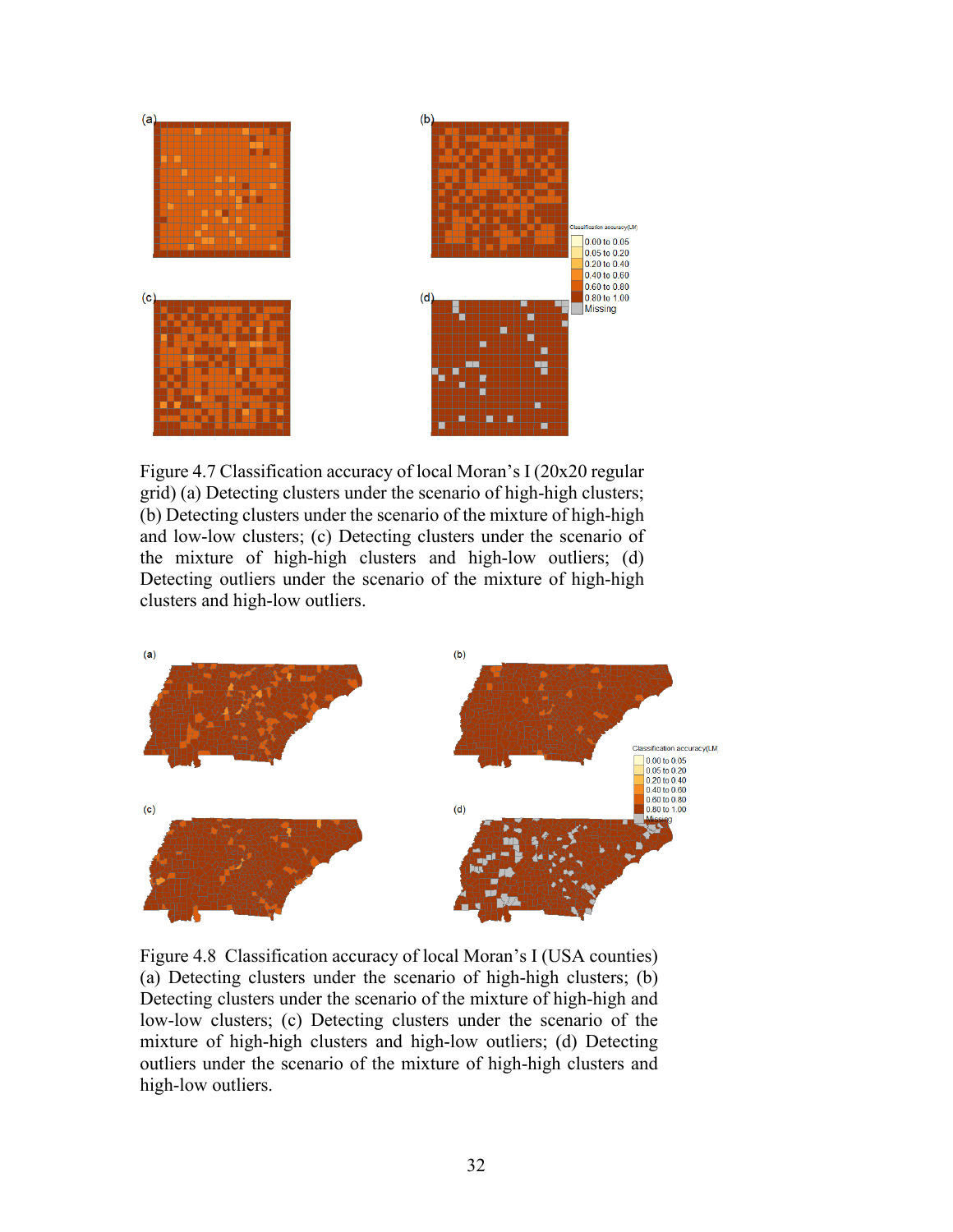

Figure 4.9 Classification accuracy of local Moran's I (CA FSAs) (a) Detecting clusters under the scenario of high-high clusters; (b) Detecting clusters under the scenario of the mixture of high-high and low-low clusters; (c) Detecting clusters under the scenario of the mixture of high-high clusters and high-low outliers; (d) Detecting outliers under the scenario of the mixture of high-high clusters and high-low outliers.

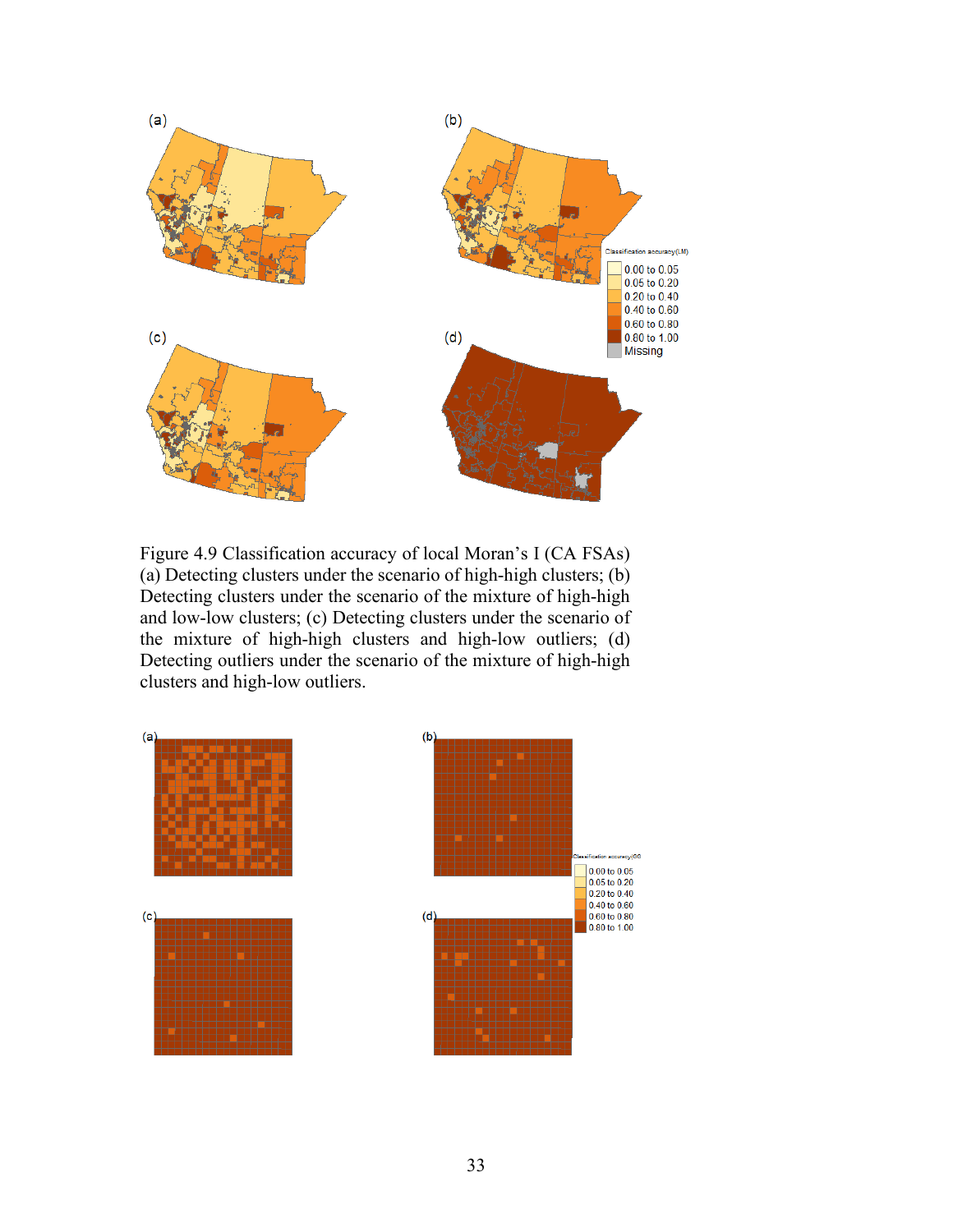Figure 4.10 Classification accuracy of Getis-Ord Gi\* (20x20 regular grid) (a) Detecting high-high clusters under the scenario of high-high clusters ; (b) Detecting high-high clusters under the scenario of the mixture of high-high and low-low clusters; (c) Detecting low-low clusters under the scenario of the mixture of high-high and low-low clusters; (d) Detecting high-high clusters under the scenario of the mixture of high-high clusters and high-low outliers.



Figure 4.11 Classification accuracy of Getis-Ord Gi\* (USA counites) (a) Detecting high-high clusters under the scenario of high-high clusters ; (b) Detecting high-high clusters under the scenario of the mixture of high-high and low-low clusters; (c) Detecting low-low clusters under the scenario of the mixture of high-high and low-low clusters; (d) Detecting high-high clusters under the scenario of the mixture of high-high clusters and high-low outliers.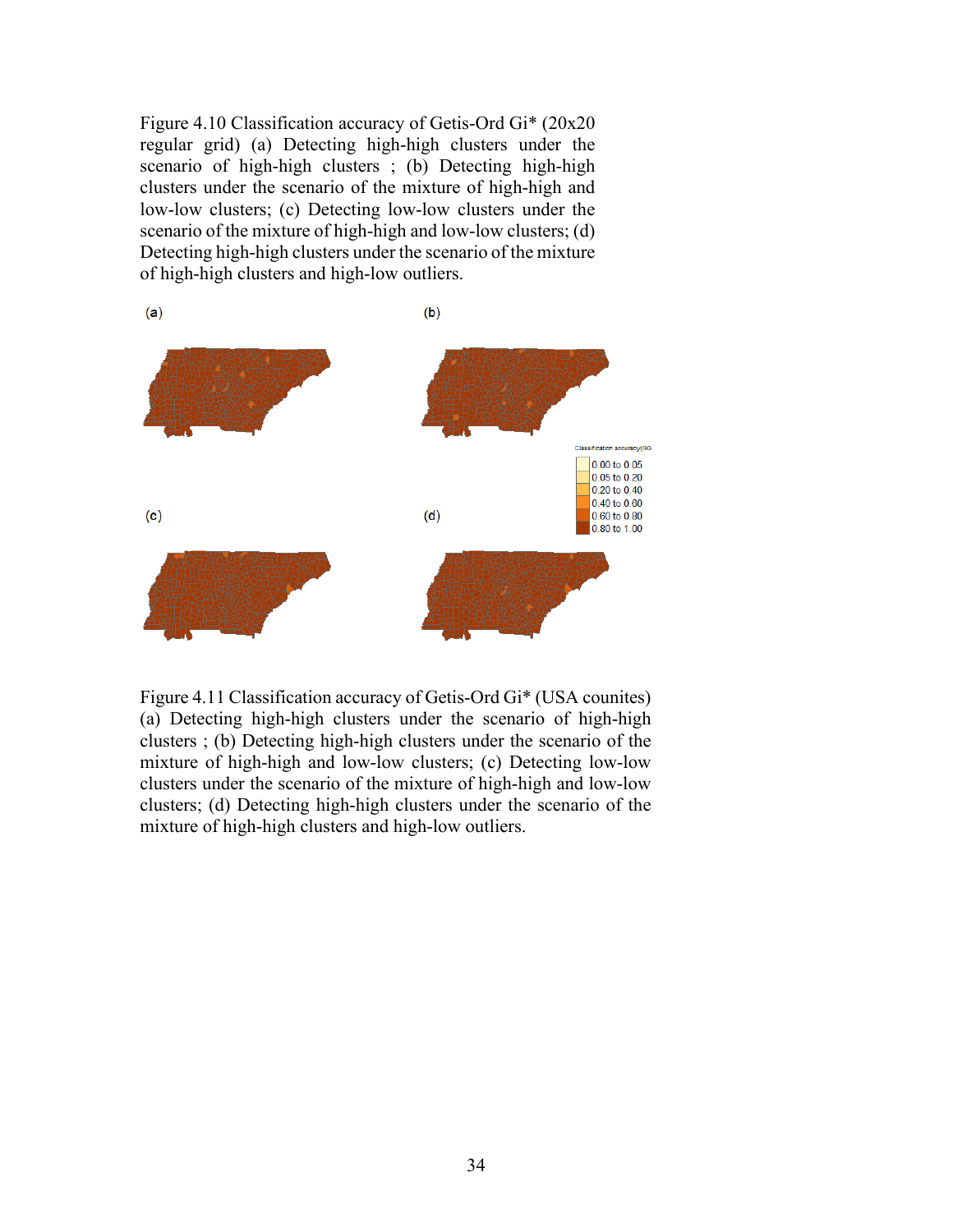

Figure 4.12 Classification accuracy of Getis-Ord Gi\* (CA FSAs) (a) Detecting high-high clusters under the scenario of high-high clusters; (b) Detecting high-high clusters under the scenario of the mixture of high-high and low-low clusters; (c) Detecting low-low clusters under the scenario of the mixture of high-high and low-low clusters; (d) Detecting high-high clusters under the scenario of the mixture of highhigh clusters and high-low outliers.

| Data generation mechanism (DGM)          |      | Regular |      | <b>USA</b> |      | <b>CA FSAs</b> |  |
|------------------------------------------|------|---------|------|------------|------|----------------|--|
|                                          |      | grid    |      | counties   |      |                |  |
|                                          | LM   | $GG*$   | LM   | $GG*$      | LM   | $GG*$          |  |
| D4: Null hypothesis (no spatial pattern) | 0.00 | 0.01    | 0.00 | 0.01       | 0.01 | 0.01           |  |
| D5: High-High clusters                   | 0.01 | 0.03    | 0.01 | 0.02       | 0.02 | 0.04           |  |
| D6: Mixture of high-high and low-low     | 0.03 | 0.05    | 0.02 | 0.03       | 0.03 | 0.05           |  |
| clusters                                 |      |         |      |            |      |                |  |
| D7: Mixture of high-high clusters and    | 0.04 | 0.06    | 0.02 | 0.03       | 0.03 | 0.06           |  |
| high-low outliers                        |      |         |      |            |      |                |  |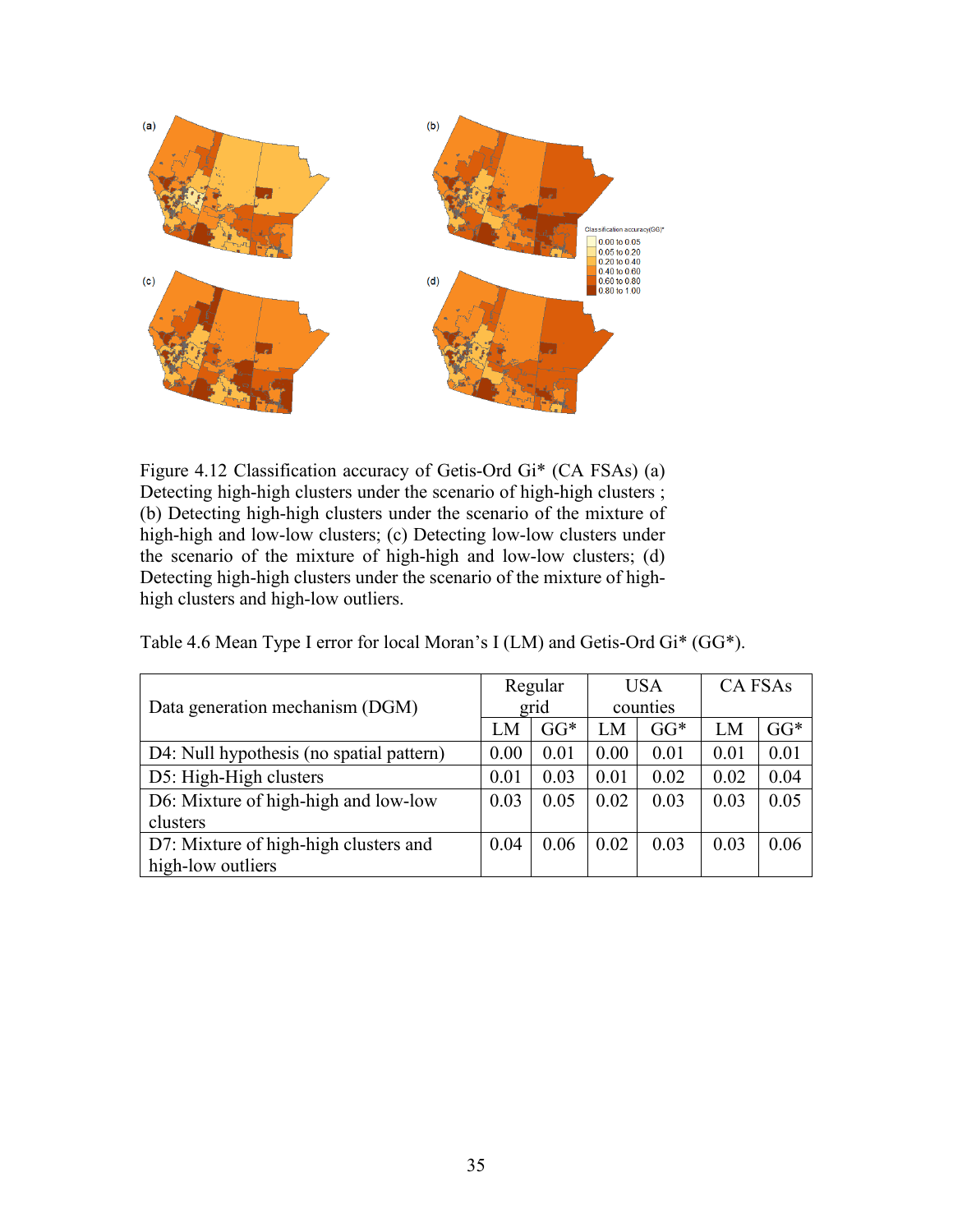| Data generation    | Regular grid |          | <b>USA</b> counties |          | <b>CA FSAs</b> |          |  |
|--------------------|--------------|----------|---------------------|----------|----------------|----------|--|
| mechanism          | Cluster      | Outlier  | Cluster             | Outlier  | Cluster        | Outlier  |  |
| (DGM)              | accuracy     | accuracy | accuracy            | accuracy | accuracy       | accuracy |  |
| D5: High-High      | 0.73         |          | 0.92                |          | 0.71           |          |  |
| clusters           |              |          |                     |          |                |          |  |
| D6: Mixture of     |              |          |                     |          |                |          |  |
| high-high and low- | 0.83         |          | 0.95                |          | 0.80           |          |  |
| low clusters       |              |          |                     |          |                |          |  |
| D7: Mixture of     |              |          |                     |          |                |          |  |
| high-high clusters | 0.82         |          |                     |          | 0.78           |          |  |
| and high-low       |              | 1.00     | 0.94                | 1.00     |                | 0.89     |  |
| outliers           |              |          |                     |          |                |          |  |

Table 4.7 Mean classification accuracy for local Moran's I.

We calculate mean type I error (Table 4.6) and mean classification accuracy over all the units for local Moran's I (Table 4.7) and Getis-Ord Gi\* (Table 4.8). The mean type I error is less than or equal to 0.05 under all DGMs except for the mean type I error (0.06) for Getis-Ord Gi\* under the scenario of the mixture of high-high clusters and highlow outliers. Mean type I error for Getis-Ord Gi<sup>\*</sup> is greater than or equal to the mean type I error of local Moran's I under each DGMs for all three areal structures. According to Table 4.7, the mean classification accuracy of detecting a cluster for local Moran's I is highest for USA counties and lowest for CA FSAs under all DGMs. The power of detecting clusters is higher under D6 and D7 compared to D5. The power of outlier detection for local Moran's I is 1 for both regular grid and USA counties. According to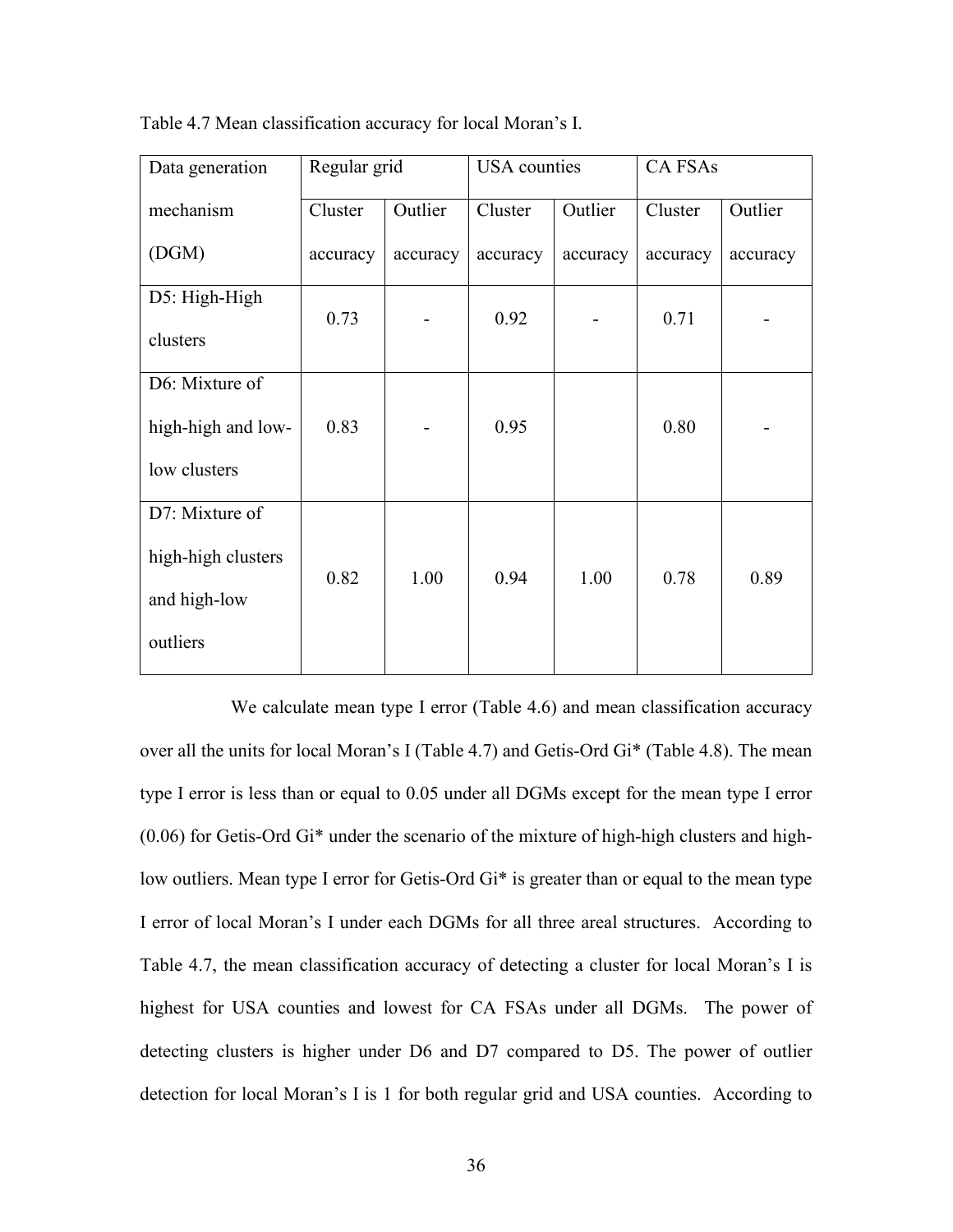Table 4.8, the power of detecting high-high and low-low clusters is higher for USA counties than for the grid or the CA FSAs. The power of detecting high-high clusters is higher under D6 and D7 compared to D5 which is similar to what we saw in local Moran's I. Classification accuracy in detecting clusters is higher for Getis-Ord Gi\* than the local Moran's I for all the areal structures.

| Data generation    | Regular grid |                            | <b>USA</b> counties |          | <b>CAFSAs</b> |          |  |
|--------------------|--------------|----------------------------|---------------------|----------|---------------|----------|--|
|                    | <b>HH</b>    | $\mathop{\rm LL}\nolimits$ | HH                  | LL       | HH            | LL       |  |
| mechanism          | cluster      | cluster                    | cluster             | cluster  | cluster       | cluster  |  |
| (DGM)              |              |                            |                     |          |               |          |  |
|                    | accuracy     | accuracy                   | accuracy            | accuracy | accuracy      | accuracy |  |
| D5: High-High      |              |                            |                     |          |               |          |  |
| clusters           | 0.84         |                            | 0.97                |          | 0.84          |          |  |
|                    |              |                            |                     |          |               |          |  |
| D6: Mixture of     |              |                            |                     |          |               |          |  |
| high-high and low- | 0.94         | 0.94                       | 0.99                | 0.99     | 0.91          | 0.90     |  |
| low clusters       |              |                            |                     |          |               |          |  |
| D7: Mixture of     |              |                            |                     |          |               |          |  |
| high-high clusters | 0.93         |                            | 0.98                |          | 0.89          |          |  |
| and high-low       |              |                            |                     |          |               |          |  |
| outliers           |              |                            |                     |          |               |          |  |

Table 4.8 Mean classification accuracy for Getis-Ord Gi\*.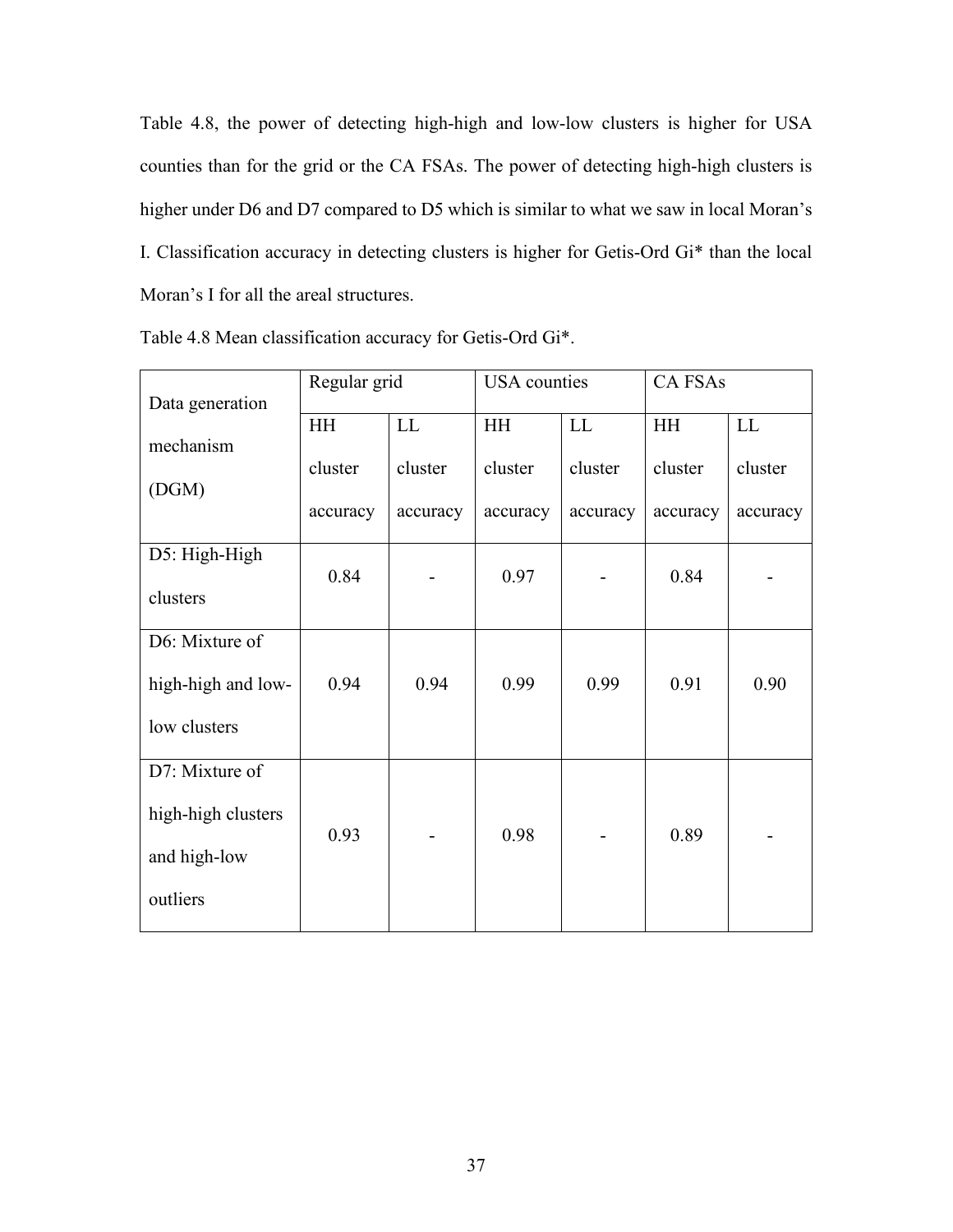## **CHAPTER 5: DISCUSSION**

In this study, we simulate data under different data generation mechanisms to assess the performance of four spatial clustering methods: ANN, Ripley's K function, local Moran's I, and Getis-Ord Gi\* statistics. All these methods are applied on three areal structures, a 20x20 regular grid, USA counties in 6 states, and CA FSAs in three provinces. As we know, ANN and Ripley's K functions are intended for point pattern data but in practice these functions are often used for areal data, violating a basic assumption about the distribution of the data under the null hypothesis. Our results show that the empirical type I error rates of ANN and Ripley's K are inflated for the simulated data regardless of the sample size. From the results, we see that the power of ANN to detect clusters for CA FSAs is higher than for regular grid and USA counties. One explanation of this is that many of the areal units in CA FSAs are very small and close together while some of the units are very large. As a result, the centroids of the smaller units are more likely to appear clustered relative to the centroids of the larger units. For the regular grid and the USA counties, the power of detecting clustering under DGM 2 (the single large cluster) is relatively low. Under this DGM, most of the observed units are clustered together, but the remaining units are further away from each other than would be expected under complete spatial randomness. It is possible that the contribution of the dispersed units to the ANN test statistic 'dilutes' the contribution from the clustered units and causes the loss of power. For the regular grid, we see that when sample size increases the power of detecting multiple clusters decreases rapidly. For the regular grid and the larger sample size, the expected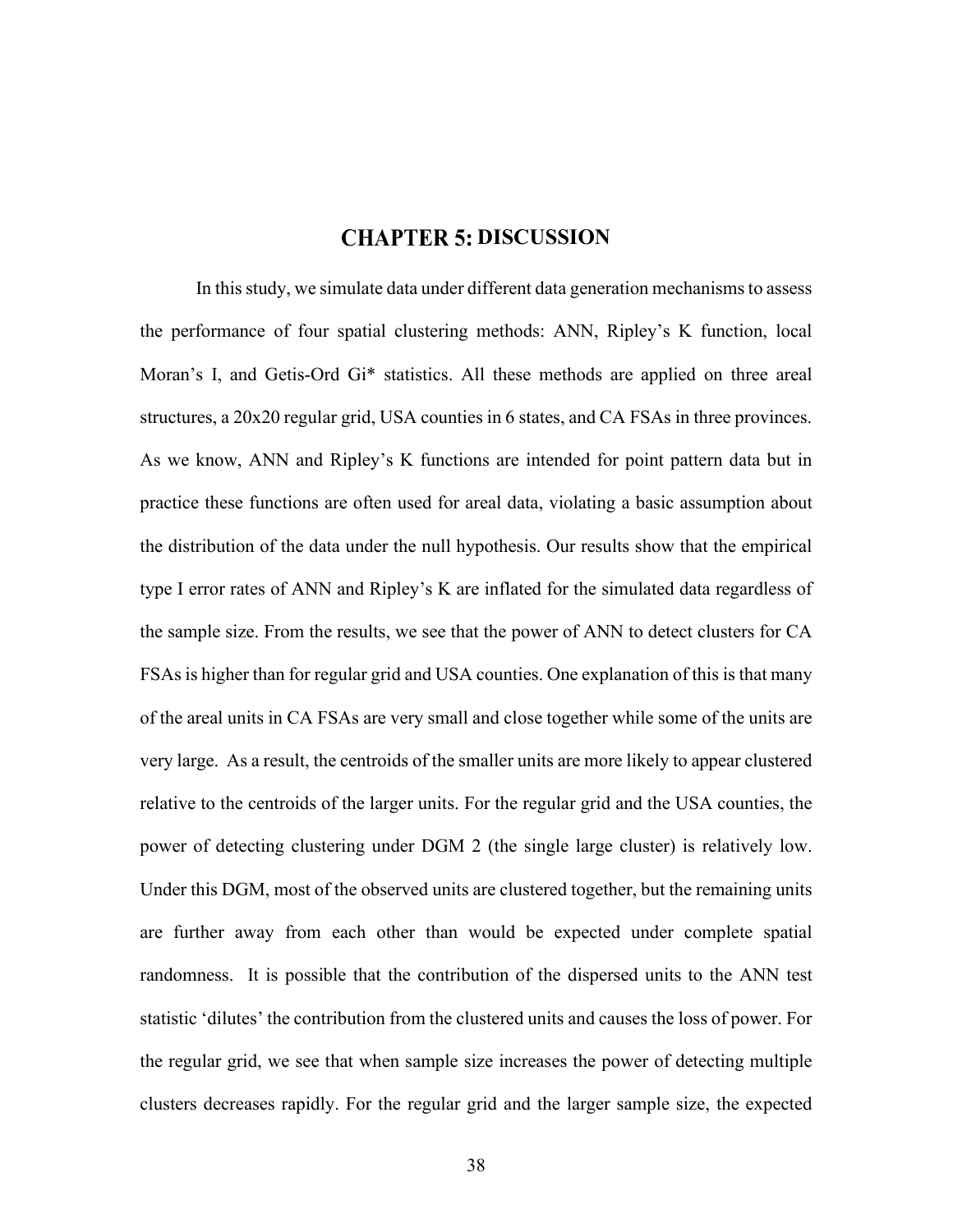distance to the nearest neighbor is very close to the distance between centroids of adjacent points. Note that most of the unitsin regular grid has eight adjacent units and under multiple clustering, most points have an adjacent unit as their nearest neighbor. So, the ANN ratio is closer to 1. When the sample size is small, the expected distance to the nearest neighbor is noticeably larger than the distance between centroids of adjacent points and ANN ratio is less than 1. In this case, probability of rejecting the null hypothesis of CSR under multiple clusters is high, hence the power is high. We also see that the ANN gives different results depending on which window you use for the ANN calculation. The highly inflated type I error rate makes ANN an unreliable method for detecting spatial clustering in areal data.

Ripley's K function performs better in detecting clusters compared to ANN but at the same time, we see that the type I error is inflated. For the CA FSAs and USA counties, Ripley's K function rejects the null hypothesis of CSR in favor of clustering except for the smallest radius. For the regular grid, Ripley's K function rejects the null hypothesis in favor of dispersion. As the centroids of all the grid units are inherently dispersed, the observed units exhibit dispersion as well. We also see that the power of detecting clusters is unreliable for the USA counties and CA FSAs for the smallest radius. Even though we see that the power of Ripley's K is high for most of the scenarios, the type I error rates are also high. Due to the inflated type I error rate, the results from Ripley's K are not reliable when applied to areal data.

Unlike the ANN and Ripley's K, local Moran's I and Getis-Ord Gi\* statistics can be applied to both point and areal data. Local Moran's I classifies observed units as part of a cluster or an outlier while Getis-Ord Gi\* classifies units as part of either high or low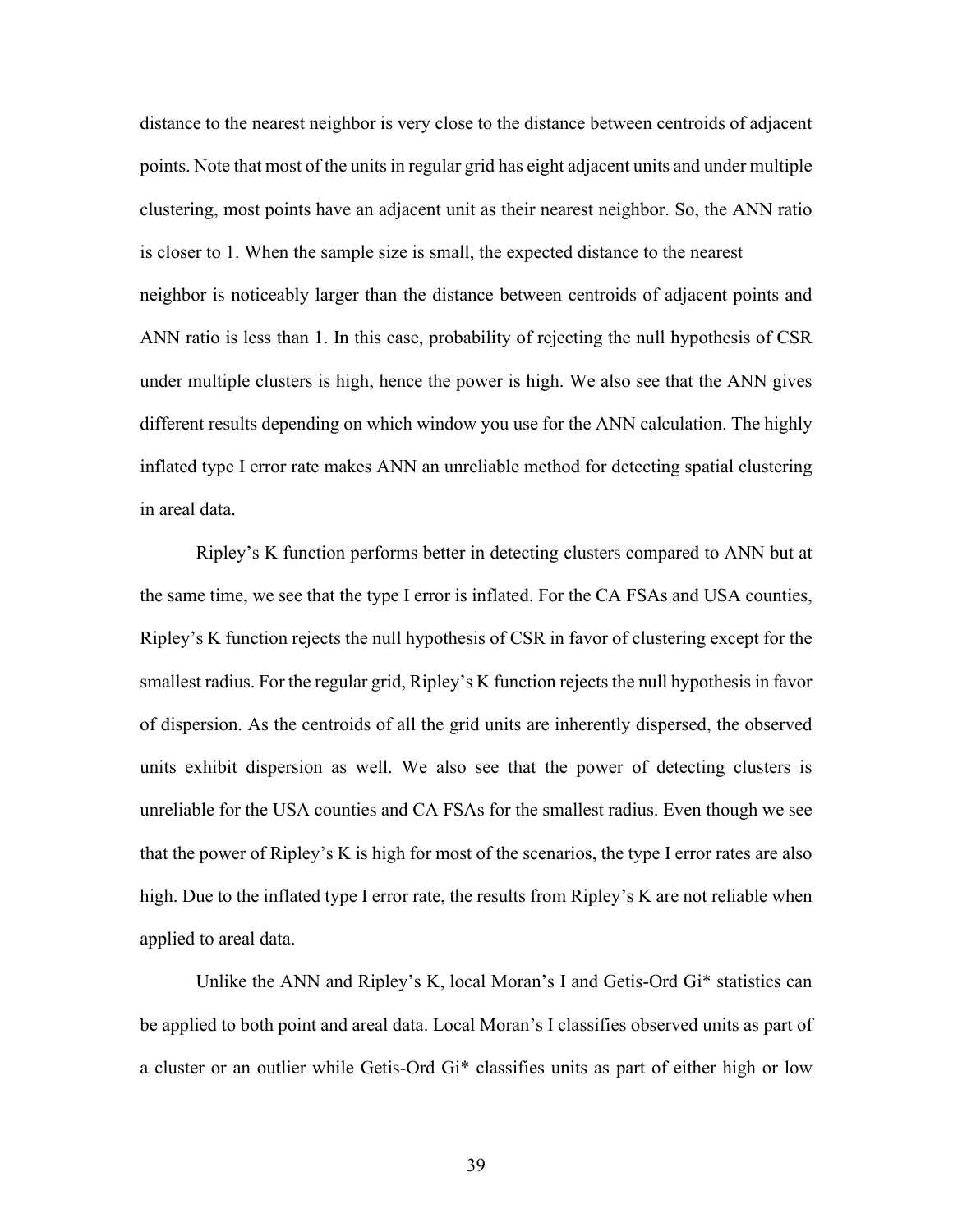clusters. Both of these statistics are inherently linked to each other, and we typically expect similar results with both techniques in terms of which spatial units are significant. We see that the type I error rates are smaller for both statistics for all three areal structures. The type I error rate of local Moran's I is lower than that of Getis-Ord Gi\*, though the type I error rate of both methods is near or below its nominal level. Overall, the power of detecting clusters is high for both of these statistics. However, Getis-Ord Gi\* has a higher classification accuracy compared to local Moran's I. Overall, local Moran's I and Getis-Ord Gi\* appear to be reliable for detecting spatial patterns in areal data when binary adjacency-based weights are used.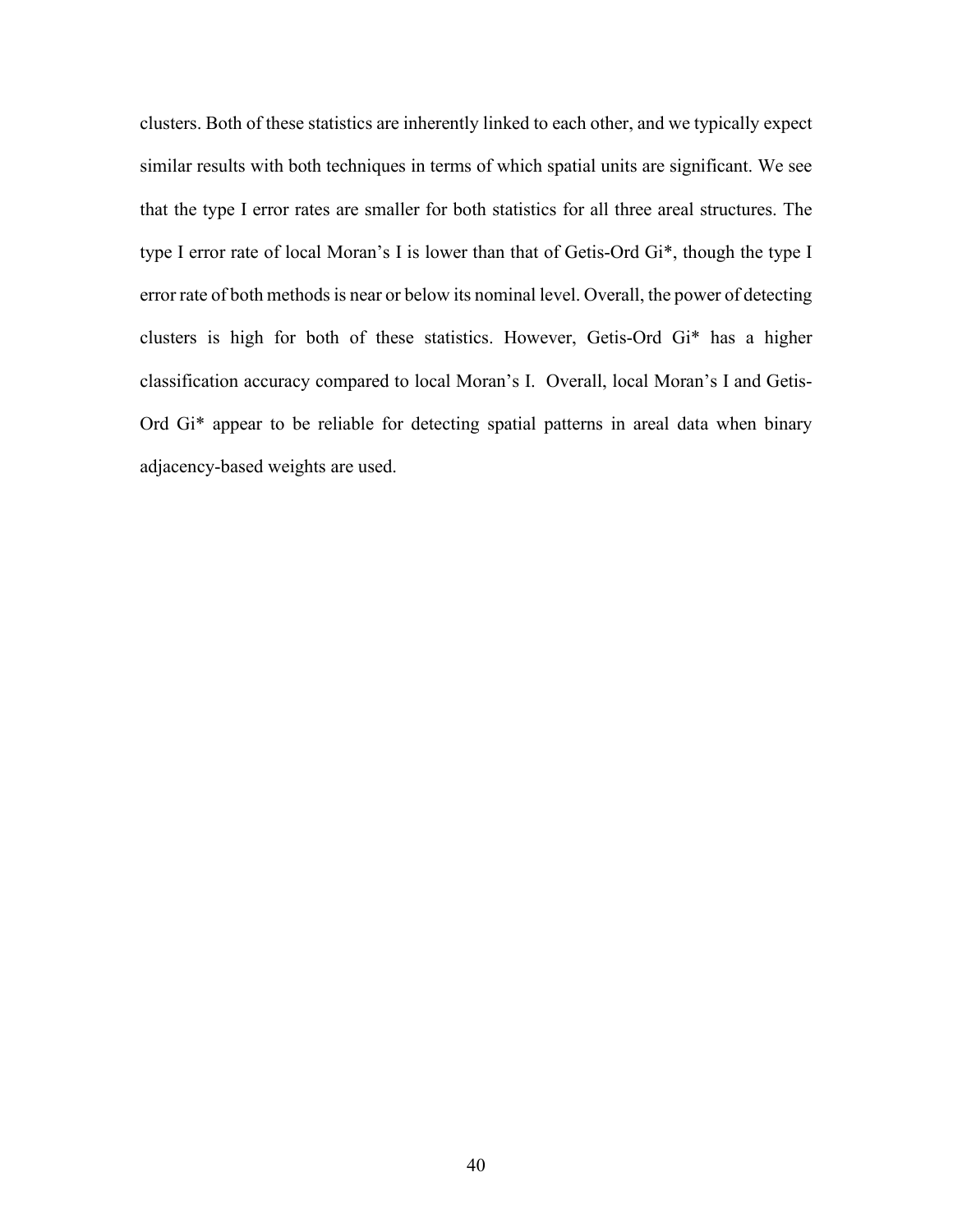## **CHAPTER 6: CONCLUSION**

In this study, we carried out a simulation study to assess the performance of four spatial clustering detection methods, the average nearest neighbor ratio, Ripley's K function, local Moran's I and Getis-Ord Gi<sup>\*</sup> statistics. We applied these statistics to three different areal structures under different data generation mechanisms and calculated empirical type I error rate and power. Our findings suggest that the ANN and Ripley's K do not deliver reliable results when applied to areal data. In contrast, local Moran's I and Getis-Ord Gi\* statistics appear to be reliable for detecting spatial patterns in areal data.

There are several areas for potential future work. We use binary adjacency-based weights to calculate local Moran's I and Getis-Ord Gi\*. Future work could explore different weights (e.g. distance based) for these statistics and compare their performances. We could also simulate data from non-normal distributions, such as count or rate data. Different mechanisms for generating clustering and outliers could also be explored.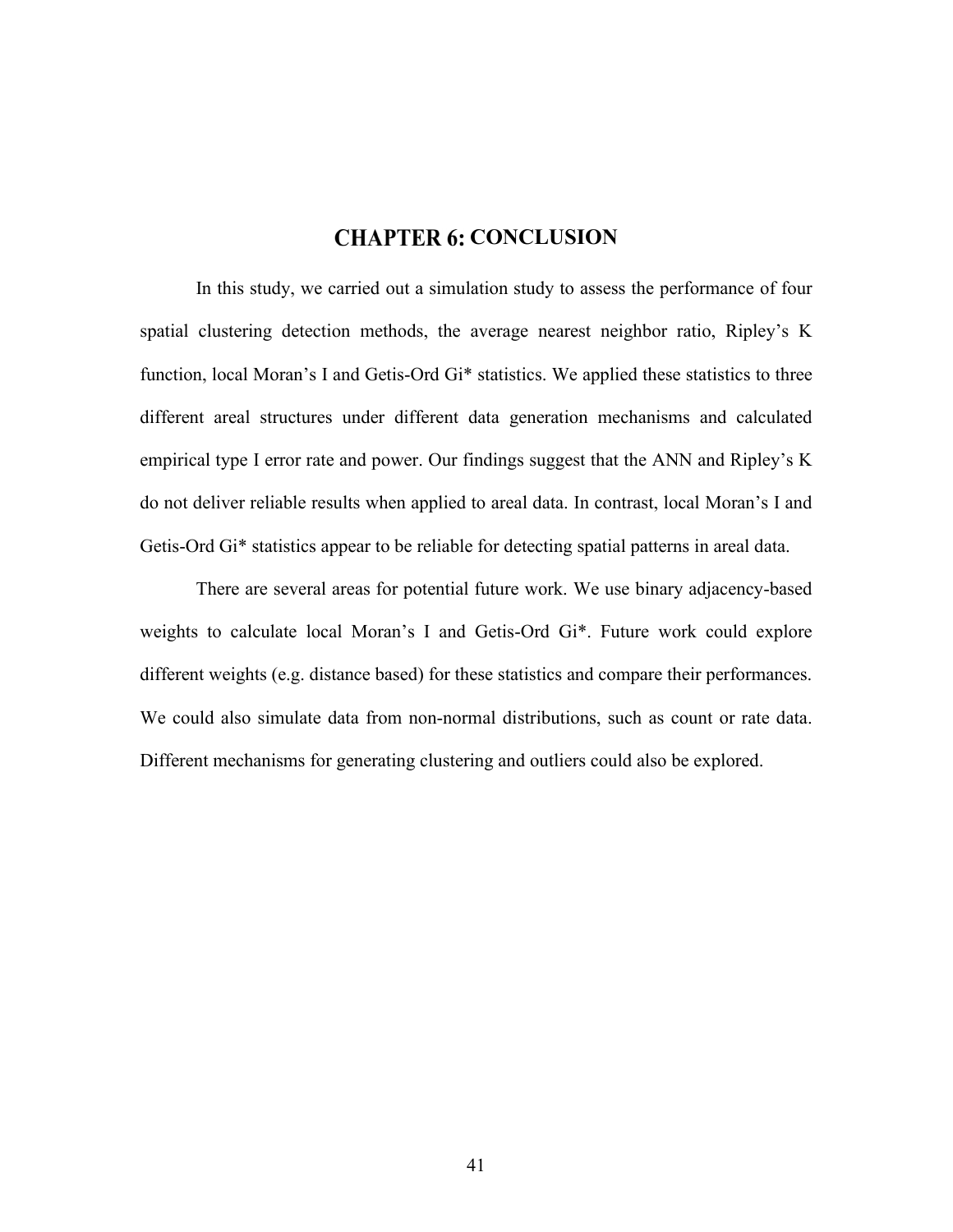### **REFERENCES**

- Anselin, L. (1995). Local indicators of spatial association—LISA. *Geographical analysis, 27*(2), 93-115.
- Baruch‐Mordo, S., Breck, S. W., Wilson, K. R., & Theobald, D. M. (2008). Spatiotemporal distribution of black bear‐human conflicts in Colorado, USA. *The Journal of Wildlife Management, 72*(8), 1853-1862.
- Bone, C., Wulder, M. A., White, J. C., Robertson, C., & Nelson, T. A. (2013). A GIS-based risk rating of forest insect outbreaks using aerial overview surveys and the local Moran's I statistic. *Applied Geography, 40*, 161-170.
- Clark, P. J., & Evans, F. C. (1954). Distance to nearest neighbor as a measure of spatial relationships in populations. *Ecology, 35*(4), 445-453.
- Cressie, N. (1994). Models for spatial processes. *Statistical Methods for Physical Science, 28*(93), 124.
- Dixon, P. M. (2014). R ipley's K function. *Wiley StatsRef: Statistics Reference Online*.
- Getis, A., & Franklin, J. (1987). Second-Order Neighborhood Analysis of Mapped Point Patterns. *Ecology*, 473-477.
- Getis, A., & Ord, J. K. (2010). The analysis of spatial association by use of distance statistics. In *Perspectives on spatial data analysis* (pp. 127-145): Springer.
- Haase, P. (1995). Spatial pattern analysis in ecology based on Ripley's K-function: Introduction and methods of edge correction. *Journal of vegetation science, 6*(4), 575-582.
- Holm, S. (1979). A simple sequentially rejective multiple test procedure. *Scandinavian journal of statistics*, 65-70.
- Jana, M., & Sar, N. (2016). Modeling of hotspot detection using cluster outlier analysis and Getis-Ord Gi\* statistic of educational development in upper-primary level, India. *Modeling Earth Systems and Environment, 2*(2), 60.
- Mansour, S. (2016). Spatial analysis of public health facilities in Riyadh Governorate, Saudi Arabia: a GIS-based study to assess geographic variations of service provision and accessibility. *Geo-spatial Information Science, 19*(1), 26-38.